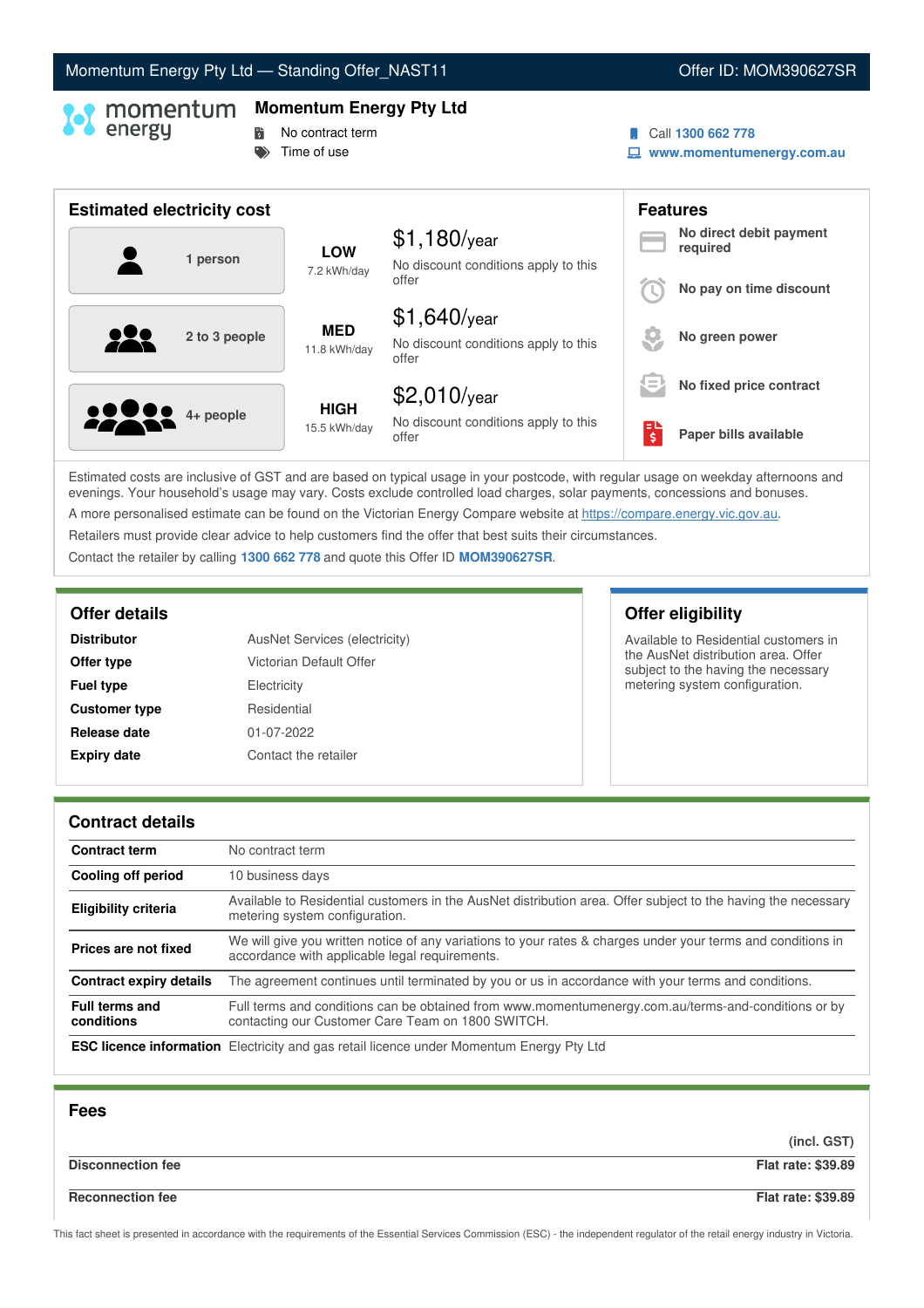For information on additional fees, a full schedule of charges is available from http://www.momentumenergy.com.au/fees

| <b>Billing details</b> |                                                        |
|------------------------|--------------------------------------------------------|
| <b>Bill frequency</b>  | 1 month                                                |
| <b>Payment options</b> | Please contact the retailer to discuss payment options |

# **Offer rate and details**

**AEST only**

| <b>Electricity charges (All year)</b>                                      | Tariff (incl. GST) |
|----------------------------------------------------------------------------|--------------------|
| Daily supply charge                                                        | 129.93 c/day       |
| <b>Peak consumption</b> – Every day, 3pm - 9pm                             |                    |
| All consumption usage per day                                              | 40.81c/kWh         |
| <b>Off-peak consumption</b> – Every day, 9pm - 12am; Every day, 12am - 3pm |                    |
| All consumption usage per day                                              | 19.65c/kWh         |
|                                                                            |                    |

**Daily supply charge:** a charge that applies for supplying electricity to your premises for each day of the billing period, regardless of how much electricity is used.

**kWh:** a 'kWh' stands for kilowatt hour and is the unit of measurement for your electricity bill.

# **Solar feed-in tariff options**

|                                 | <b>Tariff</b> |
|---------------------------------|---------------|
| Current retailer feed-in tariff | 6.70 c/kWh    |
| <b>Premium feed-in tariff</b>   | 60.00 c/kWh   |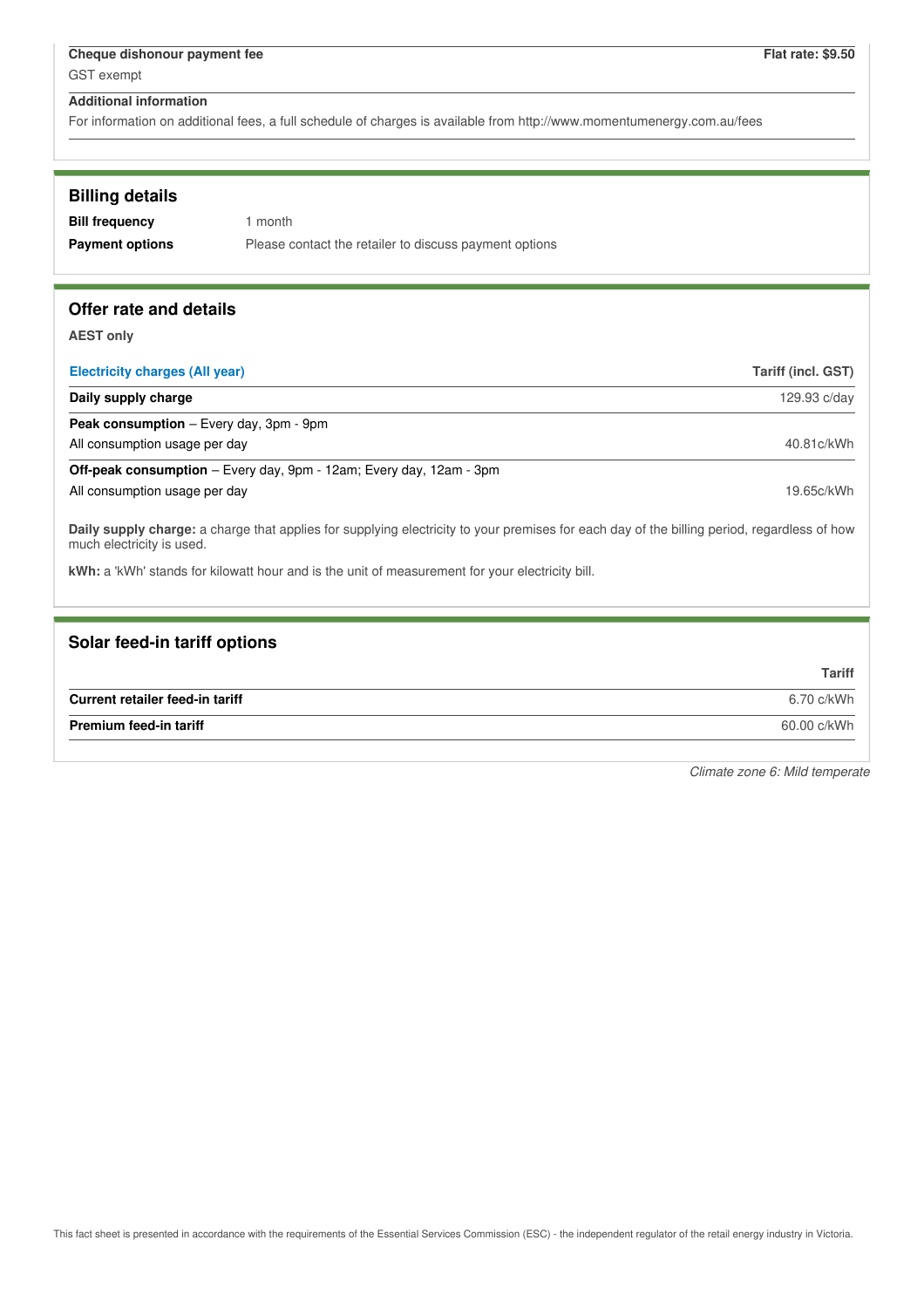# Momentum Energy Pty Ltd - Standing Offer\_NEE11 **Commentum Commentum Energy Pty Ltd** - Standing Offer ID: MOM390646SR

# **Momentum Energy Pty Ltd**

- **No contract term** 
	- Single rate

### Call **1300 662 778**

**www.momentumenergy.com.au**

| <b>Estimated electricity cost</b> |                             |                                                                 |     | <b>Features</b>                     |
|-----------------------------------|-----------------------------|-----------------------------------------------------------------|-----|-------------------------------------|
| 1 person                          | <b>LOW</b><br>7.2 kWh/day   | $$1,230$ /year<br>No discount conditions apply to this          |     | No direct debit payment<br>required |
|                                   |                             | offer                                                           |     | No pay on time discount             |
| QQ<br>2 to 3 people               | <b>MED</b><br>11.8 kWh/day  | $$1,720$ /year<br>No discount conditions apply to this<br>offer |     | No green power                      |
|                                   |                             | $$2,140$ /year                                                  | $=$ | No fixed price contract             |
| <b>2000</b> 4+ people             | <b>HIGH</b><br>15.5 kWh/day | No discount conditions apply to this<br>offer                   | ПÞ  | Paper bills available               |

Estimated costs are inclusive of GST and are based on typical usage in your postcode, with regular usage on weekday afternoons and evenings. Your household's usage may vary. Costs exclude controlled load charges, solar payments, concessions and bonuses. A more personalised estimate can be found on the Victorian Energy Compare website at <https://compare.energy.vic.gov.au>.

Retailers must provide clear advice to help customers find the offer that best suits their circumstances.

Contact the retailer by calling **1300 662 778** and quote this Offer ID **MOM390646SR**.

| <b>Distributor</b>   | AusNet Services (electricity) |
|----------------------|-------------------------------|
| Offer type           | Victorian Default Offer       |
| <b>Fuel type</b>     | Electricity                   |
| <b>Customer type</b> | Residential                   |
| Release date         | 01-07-2022                    |
| <b>Expiry date</b>   | Contact the retailer          |

**Offer details Offer eligibility**

Available to Residential customers in the AusNet distribution area. Offer subject to the having the necessary metering system configuration.

### **Contract details**

| <b>Contract term</b>                | No contract term                                                                                                                                               |
|-------------------------------------|----------------------------------------------------------------------------------------------------------------------------------------------------------------|
| Cooling off period                  | 10 business days                                                                                                                                               |
| <b>Eligibility criteria</b>         | Available to Residential customers in the AusNet distribution area. Offer subject to the having the necessary<br>metering system configuration.                |
| Prices are not fixed                | We will give you written notice of any variations to your rates & charges under your terms and conditions in<br>accordance with applicable legal requirements. |
| <b>Contract expiry details</b>      | The agreement continues until terminated by you or us in accordance with your terms and conditions.                                                            |
| <b>Full terms and</b><br>conditions | Full terms and conditions can be obtained from www.momentumenergy.com.au/terms-and-conditions or by<br>contacting our Customer Care Team on 1800 SWITCH.       |
|                                     | <b>ESC licence information</b> Electricity and gas retail licence under Momentum Energy Pty Ltd                                                                |

| <b>Fees</b>              |                           |
|--------------------------|---------------------------|
|                          | (incl. GST)               |
| <b>Reconnection fee</b>  | <b>Flat rate: \$39.89</b> |
| <b>Disconnection fee</b> | <b>Flat rate: \$39.89</b> |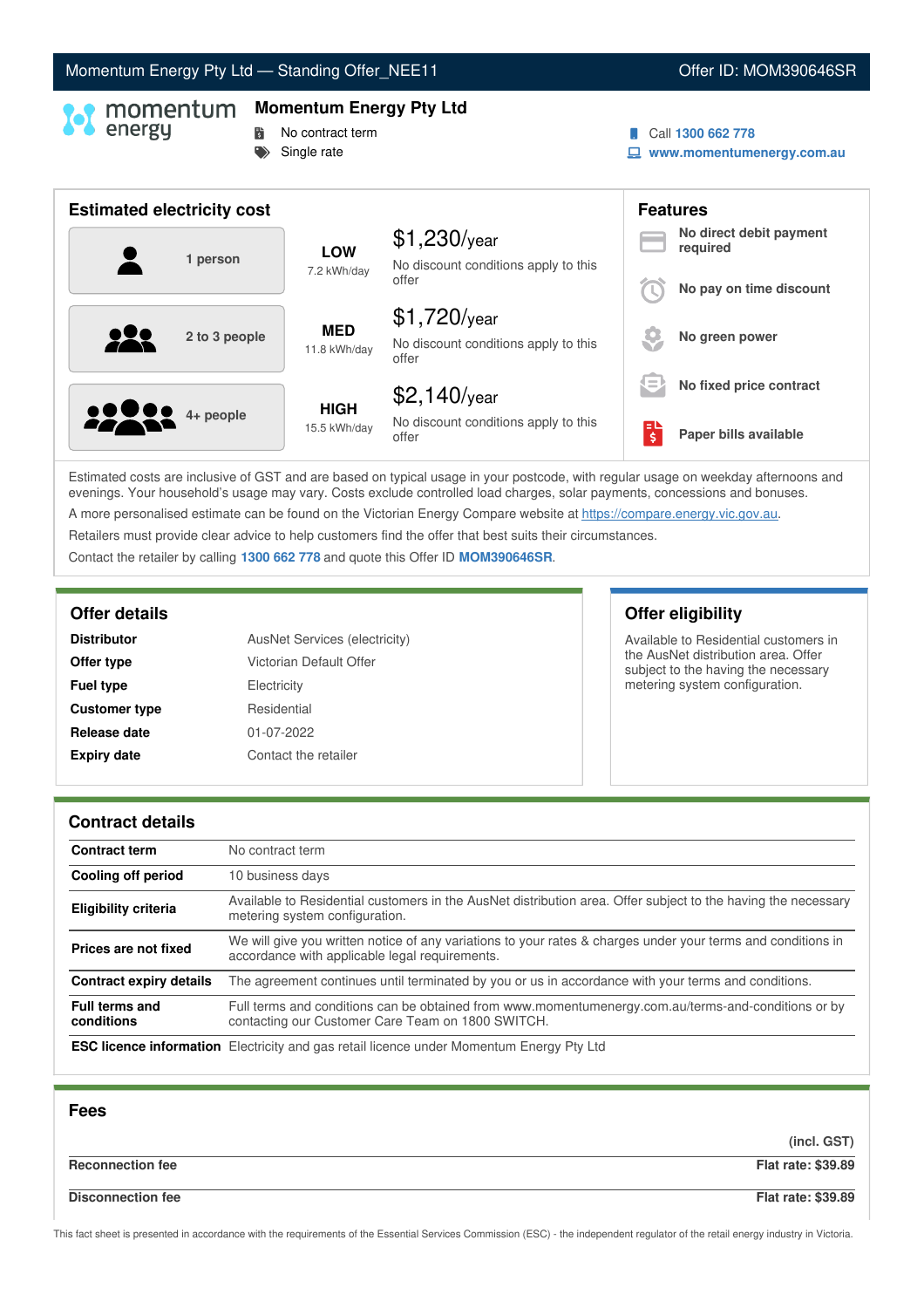Additional fees may apply. For more information, please visit the retailers website at **www.momentumenergy.com.au**.

| <b>Billing details</b> |  |
|------------------------|--|
|------------------------|--|

| <b>Bill frequency</b>  | 1 month                                                |
|------------------------|--------------------------------------------------------|
| <b>Payment options</b> | Please contact the retailer to discuss payment options |

# **Offer rate and details**

**AEST only**

| <b>Electricity charges (All year)</b> | Tariff (incl. GST) |
|---------------------------------------|--------------------|
| Daily supply charge                   | 129.93 c/day       |
| Peak consumption                      |                    |
| First 11.18 kWh usage per day         | 28.93c/kWh         |
| Remaining usage per day               | 30.70c/kWh         |

**Daily supply charge:** a charge that applies for supplying electricity to your premises for each day of the billing period, regardless of how much electricity is used.

**kWh:** a 'kWh' stands for kilowatt hour and is the unit of measurement for your electricity bill.

### **Solar feed-in tariff options**

|                                 | <b>Tariff</b> |
|---------------------------------|---------------|
| Current retailer feed-in tariff | 6.70 c/kWh    |
| <b>Premium feed-in tariff</b>   | 60.00 c/kWh   |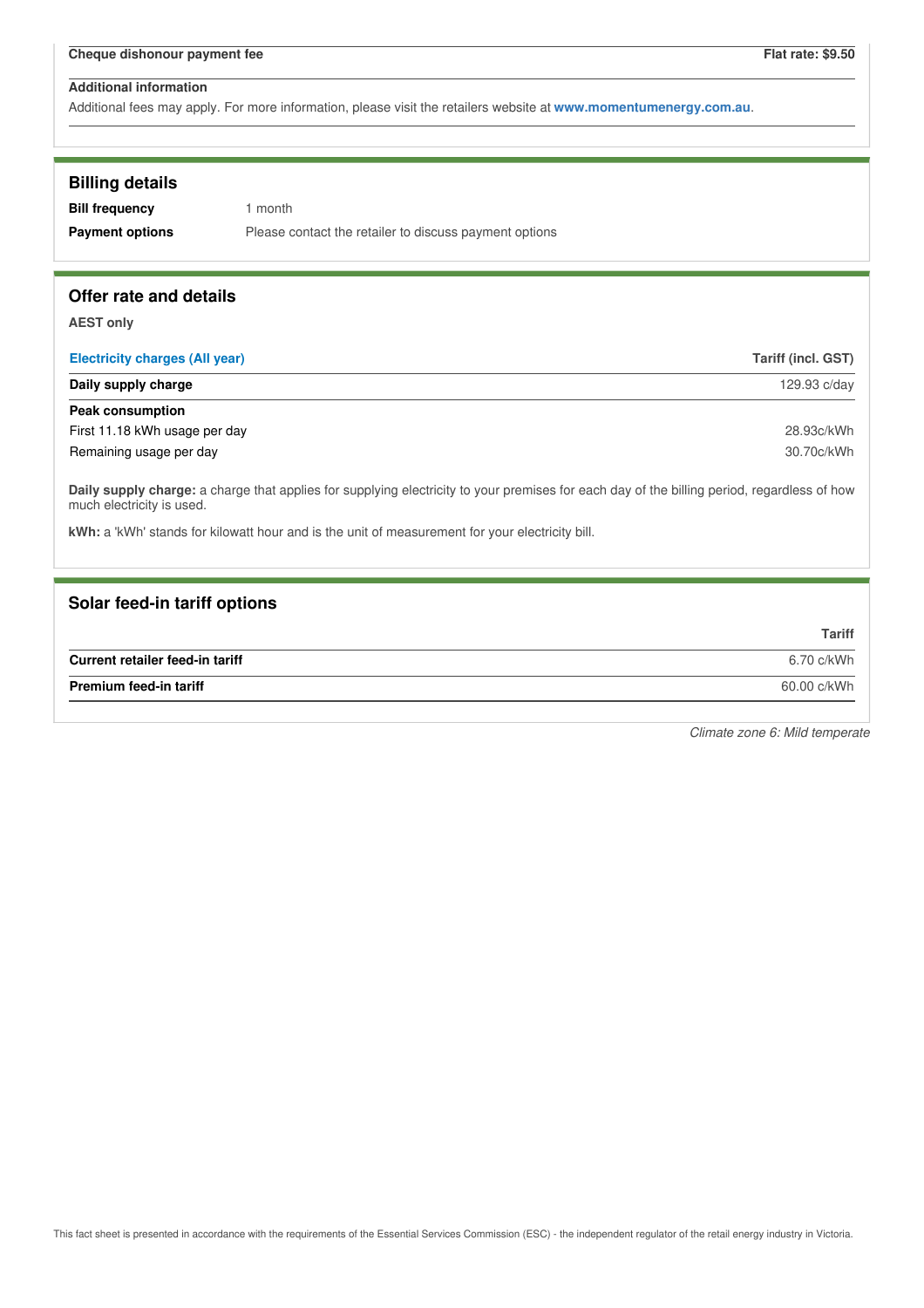# Momentum Energy Pty Ltd - Standing Offer\_NEE13 **Communication Communication** Cffer ID: MOM390655SR

## **Momentum Energy Pty Ltd**

**No contract term** 

- Two rate: single rate with controlled load
- Call **1300 662 778**
- **www.momentumenergy.com.au**

| <b>Estimated electricity cost</b> |                             |                                                                 |     | <b>Features</b>                     |
|-----------------------------------|-----------------------------|-----------------------------------------------------------------|-----|-------------------------------------|
| 1 person                          | <b>LOW</b><br>7.2 kWh/day   | $$1,230$ /year<br>No discount conditions apply to this          |     | No direct debit payment<br>required |
|                                   |                             | offer                                                           |     | No pay on time discount             |
| 222<br>2 to 3 people              | <b>MED</b><br>11.8 kWh/day  | $$1,720$ /year<br>No discount conditions apply to this<br>offer |     | No green power                      |
|                                   |                             | $$2,140$ /year                                                  | $=$ | No fixed price contract             |
| <b>22 8 4 + people</b>            | <b>HIGH</b><br>15.5 kWh/day | No discount conditions apply to this<br>offer                   | \$  | Paper bills available               |

Estimated costs are inclusive of GST and are based on typical usage in your postcode, with regular usage on weekday afternoons and evenings. Your household's usage may vary. Costs exclude controlled load charges, solar payments, concessions and bonuses. A more personalised estimate can be found on the Victorian Energy Compare website at <https://compare.energy.vic.gov.au>.

Retailers must provide clear advice to help customers find the offer that best suits their circumstances.

Contact the retailer by calling **1300 662 778** and quote this Offer ID **MOM390655SR**.

| AusNet Services (electricity) |
|-------------------------------|
| Victorian Default Offer       |
| Electricity                   |
| Residential                   |
| 01-07-2022                    |
| Contact the retailer          |
|                               |

**Offer details Offer eligibility**

Available to Residential customers in the AusNet distribution area. Offer subject to the having the necessary metering system configuration.

### **Contract details**

| <b>Contract term</b>                | No contract term                                                                                                                                               |
|-------------------------------------|----------------------------------------------------------------------------------------------------------------------------------------------------------------|
| Cooling off period                  | 10 business days                                                                                                                                               |
| <b>Eligibility criteria</b>         | Available to Residential customers in the AusNet distribution area. Offer subject to the having the necessary<br>metering system configuration.                |
| Prices are not fixed                | We will give you written notice of any variations to your rates & charges under your terms and conditions in<br>accordance with applicable legal requirements. |
| <b>Contract expiry details</b>      | The agreement continues until terminated by you or us in accordance with your terms and conditions.                                                            |
| <b>Full terms and</b><br>conditions | Full terms and conditions can be obtained from www.momentumenergy.com.au/terms-and-conditions or by<br>contacting our Customer Care Team on 1800 SWITCH.       |
|                                     | <b>ESC licence information</b> Electricity and gas retail licence under Momentum Energy Pty Ltd                                                                |

| <b>Fees</b>              |                           |
|--------------------------|---------------------------|
|                          | (incl. GST)               |
| <b>Reconnection fee</b>  | <b>Flat rate: \$39.89</b> |
| <b>Disconnection fee</b> | <b>Flat rate: \$39.89</b> |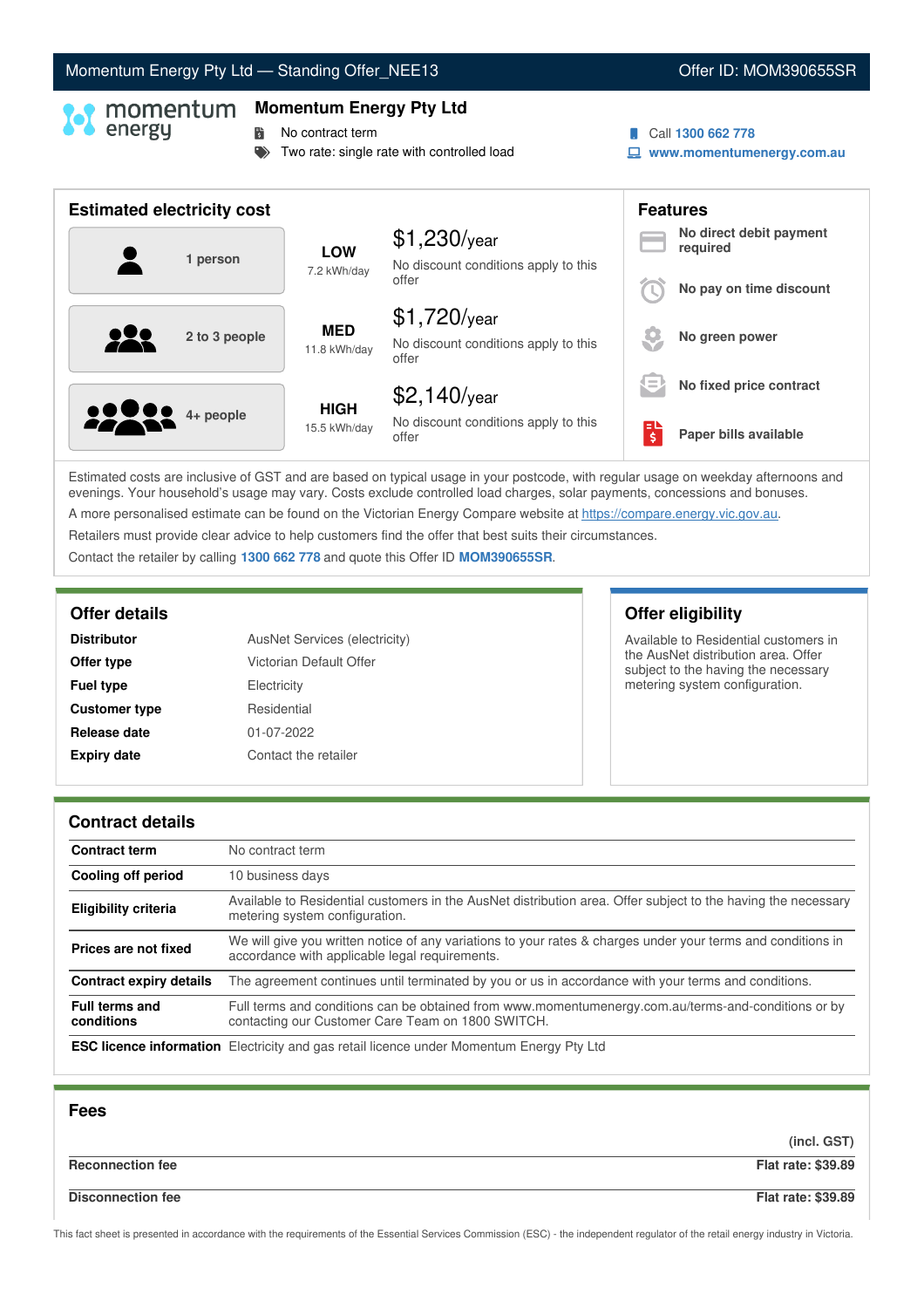Additional fees may apply. For more information, please visit the retailers website at **www.momentumenergy.com.au**.

| <b>Billing details</b><br><b>Bill frequency</b><br><b>Payment options</b> | 1 month<br>Please contact the retailer to discuss payment options                                                                           |                           |
|---------------------------------------------------------------------------|---------------------------------------------------------------------------------------------------------------------------------------------|---------------------------|
| Offer rate and details                                                    |                                                                                                                                             |                           |
| <b>AEST only</b>                                                          |                                                                                                                                             |                           |
| <b>Electricity charges (All year)</b>                                     |                                                                                                                                             | Tariff (incl. GST)        |
| Daily supply charge                                                       |                                                                                                                                             | 129.93 c/day              |
| <b>Peak consumption</b>                                                   |                                                                                                                                             |                           |
| First 11.18 kWh usage per day                                             |                                                                                                                                             | 28.93c/kWh                |
| Remaining usage per day                                                   |                                                                                                                                             | 30.70c/kWh                |
| <b>Controlled load charges</b>                                            |                                                                                                                                             | <b>Tariff (incl. GST)</b> |
| <b>Controlled load consumption</b>                                        |                                                                                                                                             | 19.62 c/kWh               |
| much electricity is used.                                                 | Daily supply charge: a charge that applies for supplying electricity to your premises for each day of the billing period, regardless of how |                           |
|                                                                           | kWh: a 'kWh' stands for kilowatt hour and is the unit of measurement for your electricity bill.                                             |                           |

# **Solar feed-in tariff options Tariff Current retailer feed-in tariff** 6.70 c/kWh **Premium feed-in tariff** 60.00 c/kWh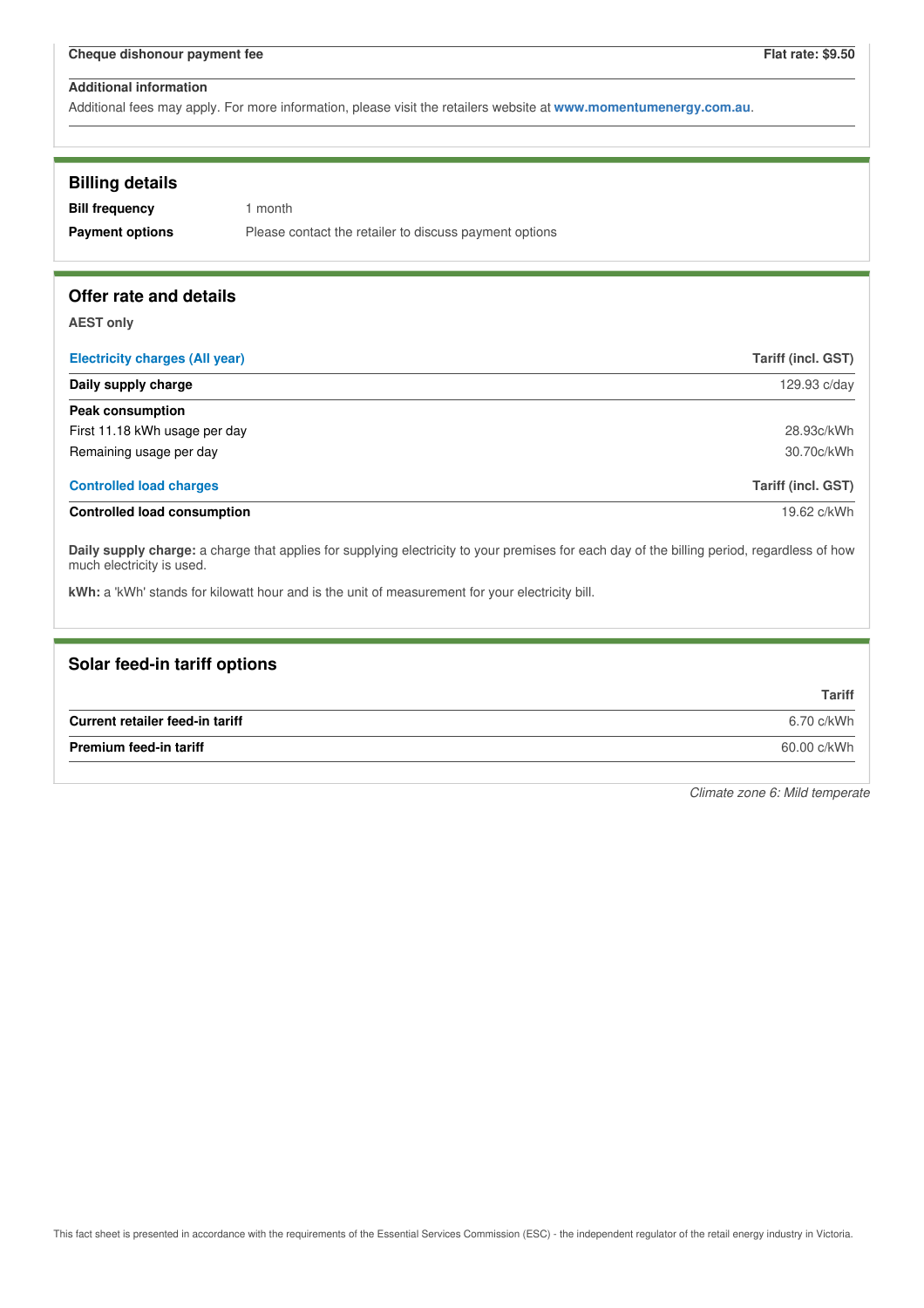# Momentum Energy Pty Ltd - Standing Offer\_C1R Communication of the U. MOM390643SR

# **Momentum Energy Pty Ltd**

- **No contract term** 
	- Single rate

### Call **1300 662 778**

**www.momentumenergy.com.au**

| <b>Estimated electricity cost</b> |                             |                                                      |     | <b>Features</b>                     |
|-----------------------------------|-----------------------------|------------------------------------------------------|-----|-------------------------------------|
| 1 person                          | <b>LOW</b>                  | $$990$ /year<br>No discount conditions apply to this |     | No direct debit payment<br>required |
|                                   | 7.2 kWh/day                 | offer                                                |     | No pay on time discount             |
|                                   | <b>MED</b>                  | $$1,360$ /year                                       |     |                                     |
| 2 to 3 people                     | 11.8 kWh/day                | No discount conditions apply to this<br>offer        |     | No green power                      |
|                                   |                             | $$1,650$ /year                                       | $=$ | No fixed price contract             |
| <b>22 8 4+ people</b>             | <b>HIGH</b><br>15.5 kWh/day | No discount conditions apply to this<br>offer        | Ś   | Paper bills available               |

Estimated costs are inclusive of GST and are based on typical usage in your postcode, with regular usage on weekday afternoons and evenings. Your household's usage may vary. Costs exclude controlled load charges, solar payments, concessions and bonuses. A more personalised estimate can be found on the Victorian Energy Compare website at <https://compare.energy.vic.gov.au>.

Retailers must provide clear advice to help customers find the offer that best suits their circumstances.

Contact the retailer by calling **1300 662 778** and quote this Offer ID **MOM390643SR**.

| <b>Distributor</b>   | Citipower               |
|----------------------|-------------------------|
| Offer type           | Victorian Default Offer |
| <b>Fuel type</b>     | Electricity             |
| <b>Customer type</b> | Residential             |
| Release date         | 01-07-2022              |
| <b>Expiry date</b>   | Contact the retailer    |

**Offer details Offer eligibility**

Available to Residential customers in the Citipower distribution area. Offer subject to the having the necessary metering system configuration.

### **Contract details**

| <b>Contract term</b>                | No contract term                                                                                                                                               |
|-------------------------------------|----------------------------------------------------------------------------------------------------------------------------------------------------------------|
| Cooling off period                  | 10 business days                                                                                                                                               |
| <b>Eligibility criteria</b>         | Available to Residential customers in the Citipower distribution area. Offer subject to the having the<br>necessary metering system configuration.             |
| Prices are not fixed                | We will give you written notice of any variations to your rates & charges under your terms and conditions in<br>accordance with applicable legal requirements. |
| <b>Contract expiry details</b>      | The agreement continues until terminated by you or us in accordance with your terms and conditions.                                                            |
| <b>Full terms and</b><br>conditions | Full terms and conditions can be obtained from www.momentumenergy.com.au/terms-and-conditions or by<br>contacting our Customer Care Team on 1800 SWITCH.       |
|                                     | <b>ESC licence information</b> Electricity and gas retail licence under Momentum Energy Pty Ltd                                                                |

| <b>Fees</b>              |                           |
|--------------------------|---------------------------|
|                          | (incl. GST)               |
| <b>Reconnection fee</b>  | <b>Flat rate: \$41.34</b> |
| <b>Disconnection fee</b> | <b>Flat rate: \$41.95</b> |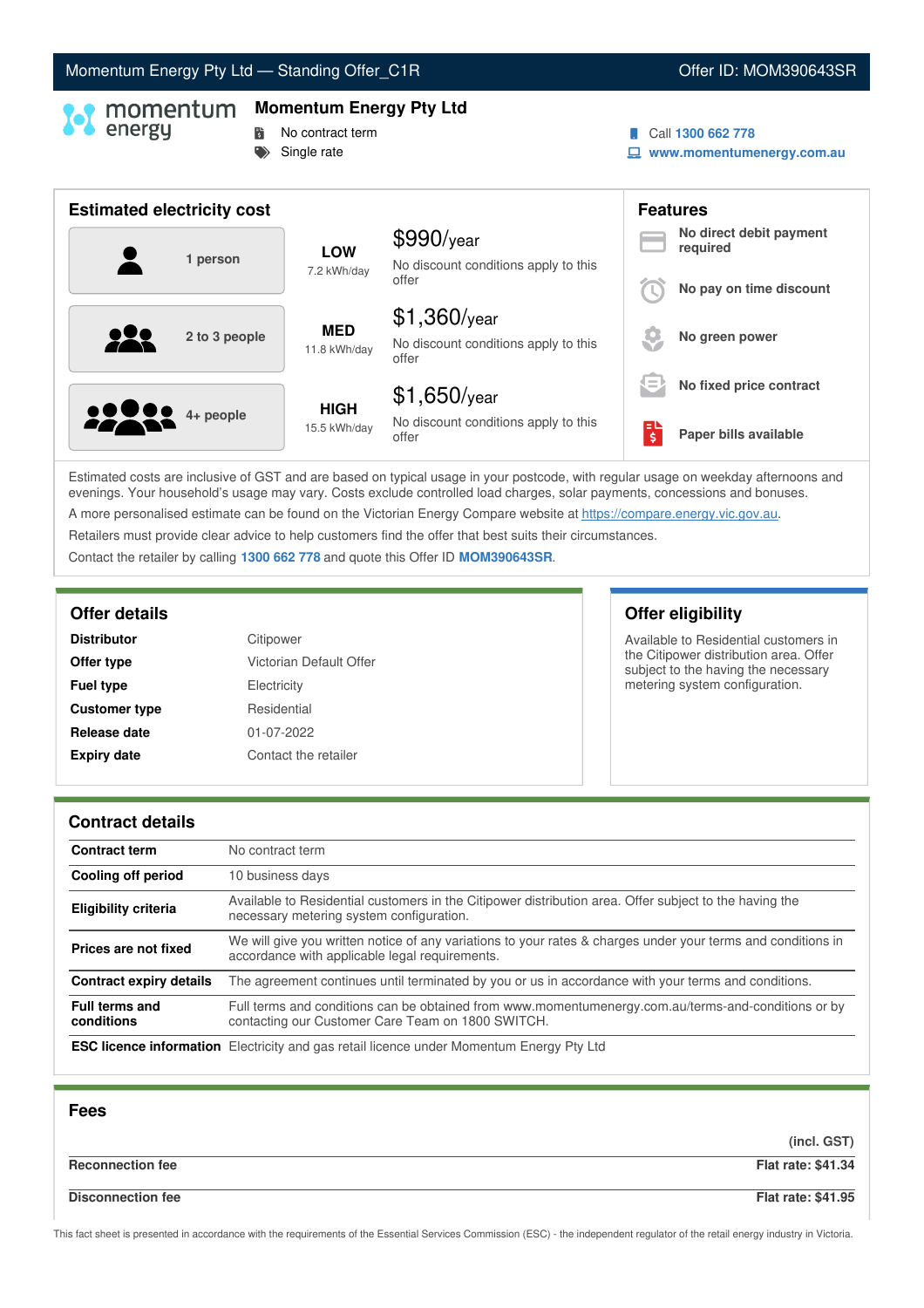Additional fees may apply. For more information, please visit the retailers website at **www.momentumenergy.com.au**.

| <b>Billing details</b><br><b>Bill frequency</b><br><b>Payment options</b> | 1 month<br>Please contact the retailer to discuss payment options                                                                           |                    |
|---------------------------------------------------------------------------|---------------------------------------------------------------------------------------------------------------------------------------------|--------------------|
| Offer rate and details                                                    |                                                                                                                                             |                    |
| <b>AEST only</b>                                                          |                                                                                                                                             |                    |
| <b>Electricity charges (All year)</b>                                     |                                                                                                                                             | Tariff (incl. GST) |
| Daily supply charge                                                       |                                                                                                                                             | 116.23 c/day       |
| <b>Peak consumption</b>                                                   |                                                                                                                                             |                    |
| All consumption usage per day                                             |                                                                                                                                             | 21.70c/kWh         |
| much electricity is used.                                                 | Daily supply charge: a charge that applies for supplying electricity to your premises for each day of the billing period, regardless of how |                    |
|                                                                           | kWh: a 'kWh' stands for kilowatt hour and is the unit of measurement for your electricity bill.                                             |                    |
| Solar feed-in tariff options                                              |                                                                                                                                             |                    |
|                                                                           |                                                                                                                                             | <b>Tariff</b>      |
| Current retailer feed-in tariff                                           |                                                                                                                                             | 6.70 c/kWh         |
| <b>Premium feed-in tariff</b>                                             |                                                                                                                                             | 60.00 c/kWh        |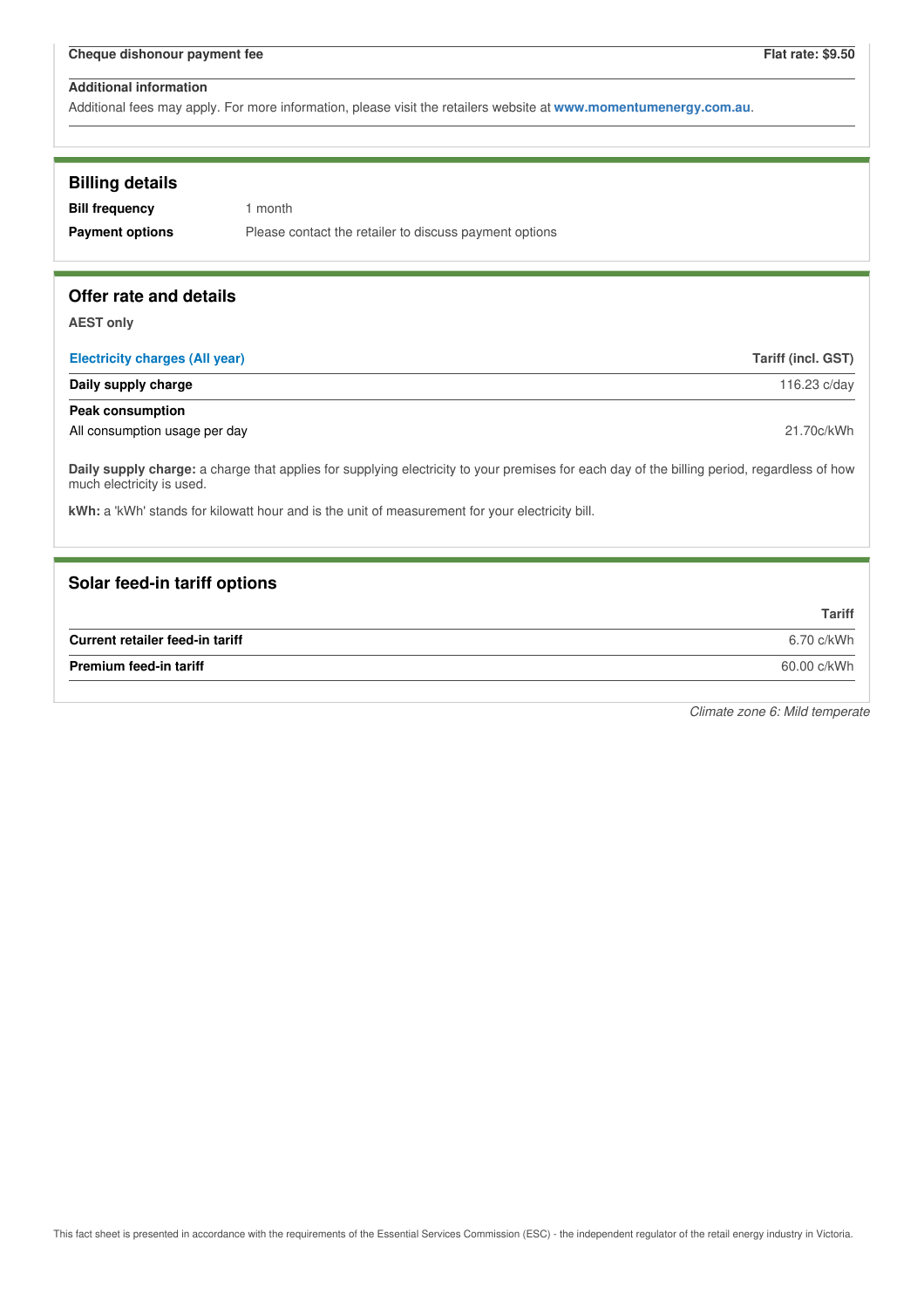# Momentum Energy Pty Ltd - Standing Offer\_C1RCDS **Communication Control Control Control** Control Communication Offer ID: MOM390652SR

### **Momentum Energy Pty Ltd**

**No contract term** 

- Two rate: single rate with controlled load
- Call **1300 662 778**
- **www.momentumenergy.com.au**

| <b>Estimated electricity cost</b> |               |                             |                                                                 |        | <b>Features</b>                     |
|-----------------------------------|---------------|-----------------------------|-----------------------------------------------------------------|--------|-------------------------------------|
|                                   | 1 person      | <b>LOW</b><br>7.2 kWh/day   | $$990$ /year<br>No discount conditions apply to this            |        | No direct debit payment<br>required |
|                                   |               |                             | offer                                                           |        | No pay on time discount             |
| 222                               | 2 to 3 people | <b>MED</b><br>11.8 kWh/day  | $$1,360$ /year<br>No discount conditions apply to this<br>offer |        | No green power                      |
|                                   |               |                             | $$1,650$ /year                                                  | $=$    | No fixed price contract             |
| <b>10000</b> 4+ people            |               | <b>HIGH</b><br>15.5 kWh/day | No discount conditions apply to this<br>offer                   | ы<br>Ś | Paper bills available               |

Estimated costs are inclusive of GST and are based on typical usage in your postcode, with regular usage on weekday afternoons and evenings. Your household's usage may vary. Costs exclude controlled load charges, solar payments, concessions and bonuses. A more personalised estimate can be found on the Victorian Energy Compare website at <https://compare.energy.vic.gov.au>.

Retailers must provide clear advice to help customers find the offer that best suits their circumstances.

Contact the retailer by calling **1300 662 778** and quote this Offer ID **MOM390652SR**.

| <b>Distributor</b>   | Citipower               |
|----------------------|-------------------------|
| Offer type           | Victorian Default Offer |
| <b>Fuel type</b>     | Electricity             |
| <b>Customer type</b> | Residential             |
| Release date         | 01-07-2022              |
| <b>Expiry date</b>   | Contact the retailer    |

# **Offer details Offer eligibility**

Available to Residential customers in the Citipower distribution area. Offer subject to the having the necessary metering system configuration.

### **Contract details**

| <b>Contract term</b>                | No contract term                                                                                                                                               |
|-------------------------------------|----------------------------------------------------------------------------------------------------------------------------------------------------------------|
| Cooling off period                  | 10 business days                                                                                                                                               |
| <b>Eligibility criteria</b>         | Available to Residential customers in the Citipower distribution area. Offer subject to the having the<br>necessary metering system configuration.             |
| Prices are not fixed                | We will give you written notice of any variations to your rates & charges under your terms and conditions in<br>accordance with applicable legal requirements. |
| <b>Contract expiry details</b>      | The agreement continues until terminated by you or us in accordance with your terms and conditions.                                                            |
| <b>Full terms and</b><br>conditions | Full terms and conditions can be obtained from www.momentumenergy.com.au/terms-and-conditions or by<br>contacting our Customer Care Team on 1800 SWITCH.       |
|                                     | <b>ESC licence information</b> Electricity and gas retail licence under Momentum Energy Pty Ltd                                                                |

| <b>Fees</b>              |                           |
|--------------------------|---------------------------|
|                          | (incl. GST)               |
| <b>Reconnection fee</b>  | <b>Flat rate: \$41.34</b> |
| <b>Disconnection fee</b> | <b>Flat rate: \$41.95</b> |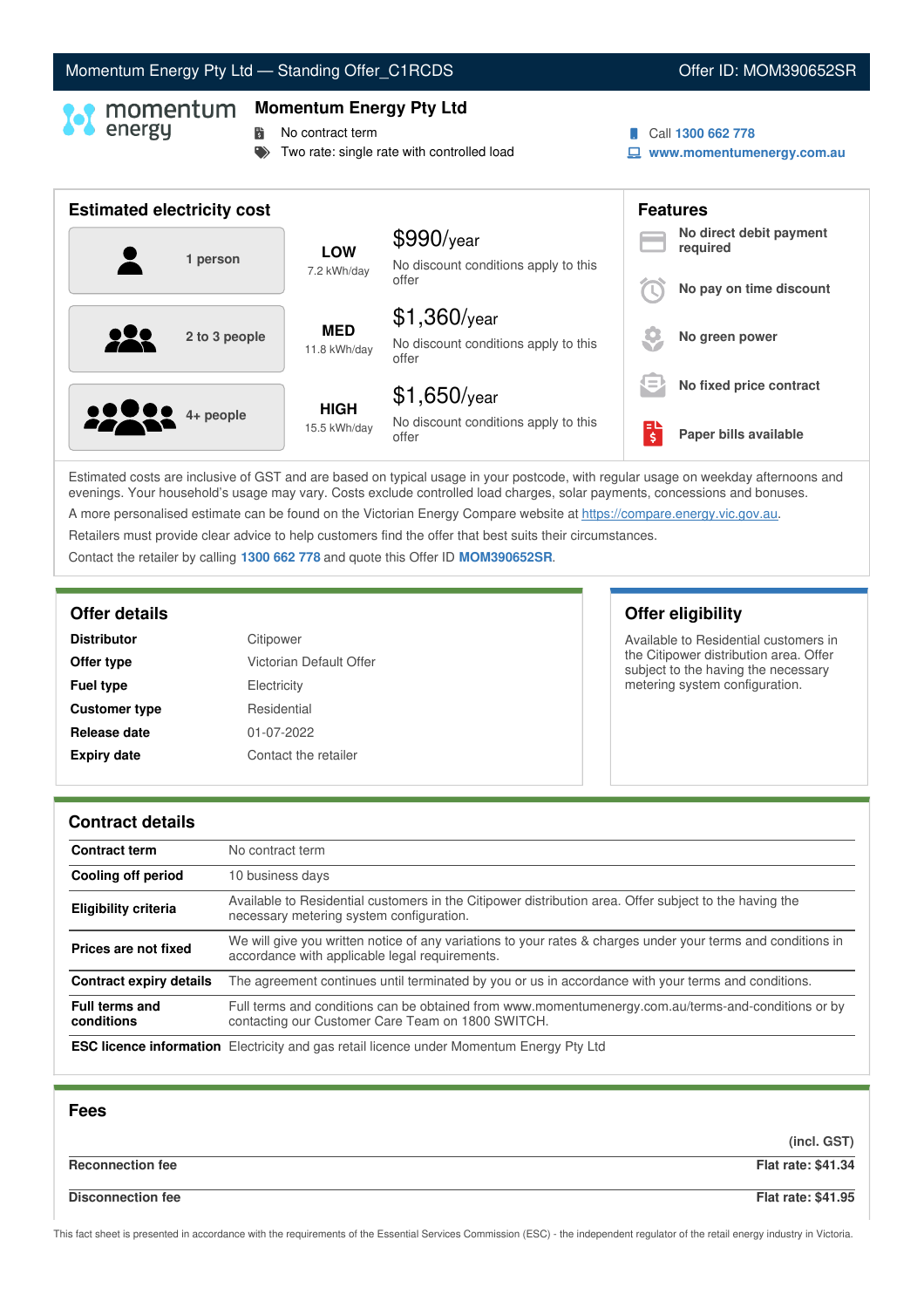Additional fees may apply. For more information, please visit the retailers website at **www.momentumenergy.com.au**.

| <b>Billing details</b>                |                                                                                                                                             |                           |
|---------------------------------------|---------------------------------------------------------------------------------------------------------------------------------------------|---------------------------|
| <b>Bill frequency</b>                 | 1 month                                                                                                                                     |                           |
| <b>Payment options</b>                | Please contact the retailer to discuss payment options                                                                                      |                           |
| Offer rate and details                |                                                                                                                                             |                           |
| <b>AEST only</b>                      |                                                                                                                                             |                           |
| <b>Electricity charges (All year)</b> |                                                                                                                                             | <b>Tariff (incl. GST)</b> |
| Daily supply charge                   |                                                                                                                                             | 116.23 c/day              |
| Peak consumption                      |                                                                                                                                             |                           |
| All consumption usage per day         |                                                                                                                                             | 21.70c/kWh                |
| <b>Controlled load charges</b>        |                                                                                                                                             | <b>Tariff (incl. GST)</b> |
| <b>Controlled load consumption</b>    |                                                                                                                                             | 15.66 c/kWh               |
| much electricity is used.             | Daily supply charge: a charge that applies for supplying electricity to your premises for each day of the billing period, regardless of how |                           |
|                                       | kWh: a 'kWh' stands for kilowatt hour and is the unit of measurement for your electricity bill.                                             |                           |

| Solar feed-in tariff options    |               |
|---------------------------------|---------------|
|                                 | <b>Tariff</b> |
| Current retailer feed-in tariff | 6.70 c/kWh    |
| Premium feed-in tariff          | 60.00 c/kWh   |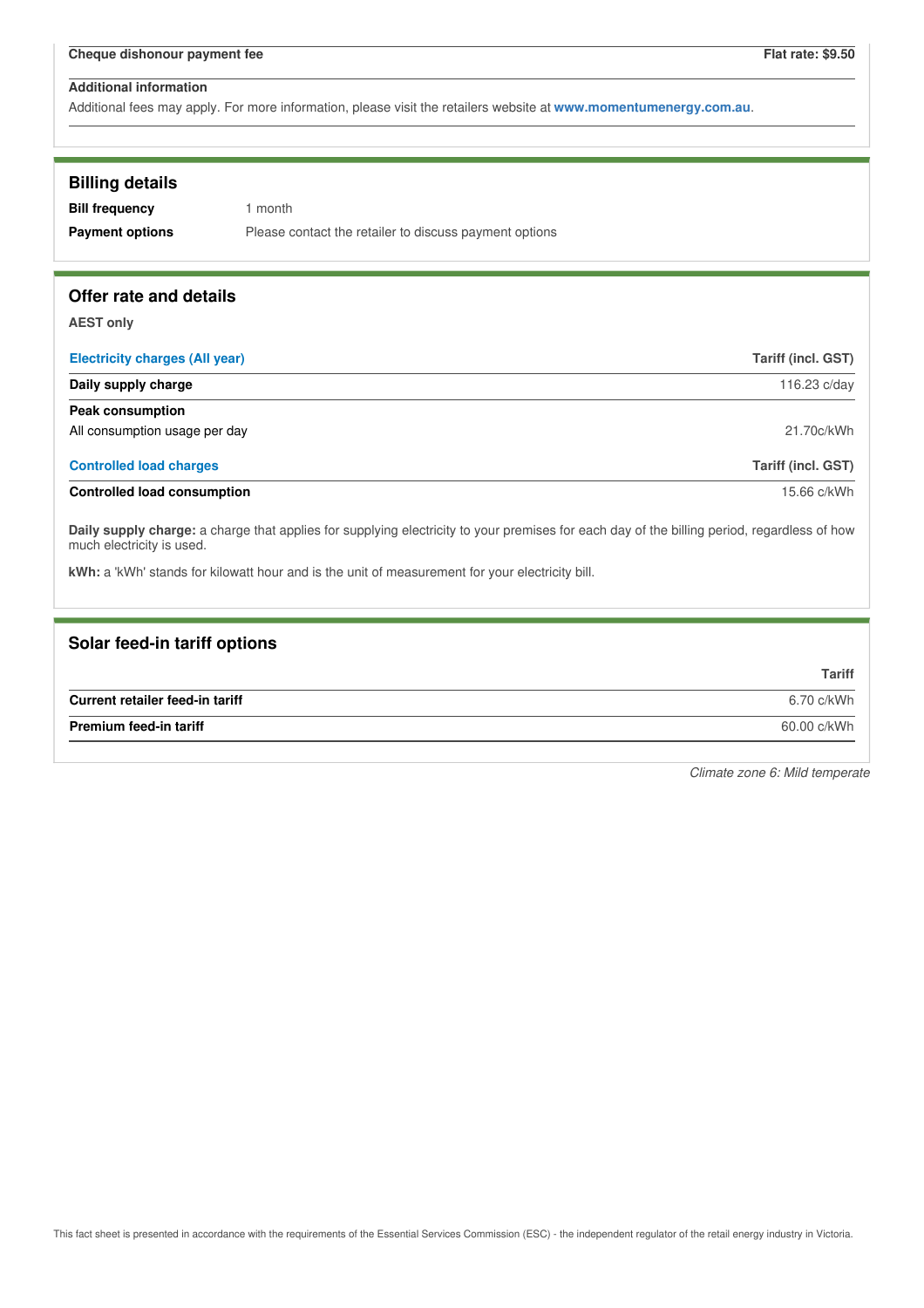# Momentum Energy Pty Ltd - Standing Offer\_CR **COM CONSERVING CONSERVANCE ID: MOM390649SR**

# **Momentum Energy Pty Ltd**

# **No contract term**

Single rate

### Call **1300 662 778**

**www.momentumenergy.com.au**

| <b>Estimated electricity cost</b> |               |              |                                                      | <b>Features</b>                                              |                                     |
|-----------------------------------|---------------|--------------|------------------------------------------------------|--------------------------------------------------------------|-------------------------------------|
|                                   | 1 person      | <b>LOW</b>   | $$990$ /year<br>No discount conditions apply to this |                                                              | No direct debit payment<br>required |
|                                   |               | 7.2 kWh/day  | offer                                                |                                                              | No pay on time discount             |
|                                   |               | <b>MED</b>   | $$1,360$ /year                                       |                                                              |                                     |
|                                   | 2 to 3 people | 11.8 kWh/day | No discount conditions apply to this<br>offer        |                                                              | No green power                      |
|                                   |               | <b>HIGH</b>  | $$1,650$ /year                                       | $\qquad \qquad \blacksquare$<br>$\qquad \qquad \blacksquare$ | No fixed price contract             |
| <b>22 8 4 + people</b>            |               | 15.5 kWh/day | No discount conditions apply to this<br>offer        | ЕΙ<br>'s                                                     | Paper bills available               |

Estimated costs are inclusive of GST and are based on typical usage in your postcode, with regular usage on weekday afternoons and evenings. Your household's usage may vary. Costs exclude controlled load charges, solar payments, concessions and bonuses. A more personalised estimate can be found on the Victorian Energy Compare website at <https://compare.energy.vic.gov.au>.

Retailers must provide clear advice to help customers find the offer that best suits their circumstances.

Contact the retailer by calling **1300 662 778** and quote this Offer ID **MOM390649SR**.

| <b>Distributor</b>   | Citipower               |
|----------------------|-------------------------|
| Offer type           | Victorian Default Offer |
| <b>Fuel type</b>     | Electricity             |
| <b>Customer type</b> | Residential             |
| Release date         | 01-07-2022              |
| <b>Expiry date</b>   | Contact the retailer    |

# **Offer details Offer eligibility**

Available to Residential customers in the Citipower distribution area. Offer subject to the having the necessary metering system configuration.

### **Contract details**

| <b>Contract term</b>                | No contract term                                                                                                                                               |
|-------------------------------------|----------------------------------------------------------------------------------------------------------------------------------------------------------------|
| Cooling off period                  | 10 business days                                                                                                                                               |
| <b>Eligibility criteria</b>         | Available to Residential customers in the Citipower distribution area. Offer subject to the having the<br>necessary metering system configuration.             |
| Prices are not fixed                | We will give you written notice of any variations to your rates & charges under your terms and conditions in<br>accordance with applicable legal requirements. |
| <b>Contract expiry details</b>      | The agreement continues until terminated by you or us in accordance with your terms and conditions.                                                            |
| <b>Full terms and</b><br>conditions | Full terms and conditions can be obtained from www.momentumenergy.com.au/terms-and-conditions or by<br>contacting our Customer Care Team on 1800 SWITCH.       |
|                                     | <b>ESC licence information</b> Electricity and gas retail licence under Momentum Energy Pty Ltd                                                                |

| <b>Fees</b>              |                           |
|--------------------------|---------------------------|
|                          | (incl. GST)               |
| <b>Disconnection fee</b> | <b>Flat rate: \$41.95</b> |
| <b>Reconnection fee</b>  | <b>Flat rate: \$41.34</b> |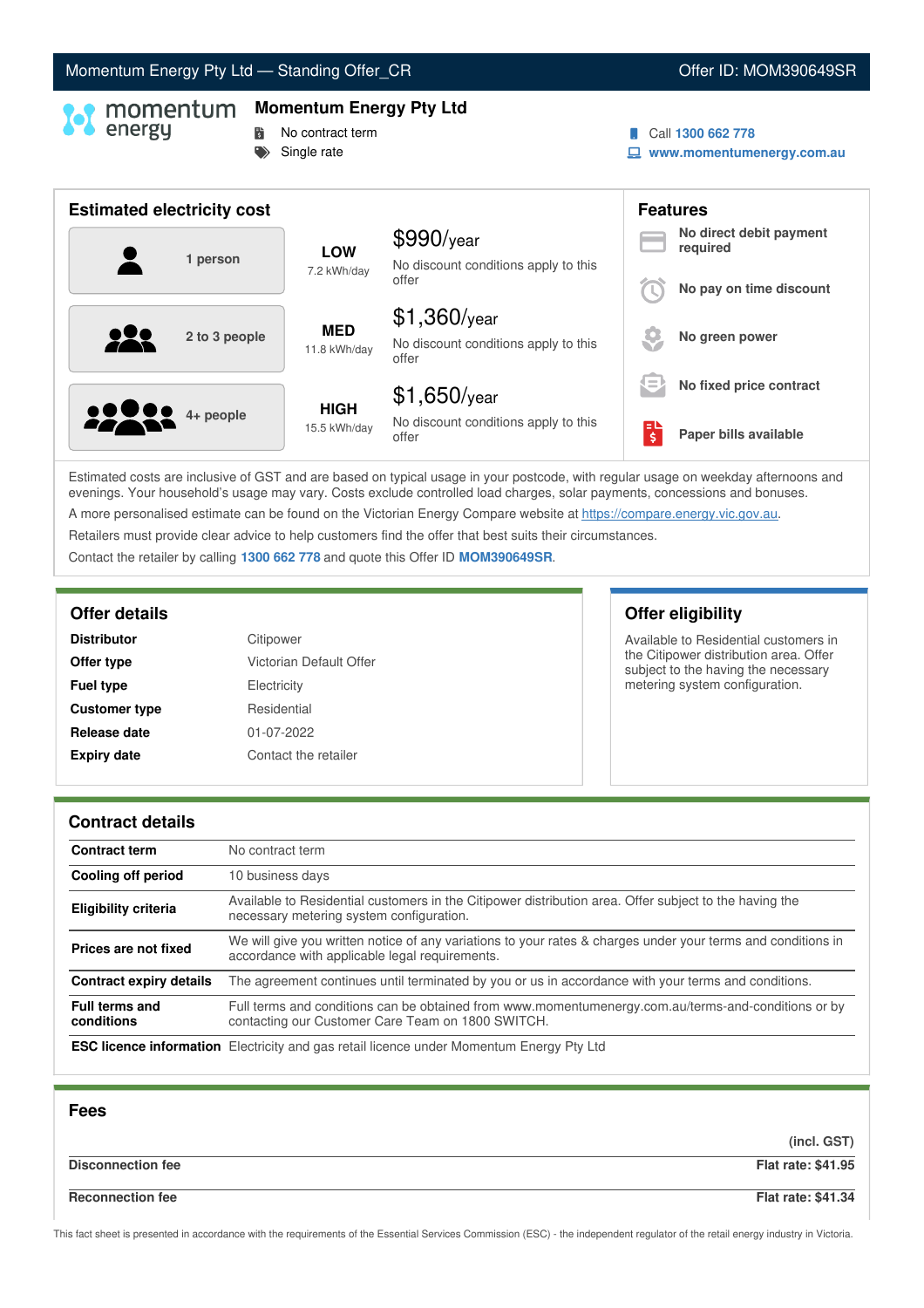For information on additional fees, a full schedule of charges is available from http://www.momentumenergy.com.au/fees

### **Billing details**

**Bill frequency** 1 month **Payment options** Please contact the retailer to discuss payment options

### **Offer rate and details**

**AEST only**

| <b>Electricity charges (All year)</b> | Tariff (incl. GST) |
|---------------------------------------|--------------------|
| Daily supply charge                   | 116.23 c/day       |
| <b>Peak consumption</b>               |                    |
| All consumption usage per day         | 21.70c/kWh         |

**Daily supply charge:** a charge that applies for supplying electricity to your premises for each day of the billing period, regardless of how much electricity is used.

**kWh:** a 'kWh' stands for kilowatt hour and is the unit of measurement for your electricity bill.

### **Solar feed-in tariff options**

|                                 | Tariff      |
|---------------------------------|-------------|
| Current retailer feed-in tariff | 6.70 c/kWh  |
| <b>Premium feed-in tariff</b>   | 60.00 c/kWh |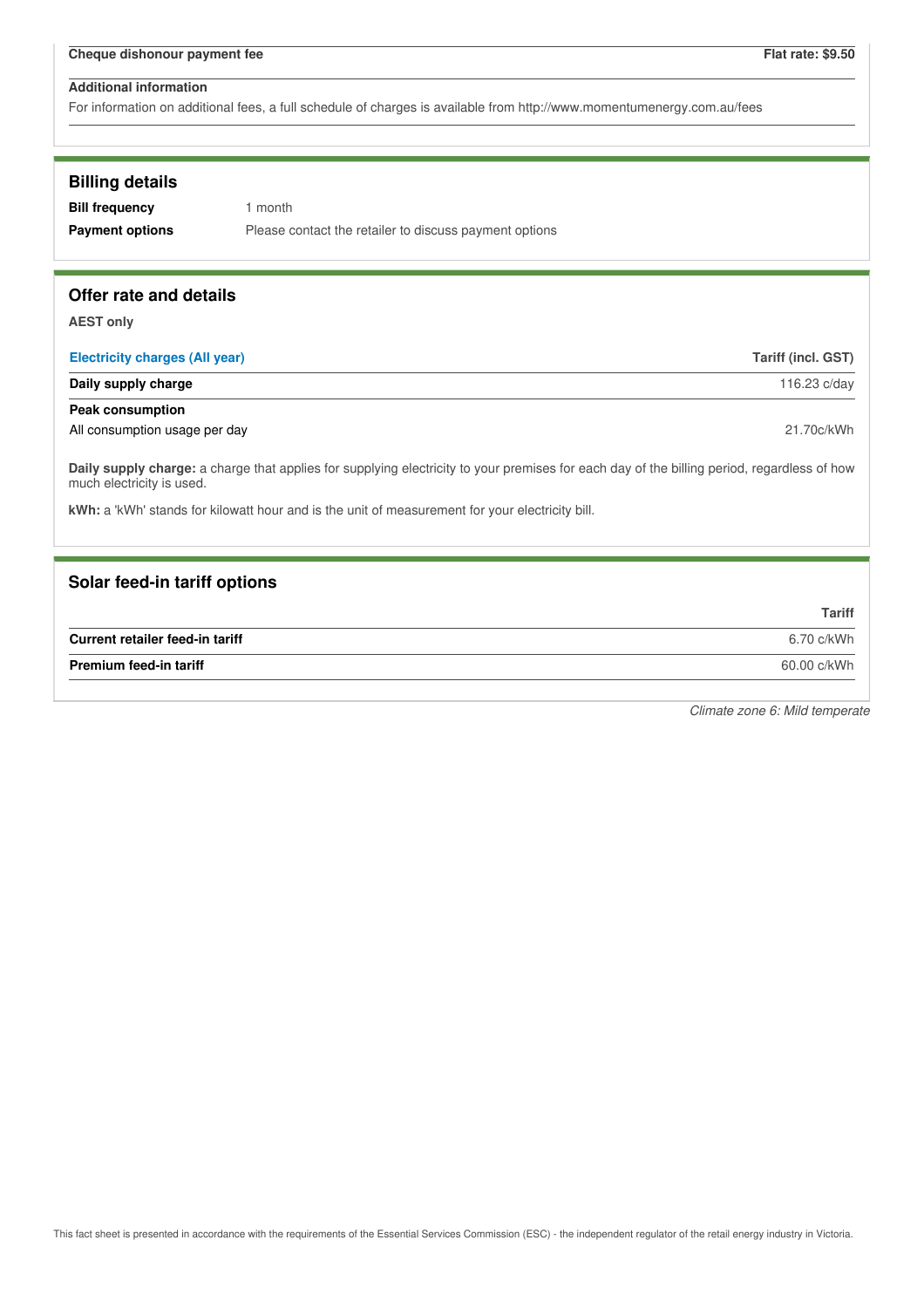# Momentum Energy Pty Ltd - Standing Offer\_CRTOU Now and Content Content ID: MOM390626SR

### **Momentum Energy Pty Ltd**

- **No contract term**
- $\Rightarrow$  Time of use
- Call **1300 662 778**
- **www.momentumenergy.com.au**

| <b>Estimated electricity cost</b> |                             |                                                                 |          | <b>Features</b>                     |
|-----------------------------------|-----------------------------|-----------------------------------------------------------------|----------|-------------------------------------|
| 1 person                          | <b>LOW</b><br>7.2 kWh/day   | $$1,000$ /year<br>No discount conditions apply to this          |          | No direct debit payment<br>required |
|                                   |                             | offer                                                           |          | No pay on time discount             |
| 2 to 3 people                     | <b>MED</b><br>11.8 kWh/day  | $$1,360$ /year<br>No discount conditions apply to this<br>offer |          | No green power                      |
|                                   |                             | $$1,660$ /year                                                  | $\equiv$ | No fixed price contract             |
| <b>2200</b> 4+ people             | <b>HIGH</b><br>15.5 kWh/day | No discount conditions apply to this<br>offer                   | \$       | Paper bills available               |

Estimated costs are inclusive of GST and are based on typical usage in your postcode, with regular usage on weekday afternoons and evenings. Your household's usage may vary. Costs exclude controlled load charges, solar payments, concessions and bonuses. A more personalised estimate can be found on the Victorian Energy Compare website at <https://compare.energy.vic.gov.au>.

Retailers must provide clear advice to help customers find the offer that best suits their circumstances.

Contact the retailer by calling **1300 662 778** and quote this Offer ID **MOM390626SR**.

| Citipower               |
|-------------------------|
| Victorian Default Offer |
| Electricity             |
| Residential             |
| 01-07-2022              |
| Contact the retailer    |
|                         |

# **Offer details Offer eligibility**

Available to Residential customers in the Citipower distribution area. Offer subject to the having the necessary metering system configuration.

### **Contract details**

| <b>Contract term</b>                | No contract term                                                                                                                                               |
|-------------------------------------|----------------------------------------------------------------------------------------------------------------------------------------------------------------|
| Cooling off period                  | 10 business days                                                                                                                                               |
| <b>Eligibility criteria</b>         | Available to Residential customers in the Citipower distribution area. Offer subject to the having the<br>necessary metering system configuration.             |
| Prices are not fixed                | We will give you written notice of any variations to your rates & charges under your terms and conditions in<br>accordance with applicable legal requirements. |
| <b>Contract expiry details</b>      | The agreement continues until terminated by you or us in accordance with your terms and conditions.                                                            |
| <b>Full terms and</b><br>conditions | Full terms and conditions can be obtained from www.momentumenergy.com.au/terms-and-conditions or by<br>contacting our Customer Care Team on 1800 SWITCH.       |
|                                     | <b>ESC licence information</b> Electricity and gas retail licence under Momentum Energy Pty Ltd                                                                |

| <b>Fees</b>              |                           |
|--------------------------|---------------------------|
|                          | (incl. GST)               |
| <b>Disconnection fee</b> | <b>Flat rate: \$41.95</b> |
| <b>Reconnection fee</b>  | <b>Flat rate: \$41.34</b> |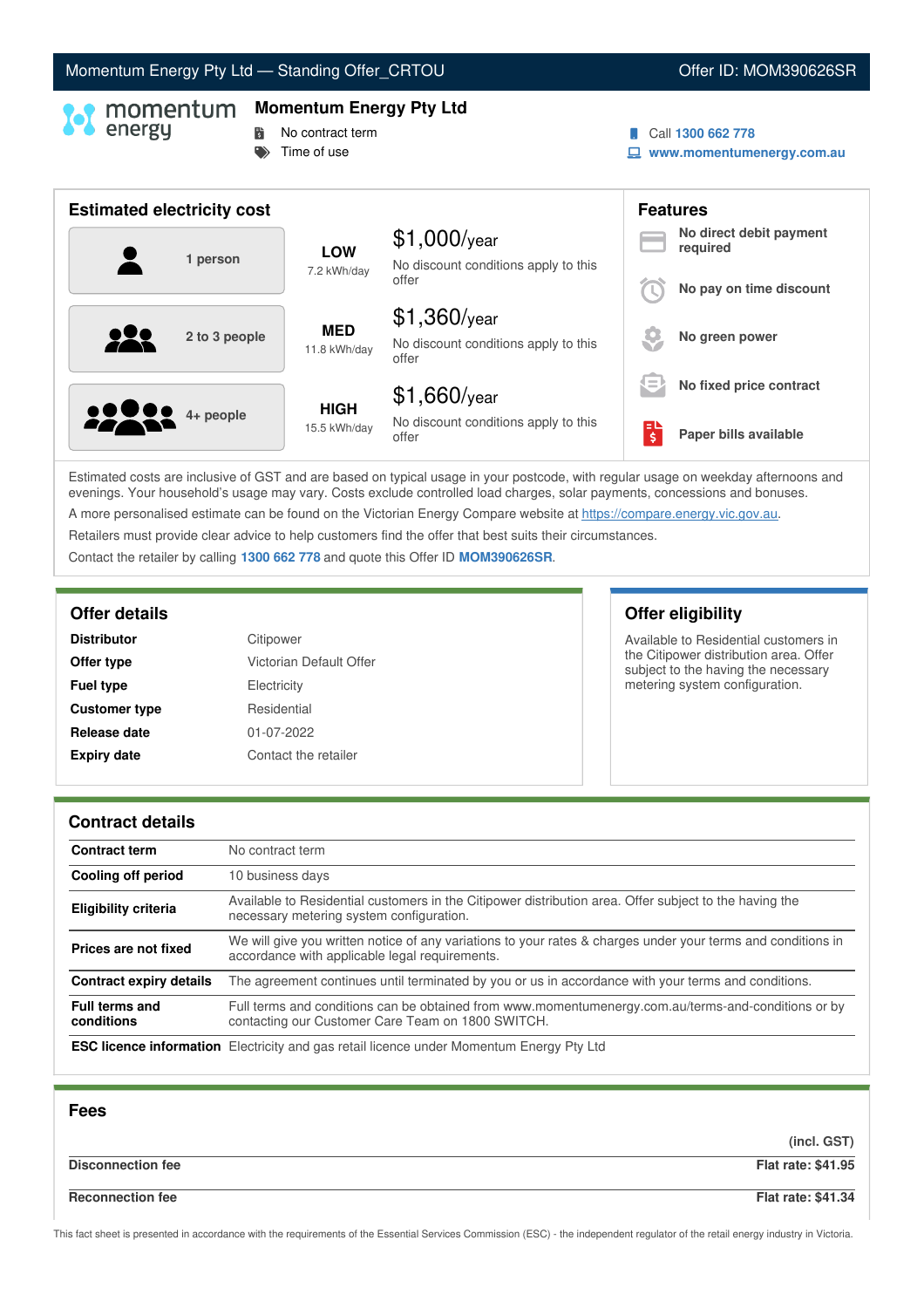For information on additional fees, a full schedule of charges is available from http://www.momentumenergy.com.au/fees

| <b>Billing details</b> |                                                        |
|------------------------|--------------------------------------------------------|
| <b>Bill frequency</b>  | 1 month                                                |
| <b>Payment options</b> | Please contact the retailer to discuss payment options |
|                        |                                                        |

# **Offer rate and details**

**AEST only**

| <b>Electricity charges (All year)</b>                                      | Tariff (incl. GST) |
|----------------------------------------------------------------------------|--------------------|
| Daily supply charge                                                        | 116.23 c/day       |
| <b>Peak consumption</b> $-$ Every day, $3pm - 9pm$                         |                    |
| All consumption usage per day                                              | 30.21c/kWh         |
| <b>Off-peak consumption</b> – Every day, 9pm - 12am; Every day, 12am - 3pm |                    |
| All consumption usage per day                                              | 17.35c/kWh         |
|                                                                            |                    |

**Daily supply charge:** a charge that applies for supplying electricity to your premises for each day of the billing period, regardless of how much electricity is used.

**kWh:** a 'kWh' stands for kilowatt hour and is the unit of measurement for your electricity bill.

# **Solar feed-in tariff options**

|                                 | <b>Tariff</b> |
|---------------------------------|---------------|
| Current retailer feed-in tariff | 6.70 c/kWh    |
| <b>Premium feed-in tariff</b>   | 60.00 c/kWh   |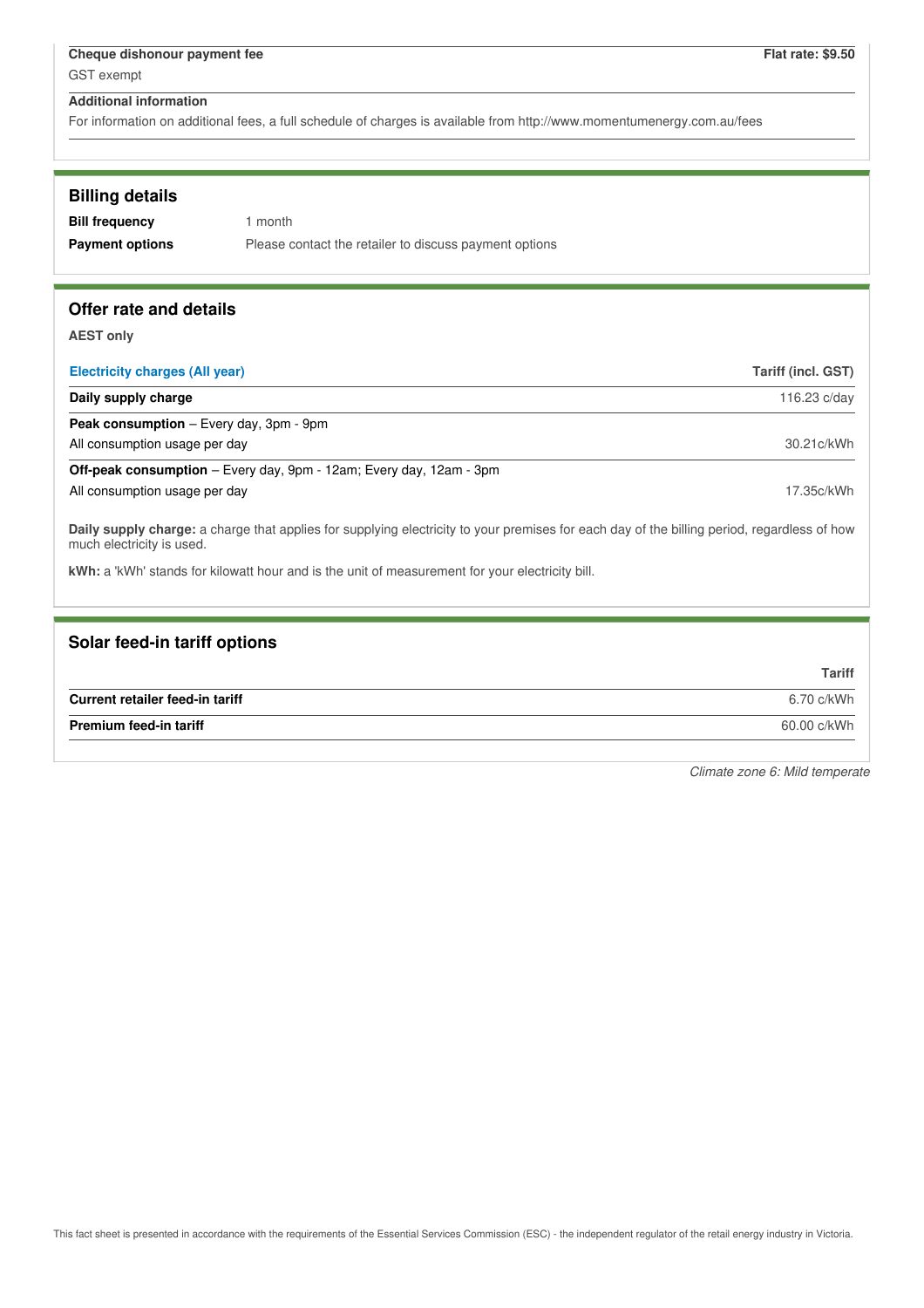# Momentum Energy Pty Ltd - Standing Offer\_CRTOUCDS **Canadian Control Control Control Control Control Control Control Control Control Control Control Control Control Control Control Control Control Control Control Control Co**

### **Momentum Energy Pty Ltd**

**No contract term** 

 $\blacktriangleright$  Time of use with controlled load

- Call **1300 662 778**
- **www.momentumenergy.com.au**

| <b>Estimated electricity cost</b> |                             |                                                                 |         | <b>Features</b>                     |
|-----------------------------------|-----------------------------|-----------------------------------------------------------------|---------|-------------------------------------|
| 1 person                          | <b>LOW</b><br>7.2 kWh/day   | $$1,000$ /year<br>No discount conditions apply to this          |         | No direct debit payment<br>required |
|                                   |                             | offer                                                           |         | No pay on time discount             |
| 2 to 3 people                     | <b>MED</b><br>11.8 kWh/day  | $$1,360$ /year<br>No discount conditions apply to this<br>offer |         | No green power                      |
|                                   |                             | $$1,660$ /year                                                  | l =     | No fixed price contract             |
| <b>22 8 4+ people</b>             | <b>HIGH</b><br>15.5 kWh/day | No discount conditions apply to this<br>offer                   | ЕU<br>ś | Paper bills available               |

Estimated costs are inclusive of GST and are based on typical usage in your postcode, with regular usage on weekday afternoons and evenings. Your household's usage may vary. Costs exclude controlled load charges, solar payments, concessions and bonuses. A more personalised estimate can be found on the Victorian Energy Compare website at <https://compare.energy.vic.gov.au>.

Retailers must provide clear advice to help customers find the offer that best suits their circumstances.

Contact the retailer by calling **1300 662 778** and quote this Offer ID **MOM390618SR**.

| <b>Distributor</b>   | Citipower               |
|----------------------|-------------------------|
| Offer type           | Victorian Default Offer |
| <b>Fuel type</b>     | Electricity             |
| <b>Customer type</b> | Residential             |
| Release date         | 01-07-2022              |
| <b>Expiry date</b>   | Contact the retailer    |

# **Offer details Offer eligibility**

Available to Residential customers in the Citipower distribution area. Offer subject to the having the necessary metering system configuration.

### **Contract details**

| <b>Contract term</b>                | No contract term                                                                                                                                               |
|-------------------------------------|----------------------------------------------------------------------------------------------------------------------------------------------------------------|
| Cooling off period                  | 10 business days                                                                                                                                               |
| <b>Eligibility criteria</b>         | Available to Residential customers in the Citipower distribution area. Offer subject to the having the<br>necessary metering system configuration.             |
| Prices are not fixed                | We will give you written notice of any variations to your rates & charges under your terms and conditions in<br>accordance with applicable legal requirements. |
| <b>Contract expiry details</b>      | The agreement continues until terminated by you or us in accordance with your terms and conditions.                                                            |
| <b>Full terms and</b><br>conditions | Full terms and conditions can be obtained from www.momentumenergy.com.au/terms-and-conditions or by<br>contacting our Customer Care Team on 1800 SWITCH.       |
|                                     | <b>ESC licence information</b> Electricity and gas retail licence under Momentum Energy Pty Ltd                                                                |

| <b>Fees</b>              |                           |
|--------------------------|---------------------------|
|                          | (incl. GST)               |
| <b>Disconnection fee</b> | <b>Flat rate: \$41.95</b> |
| <b>Reconnection fee</b>  | <b>Flat rate: \$41.34</b> |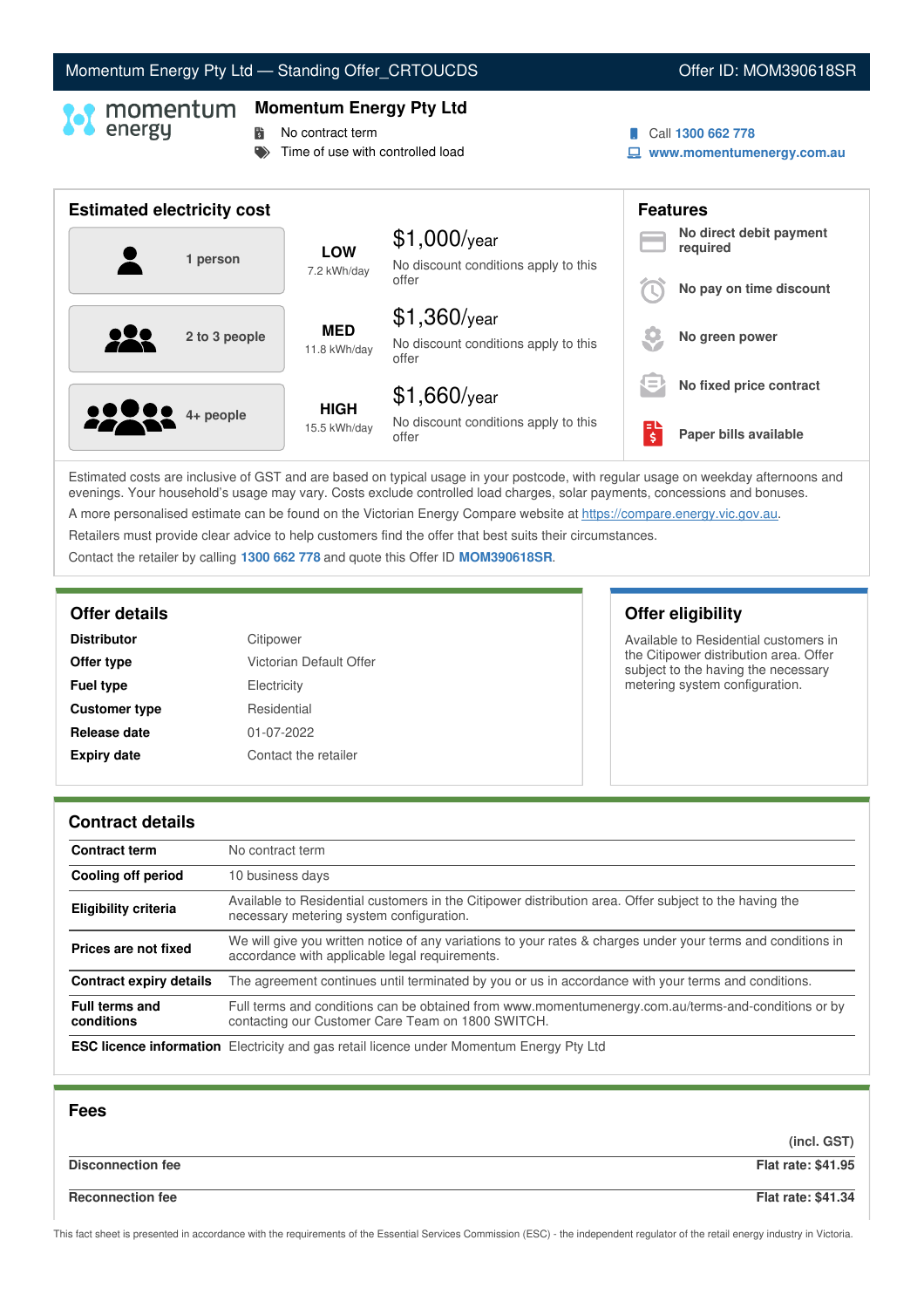For information on additional fees, a full schedule of charges is available from http://www.momentumenergy.com.au/fees

| <b>Billing details</b> |  |
|------------------------|--|
|------------------------|--|

| <b>Bill frequency</b>  | 1 month                                                |
|------------------------|--------------------------------------------------------|
| <b>Payment options</b> | Please contact the retailer to discuss payment options |

# **Offer rate and details**

**AEST only**

| <b>Electricity charges (All year)</b>                                                                                                                                    | Tariff (incl. GST) |
|--------------------------------------------------------------------------------------------------------------------------------------------------------------------------|--------------------|
| Daily supply charge                                                                                                                                                      | 116.23 c/day       |
| <b>Peak consumption</b> – Every day, 3pm - 9pm                                                                                                                           |                    |
| All consumption usage per day                                                                                                                                            | 30.21c/kWh         |
| <b>Off-peak consumption</b> – Every day, 9pm - 12am; Every day, 12am - 3pm                                                                                               |                    |
| All consumption usage per day                                                                                                                                            | 17.35c/kWh         |
| <b>Controlled load charges</b>                                                                                                                                           | Tariff (incl. GST) |
| <b>Controlled load consumption</b>                                                                                                                                       | 15.66 c/kWh        |
| Daily supply charge: a charge that applies for supplying electricity to your premises for each day of the billing period, regardless of how<br>much electricity is used. |                    |
| kWh: a 'kWh' stands for kilowatt hour and is the unit of measurement for your electricity bill.                                                                          |                    |

# **Solar feed-in tariff options Tariff Current retailer feed-in tariff** 6.70 c/kWh **Premium feed-in tariff** 60.00 c/kWh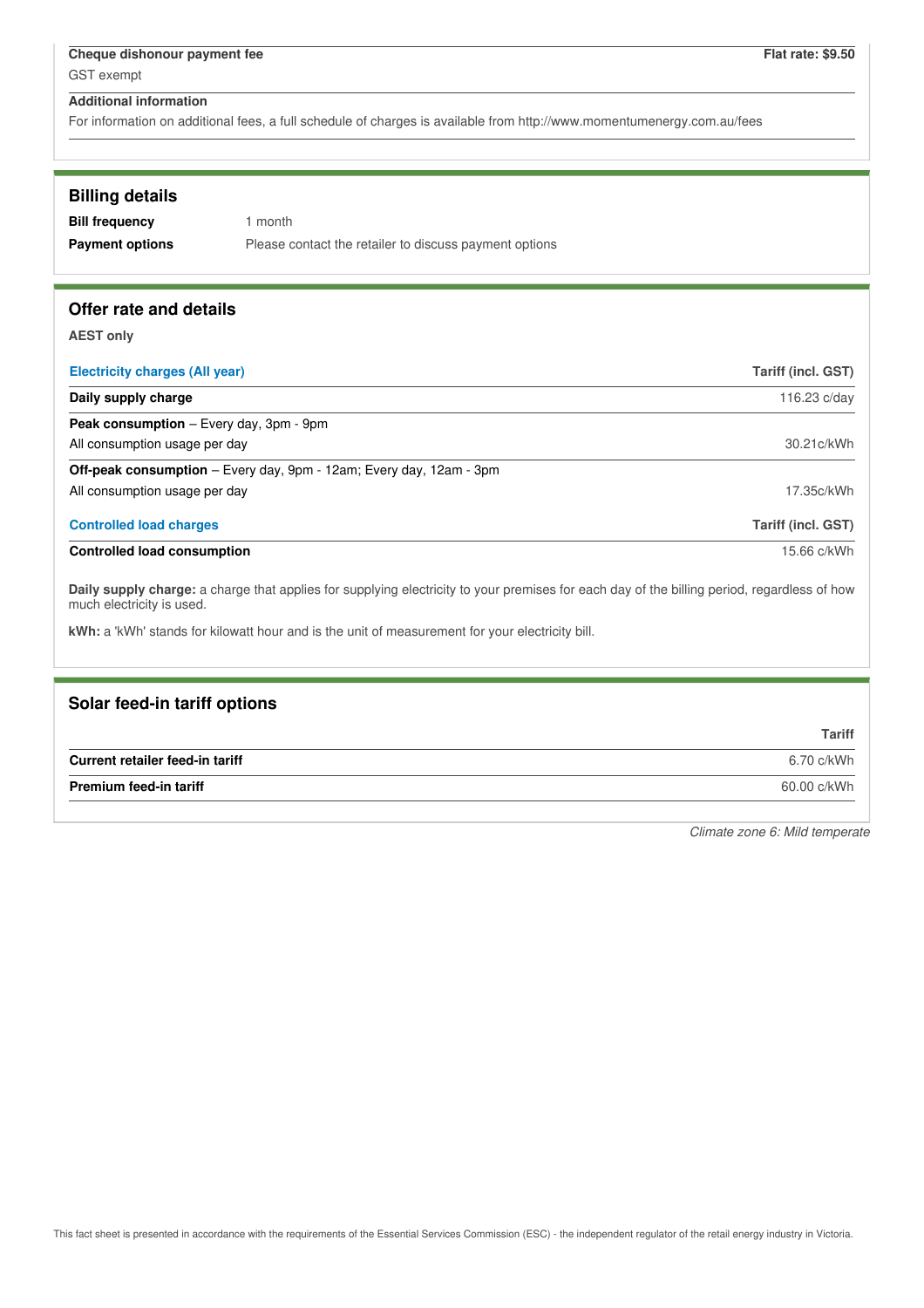# Momentum Energy Pty Ltd - Standing Offer\_A10D **Community Community Community Community** Offer ID: MOM390648SR

# **Momentum Energy Pty Ltd**

- **No contract term**
- Single rate
- Call **1300 662 778**
- **www.momentumenergy.com.au**

| <b>Estimated electricity cost</b> |                             |                                                                 |         | <b>Features</b>                     |
|-----------------------------------|-----------------------------|-----------------------------------------------------------------|---------|-------------------------------------|
| 1 person                          | <b>LOW</b><br>7.2 kWh/day   | $$1,030$ /year<br>No discount conditions apply to this          |         | No direct debit payment<br>required |
|                                   |                             | offer                                                           |         | No pay on time discount             |
| 2 to 3 people                     | <b>MED</b><br>11.8 kWh/day  | $$1,420$ /year<br>No discount conditions apply to this<br>offer |         | No green power                      |
|                                   |                             | $$1,740$ /year                                                  | $=$     | No fixed price contract             |
| <b>22 8 4+ people</b>             | <b>HIGH</b><br>15.5 kWh/day | No discount conditions apply to this<br>offer                   | Еυ<br>ś | Paper bills available               |

Estimated costs are inclusive of GST and are based on typical usage in your postcode, with regular usage on weekday afternoons and evenings. Your household's usage may vary. Costs exclude controlled load charges, solar payments, concessions and bonuses. A more personalised estimate can be found on the Victorian Energy Compare website at <https://compare.energy.vic.gov.au>.

Retailers must provide clear advice to help customers find the offer that best suits their circumstances.

Contact the retailer by calling **1300 662 778** and quote this Offer ID **MOM390648SR**.

| Jemena                  |
|-------------------------|
| Victorian Default Offer |
| Electricity             |
| Residential             |
| 01-07-2022              |
| Contact the retailer    |
|                         |

# **Offer details Offer eligibility**

Available to Residential customers in the Jemena distribution area. Offer subject to the having the necessary metering system configuration.

### **Contract details**

| <b>Contract term</b>                | No contract term                                                                                                                                               |
|-------------------------------------|----------------------------------------------------------------------------------------------------------------------------------------------------------------|
| Cooling off period                  | 10 business days                                                                                                                                               |
| <b>Eligibility criteria</b>         | Available to Residential customers in the Jemena distribution area. Offer subject to the having the<br>necessary metering system configuration.                |
| Prices are not fixed                | We will give you written notice of any variations to your rates & charges under your terms and conditions in<br>accordance with applicable legal requirements. |
| <b>Contract expiry details</b>      | The agreement continues until terminated by you or us in accordance with your terms and conditions.                                                            |
| <b>Full terms and</b><br>conditions | Full terms and conditions can be obtained from www.momentumenergy.com.au/terms-and-conditions or by<br>contacting our Customer Care Team on 1800 SWITCH.       |
|                                     | <b>ESC licence information</b> Electricity and gas retail licence under Momentum Energy Pty Ltd                                                                |

| <b>Fees</b>              |                           |
|--------------------------|---------------------------|
|                          | (incl. GST)               |
| <b>Disconnection fee</b> | <b>Flat rate: \$81.35</b> |
| <b>Reconnection fee</b>  | <b>Flat rate: \$56.73</b> |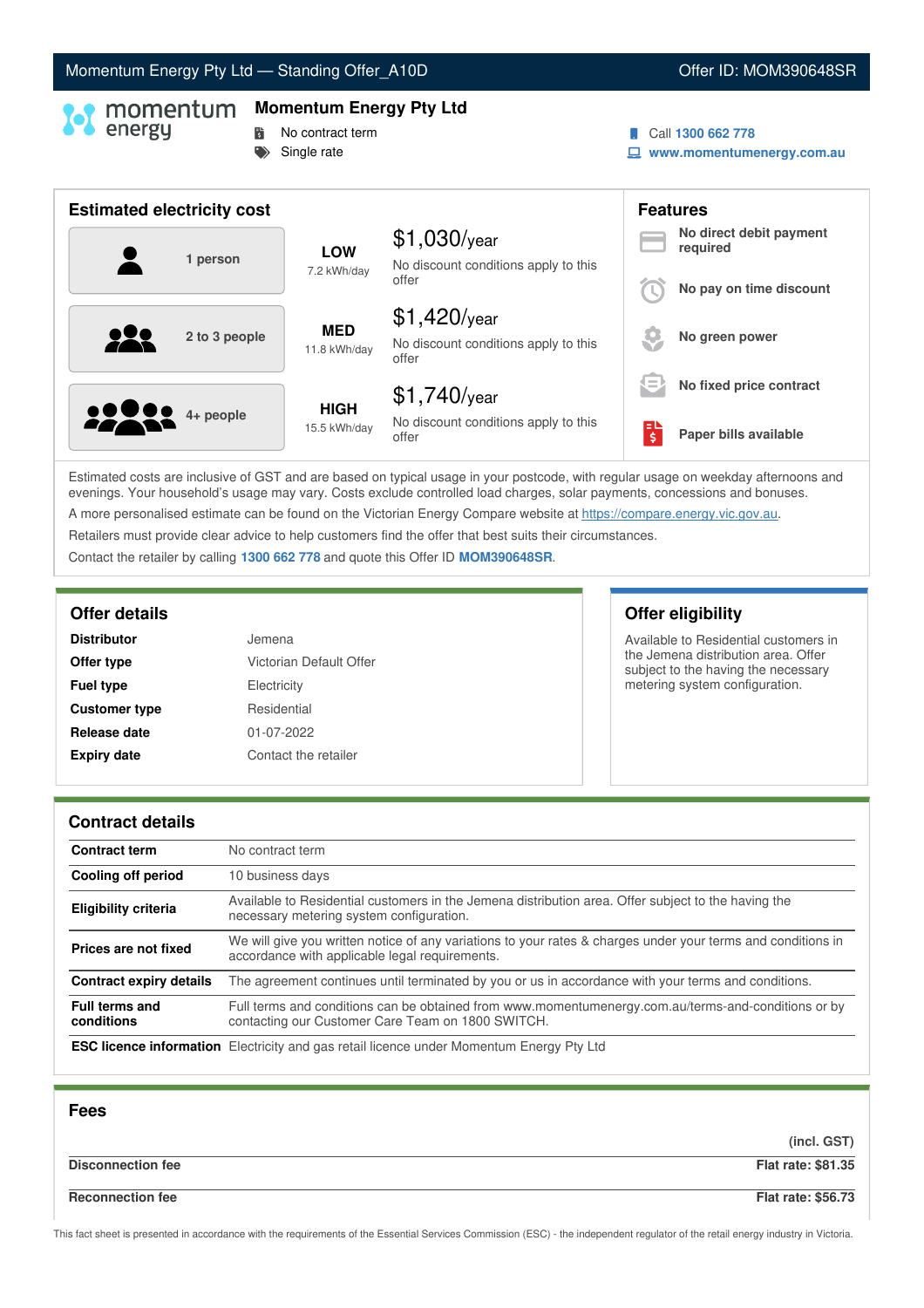For information on additional fees, a full schedule of charges is available from http://www.momentumenergy.com.au/fees

### **Billing details**

**Bill frequency** 1 month **Payment options** Please contact the retailer to discuss payment options

### **Offer rate and details**

**AEST only**

| <b>Electricity charges (All year)</b> | Tariff (incl. GST) |
|---------------------------------------|--------------------|
| Daily supply charge                   | 115.76 c/day       |
| <b>Peak consumption</b>               |                    |
| All consumption usage per day         | 23.22c/kWh         |

**Daily supply charge:** a charge that applies for supplying electricity to your premises for each day of the billing period, regardless of how much electricity is used.

**kWh:** a 'kWh' stands for kilowatt hour and is the unit of measurement for your electricity bill.

### **Solar feed-in tariff options**

|                                 | <b>Tariff</b> |
|---------------------------------|---------------|
| Current retailer feed-in tariff | 6.70 c/kWh    |
| <b>Premium feed-in tariff</b>   | 60.00 c/kWh   |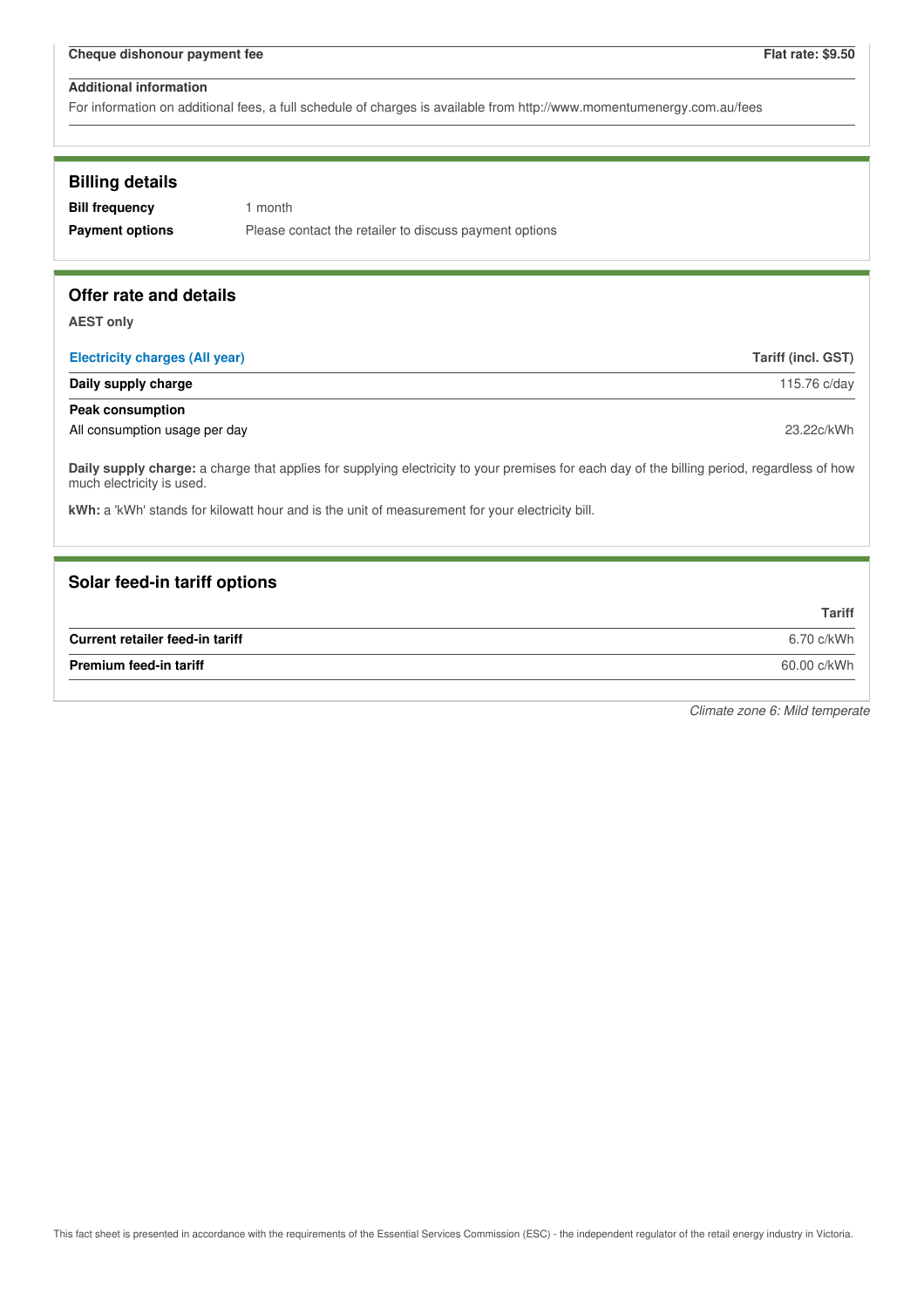# Momentum Energy Pty Ltd - Standing Offer\_A100 **Community Community Community Community** Offer ID: MOM390644SR

# **Momentum Energy Pty Ltd**

- **No contract term**
- Single rate
- Call **1300 662 778**
- **www.momentumenergy.com.au**

| <b>Estimated electricity cost</b> |                             |                                                                 |         | <b>Features</b>                     |
|-----------------------------------|-----------------------------|-----------------------------------------------------------------|---------|-------------------------------------|
| 1 person                          | <b>LOW</b><br>7.2 kWh/day   | $$1,030$ /year<br>No discount conditions apply to this          |         | No direct debit payment<br>required |
|                                   |                             | offer                                                           |         | No pay on time discount             |
| 2 to 3 people                     | <b>MED</b><br>11.8 kWh/day  | $$1,420$ /year<br>No discount conditions apply to this<br>offer |         | No green power                      |
|                                   |                             | $$1,740$ /year                                                  | $=$     | No fixed price contract             |
| <b>2200</b> 4+ people             | <b>HIGH</b><br>15.5 kWh/day | No discount conditions apply to this<br>offer                   | ЕΙ<br>ś | Paper bills available               |

Estimated costs are inclusive of GST and are based on typical usage in your postcode, with regular usage on weekday afternoons and evenings. Your household's usage may vary. Costs exclude controlled load charges, solar payments, concessions and bonuses. A more personalised estimate can be found on the Victorian Energy Compare website at <https://compare.energy.vic.gov.au>.

Retailers must provide clear advice to help customers find the offer that best suits their circumstances.

Contact the retailer by calling **1300 662 778** and quote this Offer ID **MOM390644SR**.

| Jemena                  |
|-------------------------|
| Victorian Default Offer |
| Electricity             |
| Residential             |
| 01-07-2022              |
| Contact the retailer    |
|                         |

# **Offer details Offer eligibility**

Available to Residential customers in the Jemena distribution area. Offer subject to the having the necessary metering system configuration.

### **Contract details**

| <b>Contract term</b>                | No contract term                                                                                                                                               |
|-------------------------------------|----------------------------------------------------------------------------------------------------------------------------------------------------------------|
| Cooling off period                  | 10 business days                                                                                                                                               |
| <b>Eligibility criteria</b>         | Available to Residential customers in the Jemena distribution area. Offer subject to the having the<br>necessary metering system configuration.                |
| Prices are not fixed                | We will give you written notice of any variations to your rates & charges under your terms and conditions in<br>accordance with applicable legal requirements. |
| <b>Contract expiry details</b>      | The agreement continues until terminated by you or us in accordance with your terms and conditions.                                                            |
| <b>Full terms and</b><br>conditions | Full terms and conditions can be obtained from www.momentumenergy.com.au/terms-and-conditions or by<br>contacting our Customer Care Team on 1800 SWITCH.       |
|                                     | <b>ESC licence information</b> Electricity and gas retail licence under Momentum Energy Pty Ltd                                                                |

| <b>Fees</b>              |                           |
|--------------------------|---------------------------|
|                          | (incl. GST)               |
| <b>Reconnection fee</b>  | <b>Flat rate: \$56.73</b> |
| <b>Disconnection fee</b> | <b>Flat rate: \$81.35</b> |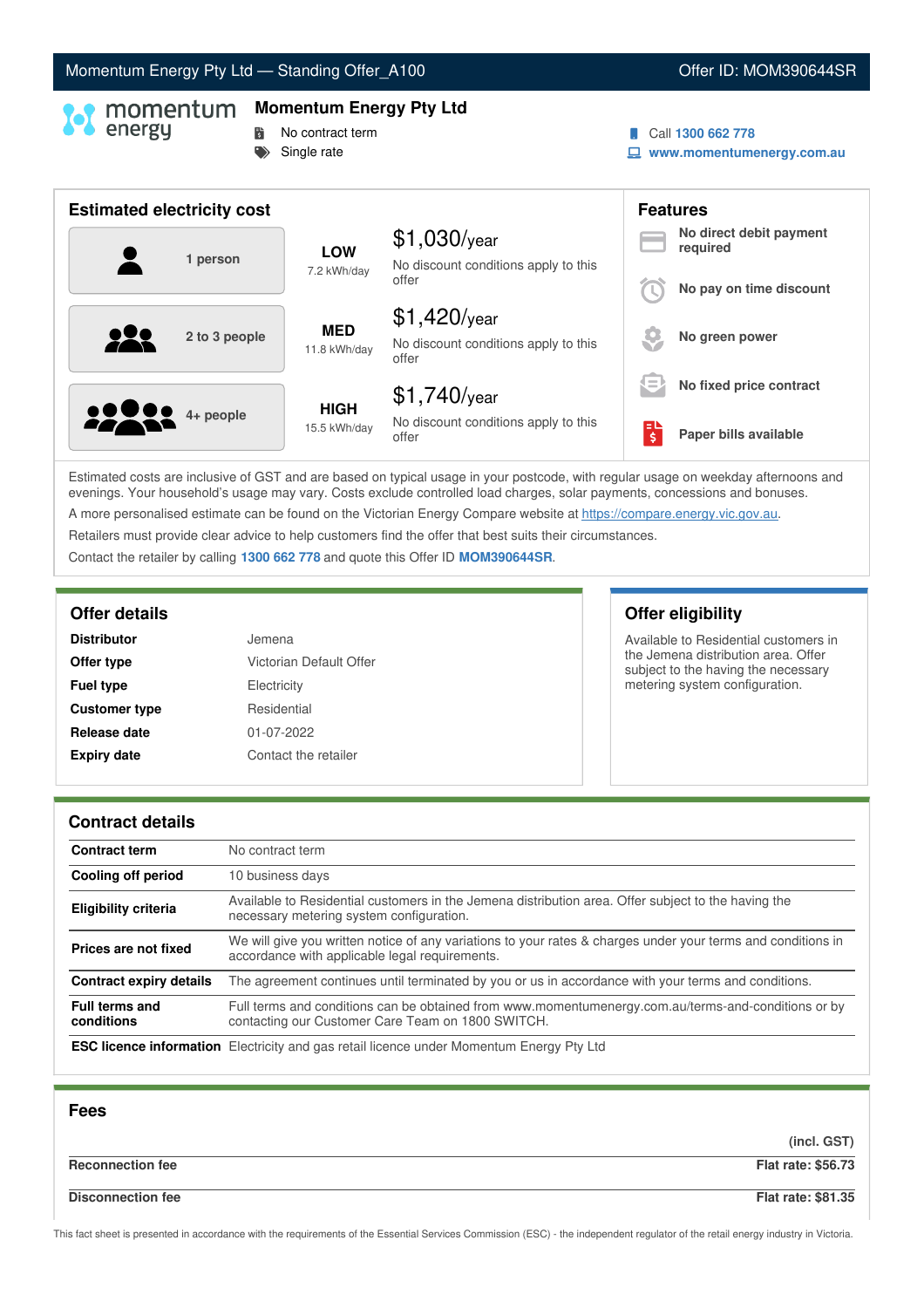Additional fees may apply. For more information, please visit the retailers website at **www.momentumenergy.com.au**.

| <b>Billing details</b><br><b>Bill frequency</b><br><b>Payment options</b> | 1 month<br>Please contact the retailer to discuss payment options                                                                           |                    |
|---------------------------------------------------------------------------|---------------------------------------------------------------------------------------------------------------------------------------------|--------------------|
| Offer rate and details                                                    |                                                                                                                                             |                    |
| <b>AEST only</b><br><b>Electricity charges (All year)</b>                 |                                                                                                                                             | Tariff (incl. GST) |
| Daily supply charge                                                       |                                                                                                                                             | 115.76 c/day       |
| <b>Peak consumption</b>                                                   |                                                                                                                                             |                    |
| All consumption usage per day                                             |                                                                                                                                             | 23.22c/kWh         |
| much electricity is used.                                                 | Daily supply charge: a charge that applies for supplying electricity to your premises for each day of the billing period, regardless of how |                    |
|                                                                           | kWh: a 'kWh' stands for kilowatt hour and is the unit of measurement for your electricity bill.                                             |                    |
|                                                                           |                                                                                                                                             |                    |
| Solar feed-in tariff options                                              |                                                                                                                                             |                    |
|                                                                           |                                                                                                                                             | <b>Tariff</b>      |
| Current retailer feed-in tariff                                           |                                                                                                                                             | 6.70 c/kWh         |
| <b>Premium feed-in tariff</b>                                             |                                                                                                                                             | 60.00 c/kWh        |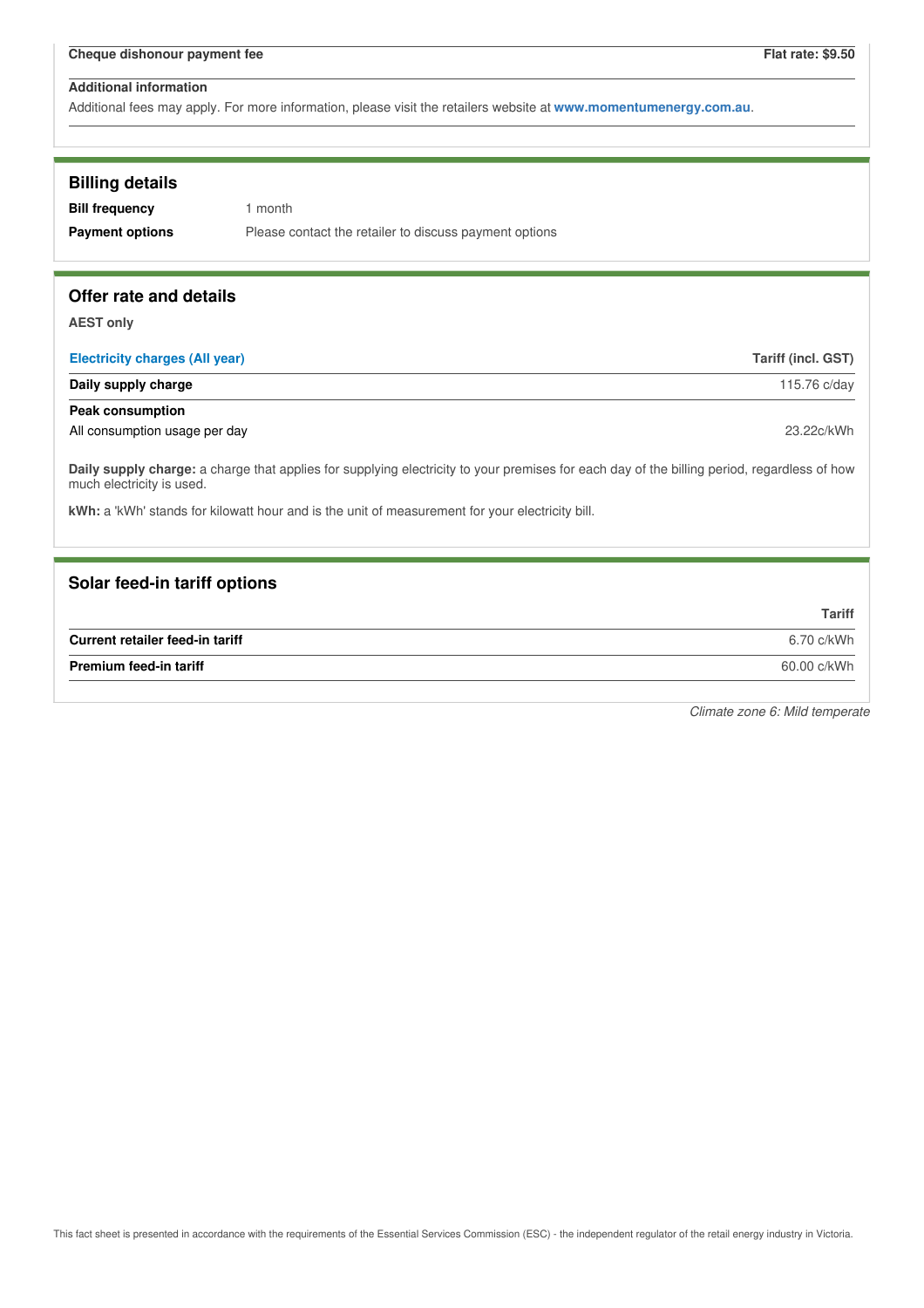# Momentum Energy Pty Ltd - Standing Offer\_A100A180 **Communist Communist Communist Communist Communist Communist Communist Communist Communist Communist Communist Communist Communist Communist Communist Communist Communist C**

### **Momentum Energy Pty Ltd**

**No contract term** 

- Two rate: single rate with controlled load
- Call **1300 662 778**
- **www.momentumenergy.com.au**

| <b>Estimated electricity cost</b> |                             |                                                                 |          | <b>Features</b>                     |
|-----------------------------------|-----------------------------|-----------------------------------------------------------------|----------|-------------------------------------|
| 1 person                          | <b>LOW</b><br>7.2 kWh/day   | $$1,030$ /year<br>No discount conditions apply to this          |          | No direct debit payment<br>required |
|                                   |                             | offer                                                           |          | No pay on time discount             |
| 222<br>2 to 3 people              | <b>MED</b><br>11.8 kWh/day  | $$1,420$ /year<br>No discount conditions apply to this<br>offer |          | No green power                      |
|                                   |                             | $$1,740$ /year                                                  | $=$      | No fixed price contract             |
| <b>22 00</b> 4+ people            | <b>HIGH</b><br>15.5 kWh/day | No discount conditions apply to this<br>offer                   | ЕU<br>\$ | Paper bills available               |

Estimated costs are inclusive of GST and are based on typical usage in your postcode, with regular usage on weekday afternoons and evenings. Your household's usage may vary. Costs exclude controlled load charges, solar payments, concessions and bonuses. A more personalised estimate can be found on the Victorian Energy Compare website at <https://compare.energy.vic.gov.au>.

Retailers must provide clear advice to help customers find the offer that best suits their circumstances.

Contact the retailer by calling **1300 662 778** and quote this Offer ID **MOM390653SR**.

| Jemena                  |
|-------------------------|
| Victorian Default Offer |
| Electricity             |
| Residential             |
| 01-07-2022              |
| Contact the retailer    |
|                         |

# **Offer details Offer eligibility**

Available to Residential customers in the Jemena distribution area. Offer subject to the having the necessary metering system configuration.

### **Contract details**

| <b>Contract term</b>                | No contract term                                                                                                                                               |
|-------------------------------------|----------------------------------------------------------------------------------------------------------------------------------------------------------------|
| Cooling off period                  | 10 business days                                                                                                                                               |
| <b>Eligibility criteria</b>         | Available to Residential customers in the Jemena distribution area. Offer subject to the having the<br>necessary metering system configuration.                |
| Prices are not fixed                | We will give you written notice of any variations to your rates & charges under your terms and conditions in<br>accordance with applicable legal requirements. |
| <b>Contract expiry details</b>      | The agreement continues until terminated by you or us in accordance with your terms and conditions.                                                            |
| <b>Full terms and</b><br>conditions | Full terms and conditions can be obtained from www.momentumenergy.com.au/terms-and-conditions or by<br>contacting our Customer Care Team on 1800 SWITCH.       |
|                                     | <b>ESC licence information</b> Electricity and gas retail licence under Momentum Energy Pty Ltd                                                                |

| <b>Fees</b>              |                           |
|--------------------------|---------------------------|
|                          | (incl. GST)               |
| <b>Reconnection fee</b>  | <b>Flat rate: \$56.73</b> |
| <b>Disconnection fee</b> | <b>Flat rate: \$81.35</b> |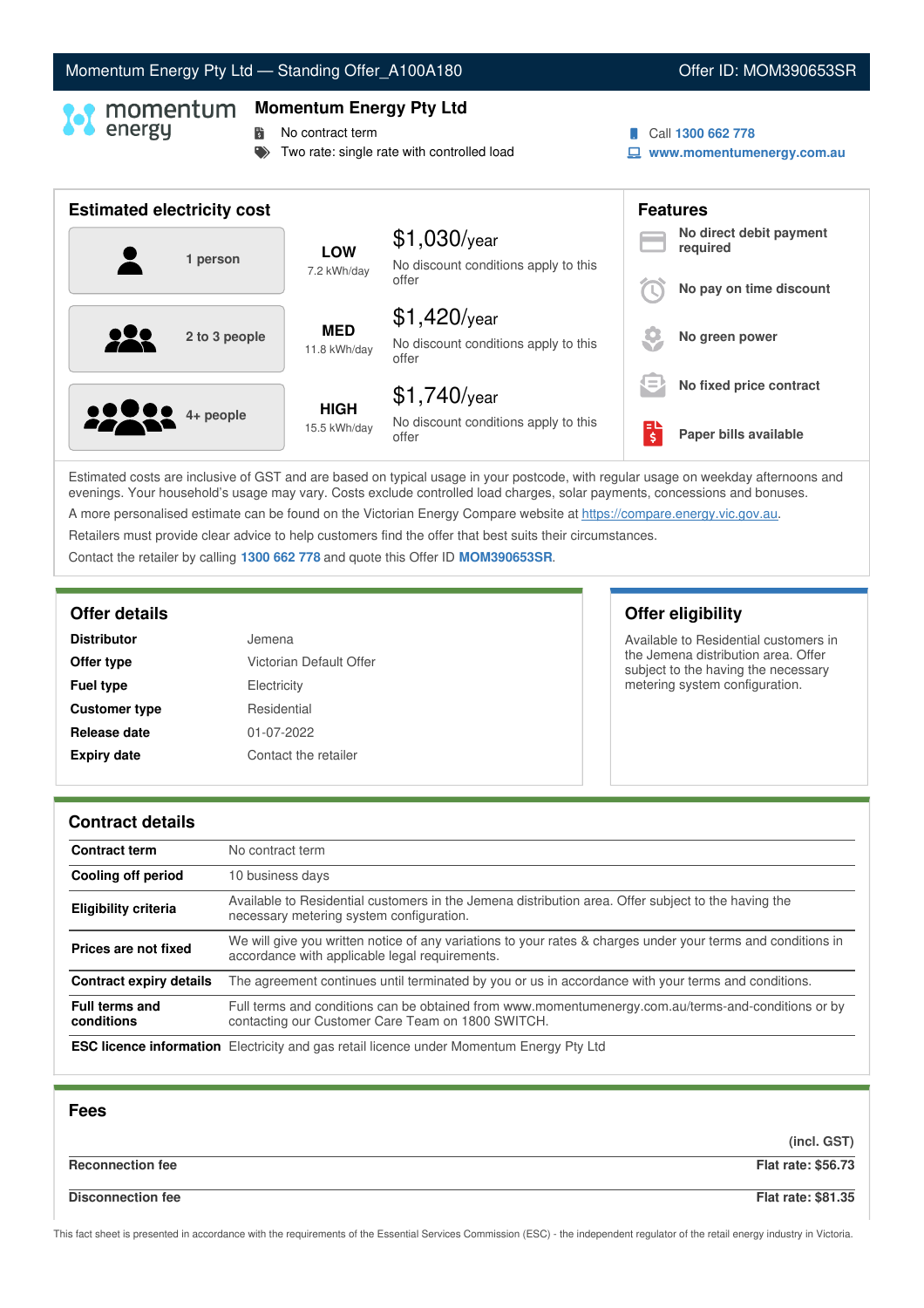Additional fees may apply. For more information, please visit the retailers website at **www.momentumenergy.com.au**.

| <b>Billing details</b><br><b>Bill frequency</b><br><b>Payment options</b> | 1 month<br>Please contact the retailer to discuss payment options                                                                                                                                                                              |                           |
|---------------------------------------------------------------------------|------------------------------------------------------------------------------------------------------------------------------------------------------------------------------------------------------------------------------------------------|---------------------------|
| Offer rate and details                                                    |                                                                                                                                                                                                                                                |                           |
| <b>AEST only</b>                                                          |                                                                                                                                                                                                                                                |                           |
| <b>Electricity charges (All year)</b>                                     |                                                                                                                                                                                                                                                | <b>Tariff (incl. GST)</b> |
| Daily supply charge                                                       |                                                                                                                                                                                                                                                | 115.76 c/day              |
| <b>Peak consumption</b>                                                   |                                                                                                                                                                                                                                                |                           |
| All consumption usage per day                                             |                                                                                                                                                                                                                                                | 23.22c/kWh                |
| <b>Controlled load charges</b>                                            |                                                                                                                                                                                                                                                | <b>Tariff (incl. GST)</b> |
| <b>Controlled load consumption</b>                                        |                                                                                                                                                                                                                                                | 17.61 c/kWh               |
| much electricity is used.                                                 | Daily supply charge: a charge that applies for supplying electricity to your premises for each day of the billing period, regardless of how<br>kWh: a 'kWh' stands for kilowatt hour and is the unit of measurement for your electricity bill. |                           |

| <b>Tariff</b> |
|---------------|
| 6.70 c/kWh    |
| 60.00 c/kWh   |
|               |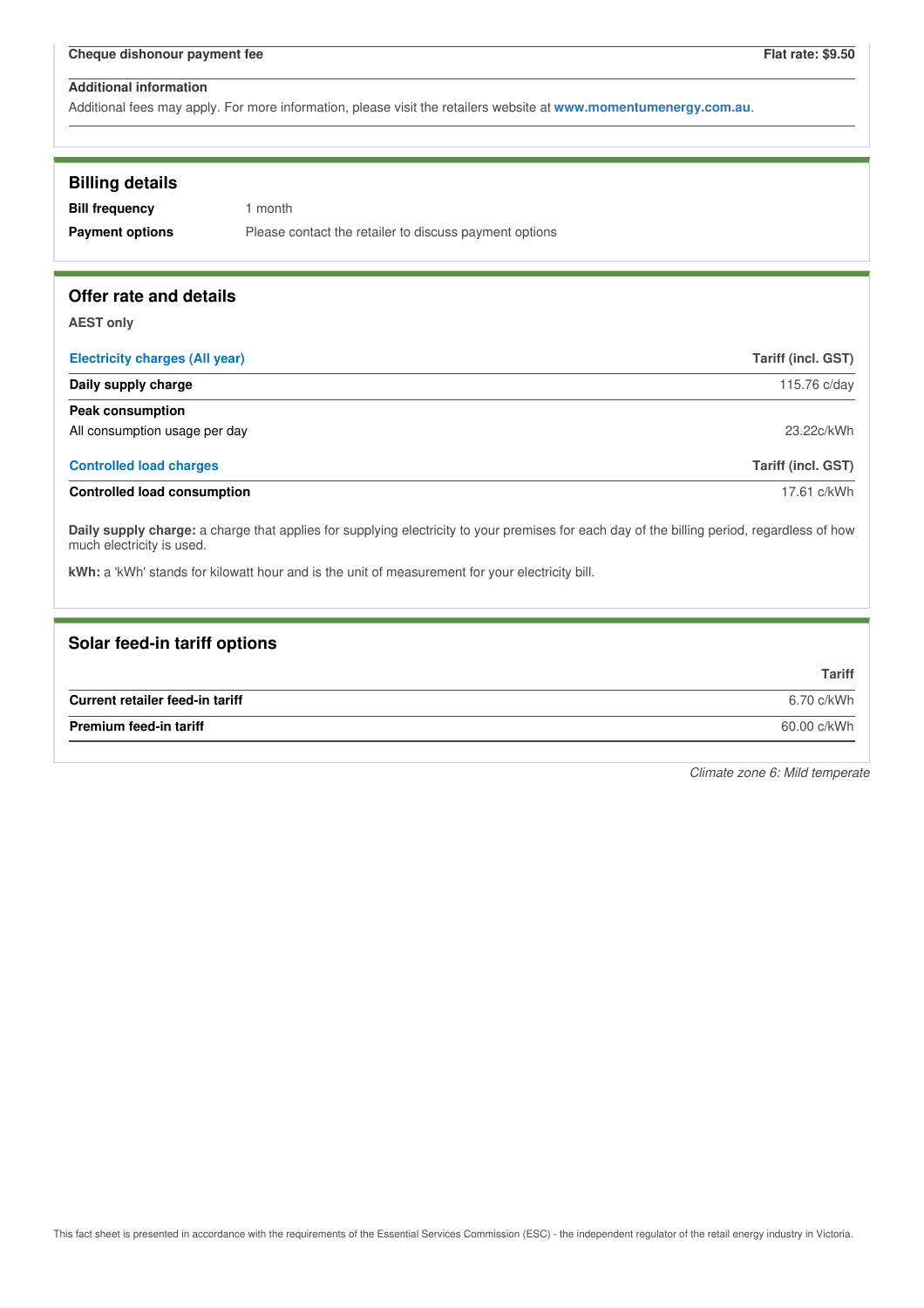# Momentum Energy Pty Ltd - Standing Offer\_A120 **Community Community Community Community** Offer ID: MOM390620SR

# **Momentum Energy Pty Ltd**

- **No contract term**
- $\Rightarrow$  Time of use
- Call **1300 662 778**
- **www.momentumenergy.com.au**

| <b>Estimated electricity cost</b> |                             |                                                                 |                                                          | <b>Features</b>                     |
|-----------------------------------|-----------------------------|-----------------------------------------------------------------|----------------------------------------------------------|-------------------------------------|
| 1 person                          | <b>LOW</b><br>7.2 kWh/day   | $$1,010$ /year<br>No discount conditions apply to this          |                                                          | No direct debit payment<br>required |
|                                   |                             | offer                                                           |                                                          | No pay on time discount             |
| 2 to 3 people                     | <b>MED</b><br>11.8 kWh/day  | $$1,380$ /year<br>No discount conditions apply to this<br>offer |                                                          | No green power                      |
|                                   |                             | $$1,680$ /year                                                  | $\overline{\phantom{a}}$<br>$\qquad \qquad \blacksquare$ | No fixed price contract             |
| <b>22 Mai 4+ people</b>           | <b>HIGH</b><br>15.5 kWh/day | No discount conditions apply to this<br>offer                   | \$                                                       | Paper bills available               |

Estimated costs are inclusive of GST and are based on typical usage in your postcode, with regular usage on weekday afternoons and evenings. Your household's usage may vary. Costs exclude controlled load charges, solar payments, concessions and bonuses. A more personalised estimate can be found on the Victorian Energy Compare website at <https://compare.energy.vic.gov.au>.

Retailers must provide clear advice to help customers find the offer that best suits their circumstances.

Contact the retailer by calling **1300 662 778** and quote this Offer ID **MOM390620SR**.

| Jemena                  |
|-------------------------|
| Victorian Default Offer |
| Electricity             |
| Residential             |
| 01-07-2022              |
| Contact the retailer    |
|                         |

**Offer details Offer eligibility**

Available to Residential customers in the Jemena distribution area. Offer subject to the having the necessary metering system configuration.

### **Contract details**

| <b>Contract term</b>                | No contract term                                                                                                                                               |
|-------------------------------------|----------------------------------------------------------------------------------------------------------------------------------------------------------------|
| Cooling off period                  | 10 business days                                                                                                                                               |
| <b>Eligibility criteria</b>         | Available to Residential customers in the Jemena distribution area. Offer subject to the having the<br>necessary metering system configuration.                |
| Prices are not fixed                | We will give you written notice of any variations to your rates & charges under your terms and conditions in<br>accordance with applicable legal requirements. |
| <b>Contract expiry details</b>      | The agreement continues until terminated by you or us in accordance with your terms and conditions.                                                            |
| <b>Full terms and</b><br>conditions | Full terms and conditions can be obtained from www.momentumenergy.com.au/terms-and-conditions or by<br>contacting our Customer Care Team on 1800 SWITCH.       |
|                                     | <b>ESC licence information</b> Electricity and gas retail licence under Momentum Energy Pty Ltd                                                                |

| <b>Fees</b>              |                           |
|--------------------------|---------------------------|
|                          | (incl. GST)               |
| <b>Disconnection fee</b> | <b>Flat rate: \$81.35</b> |
| <b>Reconnection fee</b>  | <b>Flat rate: \$56.73</b> |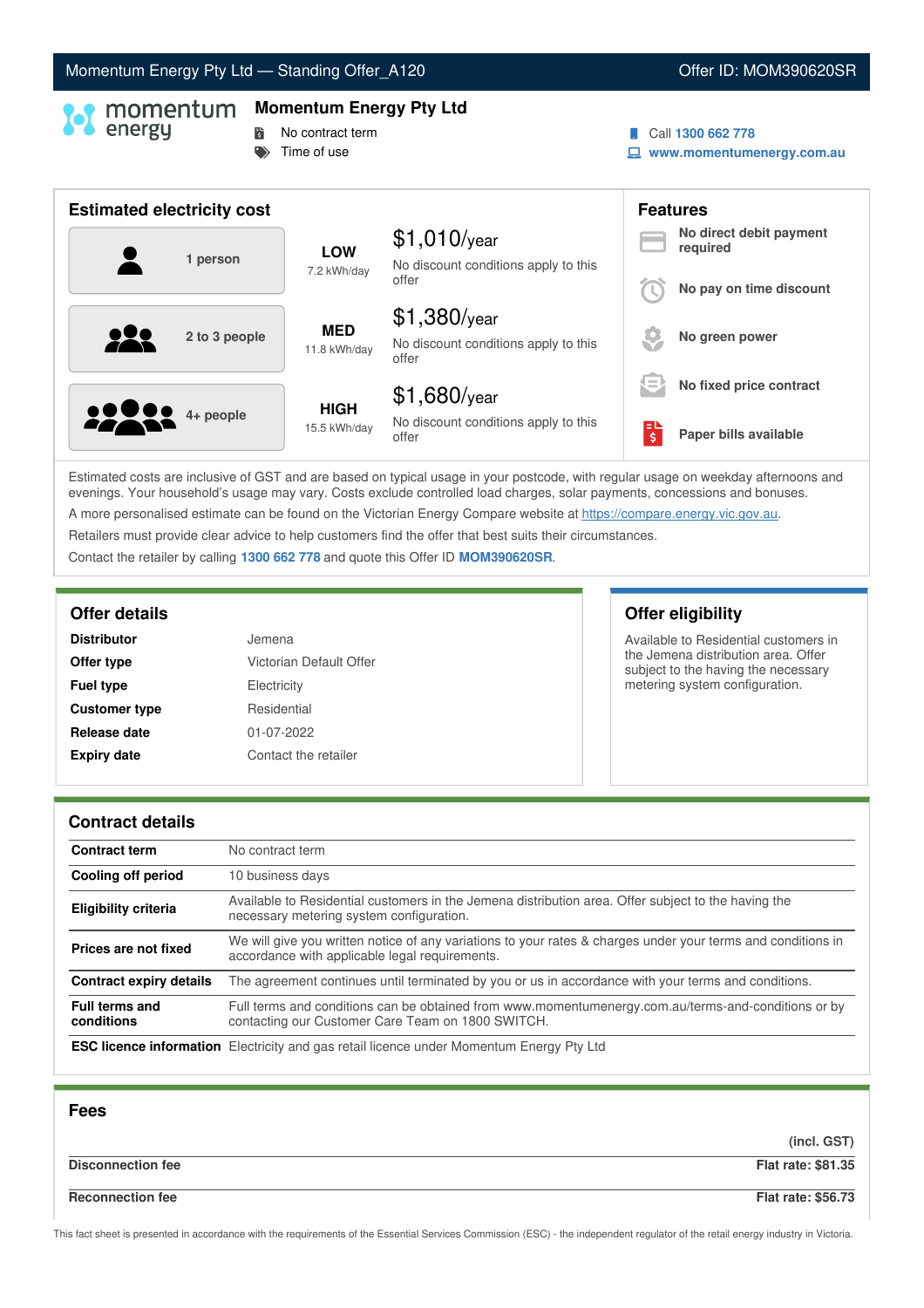For information on additional fees, a full schedule of charges is available from http://www.momentumenergy.com.au/fees

| <b>Billing details</b> |                                                        |
|------------------------|--------------------------------------------------------|
| <b>Bill frequency</b>  | 1 month                                                |
| <b>Payment options</b> | Please contact the retailer to discuss payment options |

# **Offer rate and details**

**AEST only**

| <b>Electricity charges (All year)</b>                                      | Tariff (incl. GST) |
|----------------------------------------------------------------------------|--------------------|
| Daily supply charge                                                        | 115.76 c/day       |
| <b>Peak consumption</b> – Every day, 3pm - 9pm                             |                    |
| All consumption usage per day                                              | 29.67c/kWh         |
| <b>Off-peak consumption</b> – Every day, 9pm - 12am; Every day, 12am - 3pm |                    |
| All consumption usage per day                                              | 18.23c/kWh         |
|                                                                            |                    |

**Daily supply charge:** a charge that applies for supplying electricity to your premises for each day of the billing period, regardless of how much electricity is used.

**kWh:** a 'kWh' stands for kilowatt hour and is the unit of measurement for your electricity bill.

# **Solar feed-in tariff options**

|                                 | <b>Tariff</b> |
|---------------------------------|---------------|
| Current retailer feed-in tariff | 6.70 c/kWh    |
| <b>Premium feed-in tariff</b>   | 60.00 c/kWh   |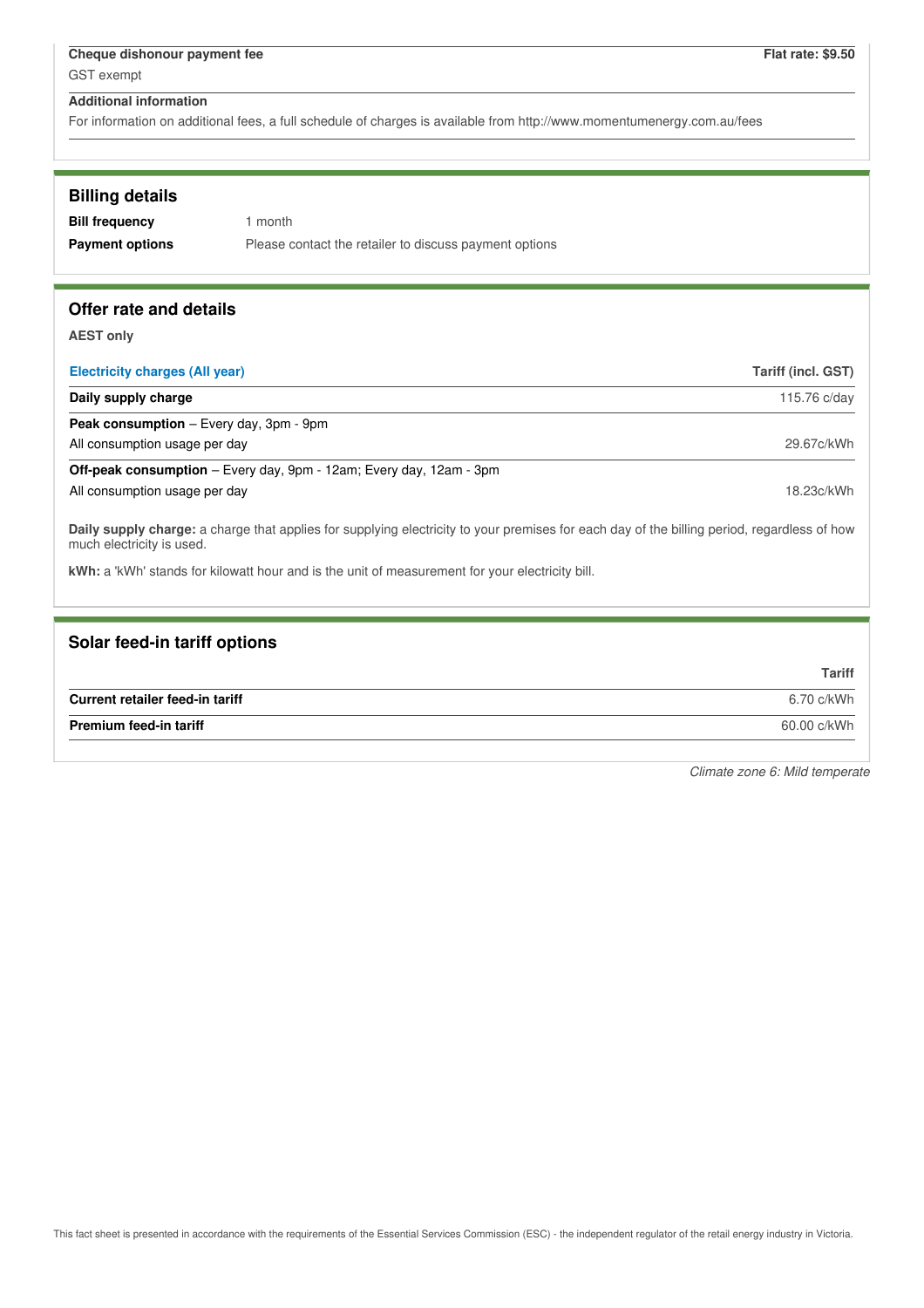# Momentum Energy Pty Ltd - Standing Offer\_D1 **Community Community Community Community** Offer ID: MOM390645SR

# **Momentum Energy Pty Ltd**

- **No contract term**
- Single rate
- Call **1300 662 778**
- **www.momentumenergy.com.au**

| <b>Estimated electricity cost</b> |                             |                                                                 |         | <b>Features</b>                     |
|-----------------------------------|-----------------------------|-----------------------------------------------------------------|---------|-------------------------------------|
| 1 person                          | <b>LOW</b><br>7.2 kWh/day   | $$1,090$ /year<br>No discount conditions apply to this          |         | No direct debit payment<br>required |
|                                   |                             | offer                                                           |         | No pay on time discount             |
| 2 to 3 people                     | <b>MED</b><br>11.8 kWh/day  | $$1,480$ /year<br>No discount conditions apply to this<br>offer |         | No green power                      |
|                                   |                             | $$1,800$ /year                                                  | $=$     | No fixed price contract             |
| <b>2200</b> 4+ people             | <b>HIGH</b><br>15.5 kWh/day | No discount conditions apply to this<br>offer                   | Εl<br>Ś | Paper bills available               |

Estimated costs are inclusive of GST and are based on typical usage in your postcode, with regular usage on weekday afternoons and evenings. Your household's usage may vary. Costs exclude controlled load charges, solar payments, concessions and bonuses. A more personalised estimate can be found on the Victorian Energy Compare website at <https://compare.energy.vic.gov.au>.

Retailers must provide clear advice to help customers find the offer that best suits their circumstances.

Contact the retailer by calling **1300 662 778** and quote this Offer ID **MOM390645SR**.

| Powercor                |
|-------------------------|
| Victorian Default Offer |
| Electricity             |
| Residential             |
| 01-07-2022              |
| Contact the retailer    |
|                         |

**Offer details Offer eligibility**

Available to Residential customers in the Powercor distribution area. Offer subject to the having the necessary metering system configuration.

### **Contract details**

| <b>Contract term</b>                | No contract term                                                                                                                                               |
|-------------------------------------|----------------------------------------------------------------------------------------------------------------------------------------------------------------|
| Cooling off period                  | 10 business days                                                                                                                                               |
| <b>Eligibility criteria</b>         | Available to Residential customers in the Powercor distribution area. Offer subject to the having the<br>necessary metering system configuration.              |
| Prices are not fixed                | We will give you written notice of any variations to your rates & charges under your terms and conditions in<br>accordance with applicable legal requirements. |
| <b>Contract expiry details</b>      | The agreement continues until terminated by you or us in accordance with your terms and conditions.                                                            |
| <b>Full terms and</b><br>conditions | Full terms and conditions can be obtained from www.momentumenergy.com.au/terms-and-conditions or by<br>contacting our Customer Care Team on 1800 SWITCH.       |
|                                     | <b>ESC licence information</b> Electricity and gas retail licence under Momentum Energy Pty Ltd                                                                |

| <b>Fees</b>              |                           |
|--------------------------|---------------------------|
|                          | (incl. GST)               |
| <b>Reconnection fee</b>  | <b>Flat rate: \$61.24</b> |
| <b>Disconnection fee</b> | <b>Flat rate: \$65.09</b> |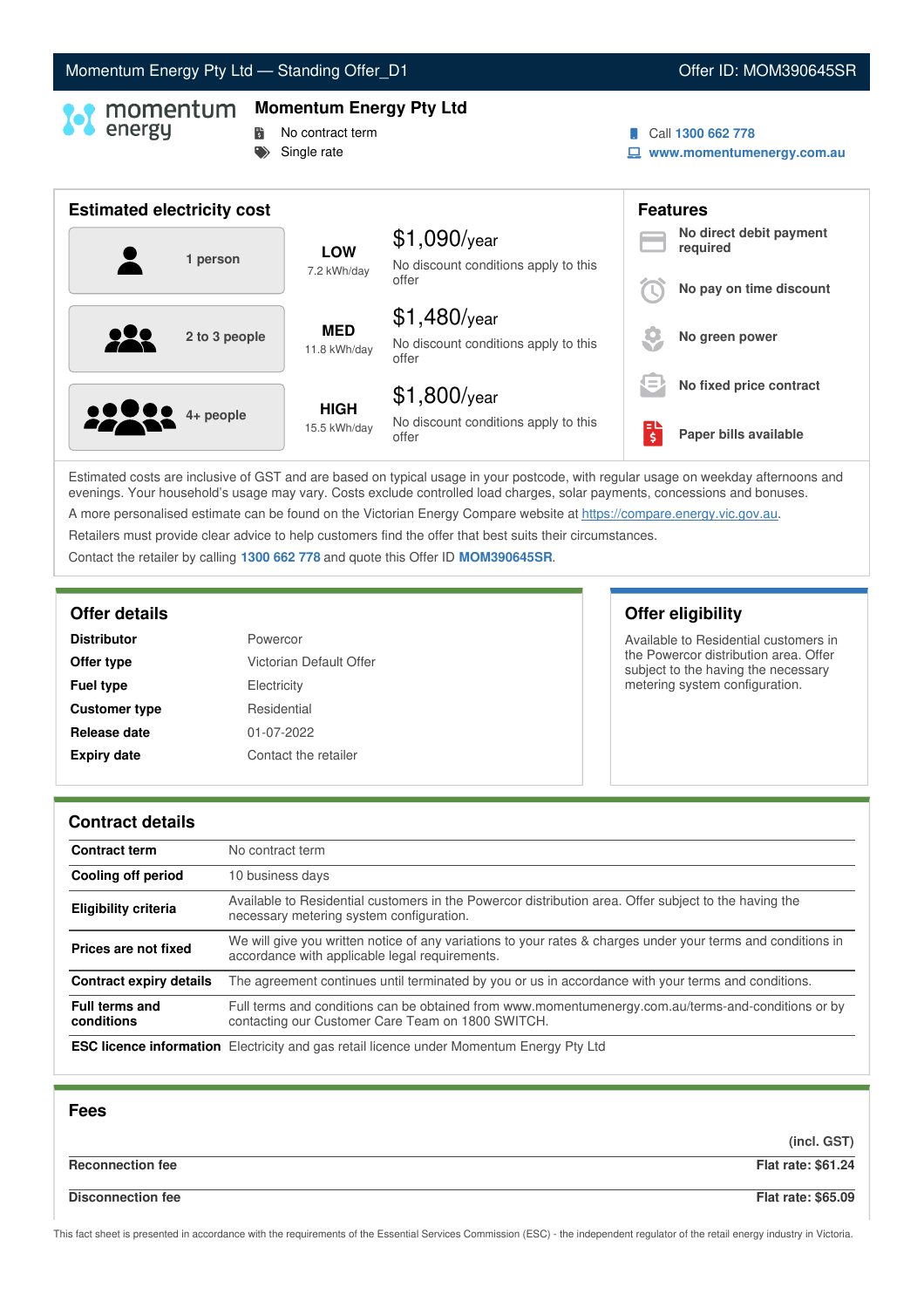Additional fees may apply. For more information, please visit the retailers website at **www.momentumenergy.com.au**.

| <b>Billing details</b><br><b>Bill frequency</b><br><b>Payment options</b> | 1 month<br>Please contact the retailer to discuss payment options                                                                           |                    |  |
|---------------------------------------------------------------------------|---------------------------------------------------------------------------------------------------------------------------------------------|--------------------|--|
| Offer rate and details                                                    |                                                                                                                                             |                    |  |
| <b>AEST only</b><br><b>Electricity charges (All year)</b>                 |                                                                                                                                             | Tariff (incl. GST) |  |
| Daily supply charge                                                       |                                                                                                                                             | 131.01 c/day       |  |
| <b>Peak consumption</b>                                                   |                                                                                                                                             |                    |  |
| All consumption usage per day                                             |                                                                                                                                             | 23.33c/kWh         |  |
| much electricity is used.                                                 | Daily supply charge: a charge that applies for supplying electricity to your premises for each day of the billing period, regardless of how |                    |  |
|                                                                           | kWh: a 'kWh' stands for kilowatt hour and is the unit of measurement for your electricity bill.                                             |                    |  |
|                                                                           |                                                                                                                                             |                    |  |
| Solar feed-in tariff options                                              |                                                                                                                                             |                    |  |
|                                                                           |                                                                                                                                             | <b>Tariff</b>      |  |
| Current retailer feed-in tariff                                           |                                                                                                                                             | 6.70 c/kWh         |  |
| <b>Premium feed-in tariff</b>                                             | 60.00 c/kWh                                                                                                                                 |                    |  |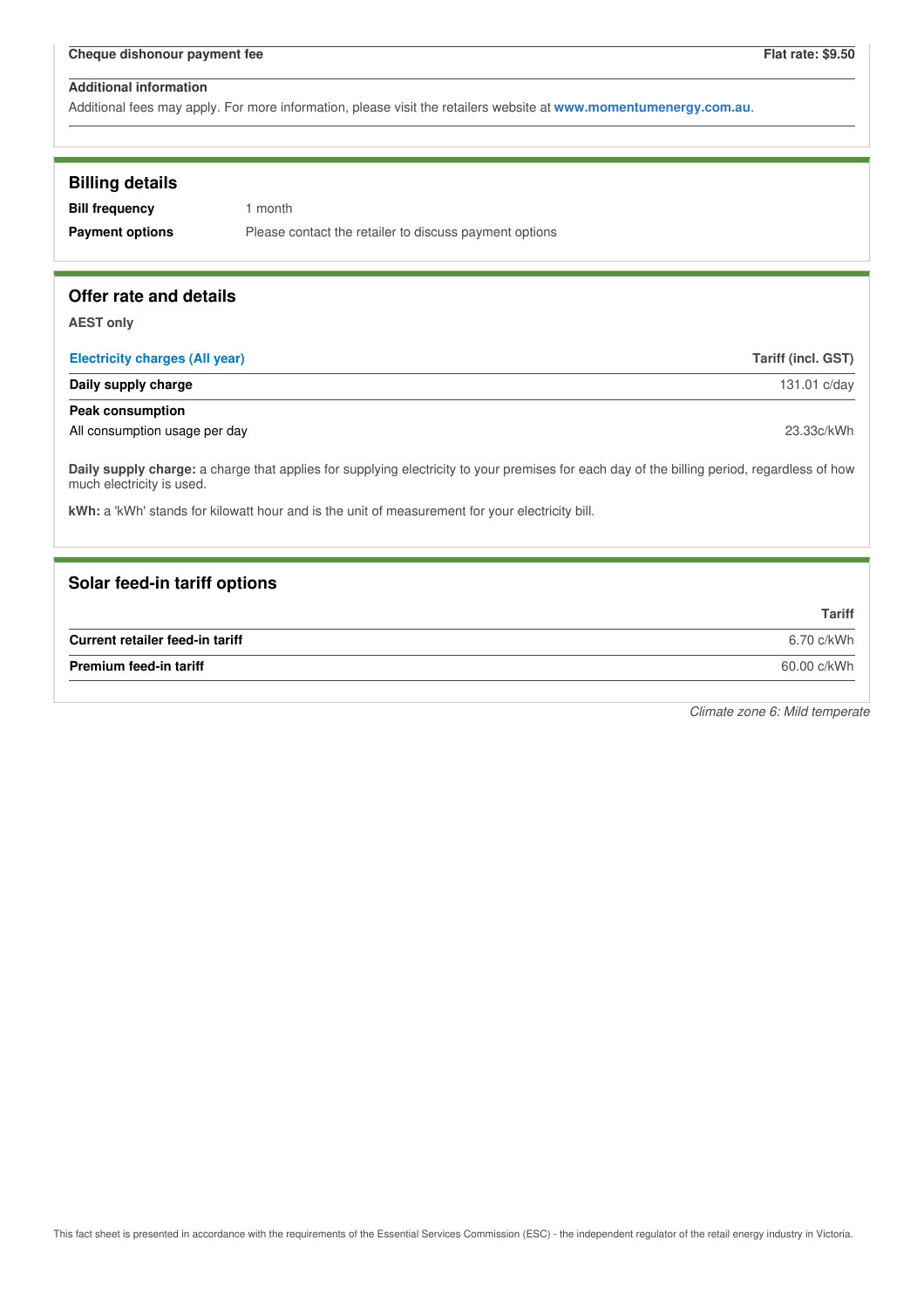# Momentum Energy Pty Ltd - Standing Offer\_D1DD1 **Communist Communist Communist Communist Communist Communist Communist Communist Communist Communist Communist Communist Communist Communist Communist Communist Communist Comm**

# **Momentum Energy Pty Ltd**

**No contract term** 

- Two rate: single rate with controlled load
- Call **1300 662 778**
- **www.momentumenergy.com.au**

| <b>Estimated electricity cost</b> |               |                             |                                                                 |    | <b>Features</b>                     |
|-----------------------------------|---------------|-----------------------------|-----------------------------------------------------------------|----|-------------------------------------|
|                                   | 1 person      | <b>LOW</b><br>7.2 kWh/day   | $$1,090$ /year<br>No discount conditions apply to this          |    | No direct debit payment<br>required |
|                                   |               |                             | offer                                                           |    | No pay on time discount             |
| 122                               | 2 to 3 people | <b>MED</b><br>11.8 kWh/day  | $$1,480$ /year<br>No discount conditions apply to this<br>offer |    | No green power                      |
|                                   |               |                             | $$1,800$ /year                                                  | lΞ | No fixed price contract             |
| <b>2000</b> 4+ people             |               | <b>HIGH</b><br>15.5 kWh/day | No discount conditions apply to this<br>offer                   | \$ | Paper bills available               |

Estimated costs are inclusive of GST and are based on typical usage in your postcode, with regular usage on weekday afternoons and evenings. Your household's usage may vary. Costs exclude controlled load charges, solar payments, concessions and bonuses. A more personalised estimate can be found on the Victorian Energy Compare website at <https://compare.energy.vic.gov.au>.

Retailers must provide clear advice to help customers find the offer that best suits their circumstances.

Contact the retailer by calling **1300 662 778** and quote this Offer ID **MOM390654SR**.

| <b>Distributor</b>   | Powercor                |
|----------------------|-------------------------|
| Offer type           | Victorian Default Offer |
| <b>Fuel type</b>     | Electricity             |
| <b>Customer type</b> | Residential             |
| Release date         | 01-07-2022              |
| <b>Expiry date</b>   | Contact the retailer    |

# **Offer details Offer eligibility**

Available to Residential customers in the Powercor distribution area. Offer subject to the having the necessary metering system configuration.

### **Contract details**

| <b>Contract term</b>                | No contract term                                                                                                                                               |
|-------------------------------------|----------------------------------------------------------------------------------------------------------------------------------------------------------------|
| Cooling off period                  | 10 business days                                                                                                                                               |
| <b>Eligibility criteria</b>         | Available to Residential customers in the Powercor distribution area. Offer subject to the having the<br>necessary metering system configuration.              |
| Prices are not fixed                | We will give you written notice of any variations to your rates & charges under your terms and conditions in<br>accordance with applicable legal requirements. |
| <b>Contract expiry details</b>      | The agreement continues until terminated by you or us in accordance with your terms and conditions.                                                            |
| <b>Full terms and</b><br>conditions | Full terms and conditions can be obtained from www.momentumenergy.com.au/terms-and-conditions or by<br>contacting our Customer Care Team on 1800 SWITCH.       |
|                                     | <b>ESC licence information</b> Electricity and gas retail licence under Momentum Energy Pty Ltd                                                                |

| <b>Fees</b>              |                           |
|--------------------------|---------------------------|
|                          | (incl. GST)               |
| <b>Reconnection fee</b>  | <b>Flat rate: \$61.24</b> |
| <b>Disconnection fee</b> | <b>Flat rate: \$65.09</b> |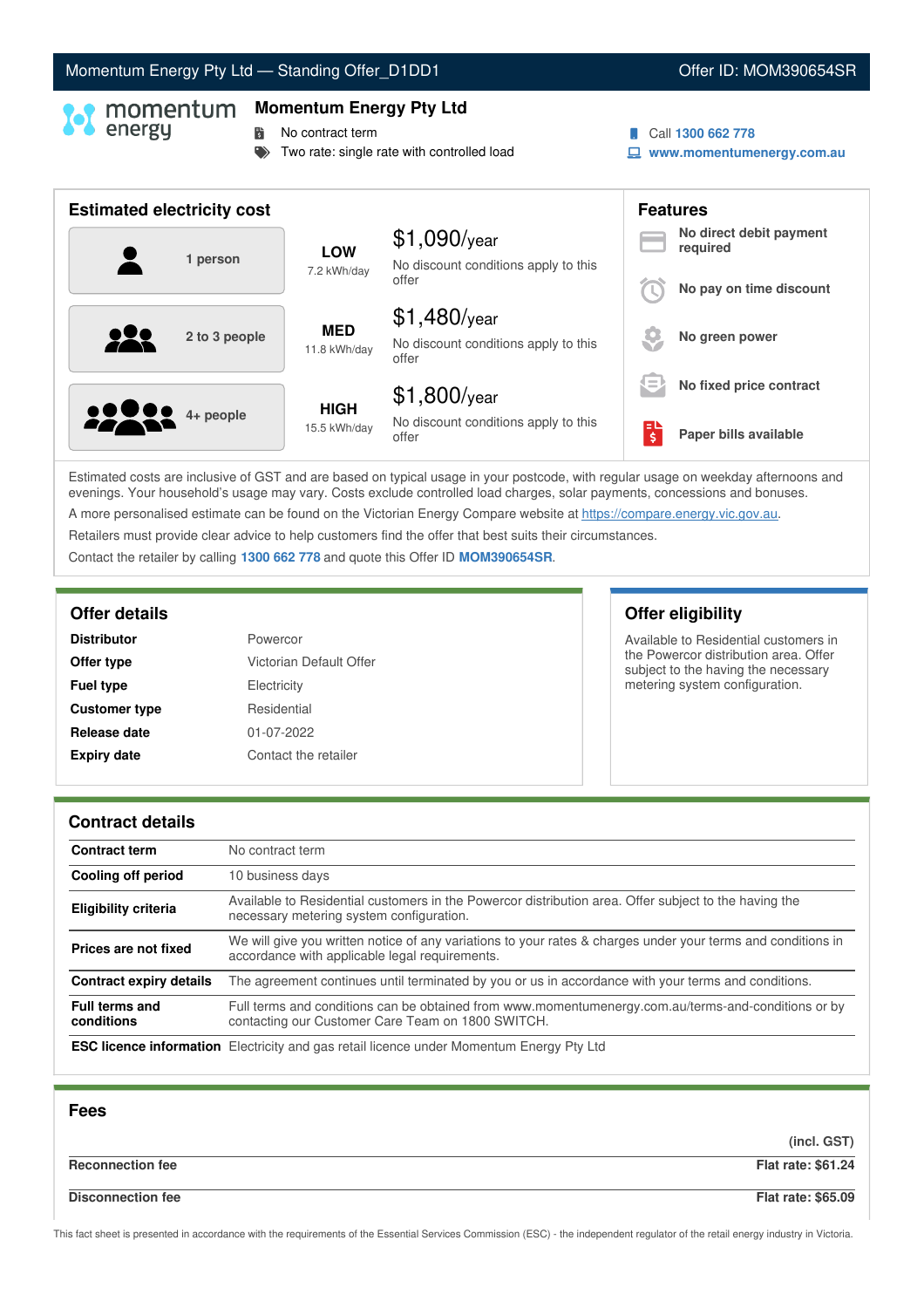Additional fees may apply. For more information, please visit the retailers website at **www.momentumenergy.com.au**.

| <b>Billing details</b>                                                           |                                                                                                                                             |                           |
|----------------------------------------------------------------------------------|---------------------------------------------------------------------------------------------------------------------------------------------|---------------------------|
| <b>Bill frequency</b>                                                            | 1 month                                                                                                                                     |                           |
| <b>Payment options</b><br>Please contact the retailer to discuss payment options |                                                                                                                                             |                           |
| Offer rate and details                                                           |                                                                                                                                             |                           |
| <b>AEST only</b>                                                                 |                                                                                                                                             |                           |
| <b>Electricity charges (All year)</b>                                            |                                                                                                                                             | <b>Tariff (incl. GST)</b> |
| Daily supply charge                                                              |                                                                                                                                             | 131.01 c/day              |
| <b>Peak consumption</b>                                                          |                                                                                                                                             |                           |
| All consumption usage per day                                                    |                                                                                                                                             | 23.33c/kWh                |
| <b>Controlled load charges</b>                                                   |                                                                                                                                             | <b>Tariff (incl. GST)</b> |
| <b>Controlled load consumption</b>                                               |                                                                                                                                             | 16.56 c/kWh               |
| much electricity is used.                                                        | Daily supply charge: a charge that applies for supplying electricity to your premises for each day of the billing period, regardless of how |                           |
|                                                                                  | kWh: a 'kWh' stands for kilowatt hour and is the unit of measurement for your electricity bill.                                             |                           |
|                                                                                  |                                                                                                                                             |                           |

| Solar feed-in tariff options    |               |
|---------------------------------|---------------|
|                                 | <b>Tariff</b> |
| Current retailer feed-in tariff | 6.70 c/kWh    |
| <b>Premium feed-in tariff</b>   | 60.00 c/kWh   |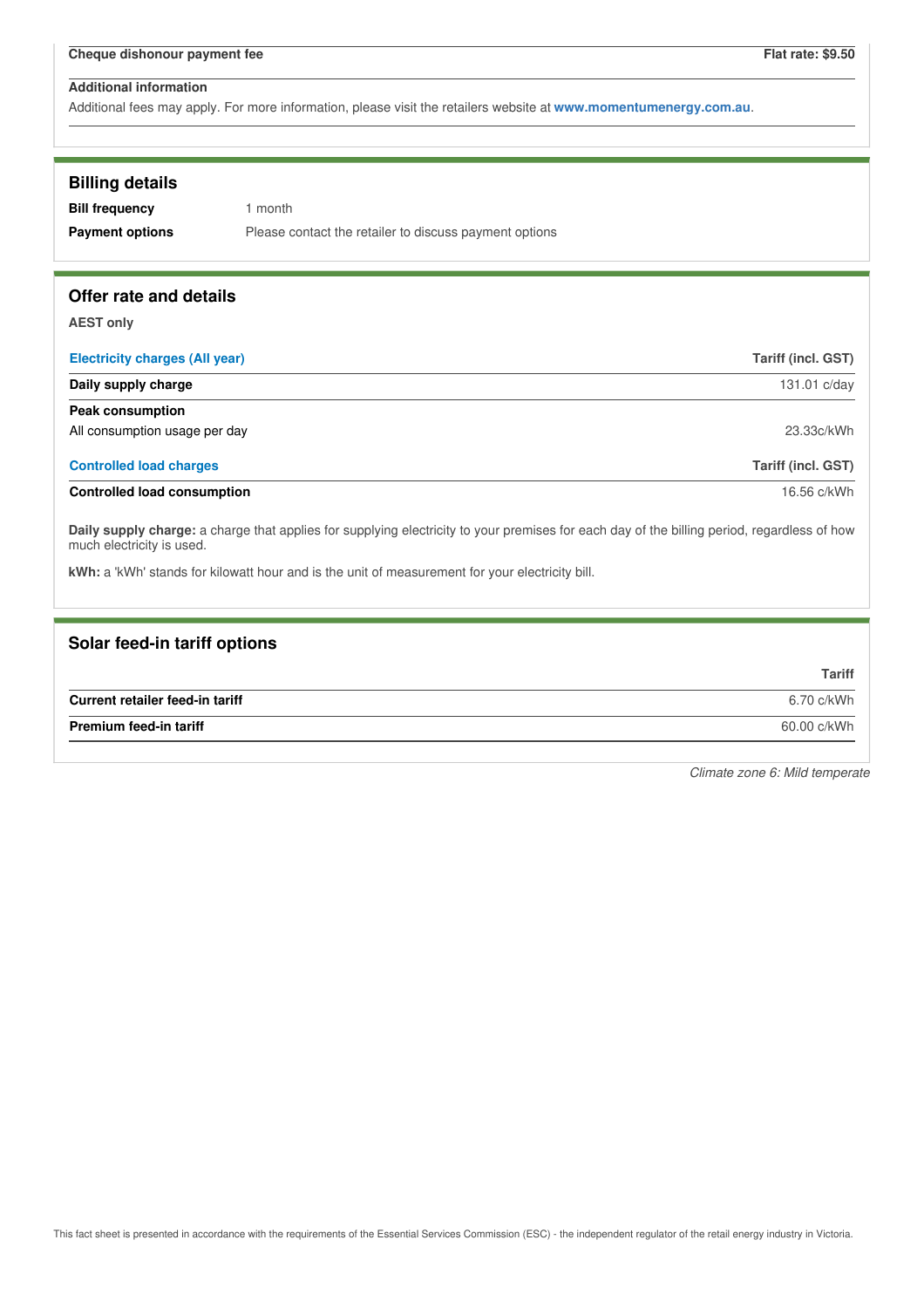# Momentum Energy Pty Ltd - Standing Offer\_DD **Community Community Community Community** Offer ID: MOM390650SR

# **Momentum Energy Pty Ltd**

- **No contract term** 
	- Single rate
- Call **1300 662 778**
- **www.momentumenergy.com.au**

| <b>Estimated electricity cost</b> |                             |                                                                 |         | <b>Features</b>                     |
|-----------------------------------|-----------------------------|-----------------------------------------------------------------|---------|-------------------------------------|
| 1 person                          | <b>LOW</b><br>7.2 kWh/day   | $$1,090$ /year<br>No discount conditions apply to this          |         | No direct debit payment<br>required |
|                                   |                             | offer                                                           |         | No pay on time discount             |
| 2 to 3 people                     | <b>MED</b><br>11.8 kWh/day  | $$1,480$ /year<br>No discount conditions apply to this<br>offer |         | No green power                      |
|                                   |                             | $$1,800$ /year                                                  | $=$     | No fixed price contract             |
| <b>2200</b> 4+ people             | <b>HIGH</b><br>15.5 kWh/day | No discount conditions apply to this<br>offer                   | ЕΙ<br>ś | Paper bills available               |

Estimated costs are inclusive of GST and are based on typical usage in your postcode, with regular usage on weekday afternoons and evenings. Your household's usage may vary. Costs exclude controlled load charges, solar payments, concessions and bonuses. A more personalised estimate can be found on the Victorian Energy Compare website at <https://compare.energy.vic.gov.au>.

Retailers must provide clear advice to help customers find the offer that best suits their circumstances.

Contact the retailer by calling **1300 662 778** and quote this Offer ID **MOM390650SR**.

| Powercor                |
|-------------------------|
| Victorian Default Offer |
| Electricity             |
| Residential             |
| 01-07-2022              |
| Contact the retailer    |
|                         |

**Offer details Offer eligibility**

Available to Residential customers in the Powercor distribution area. Offer subject to the having the necessary metering system configuration.

### **Contract details**

| <b>Contract term</b>                | No contract term                                                                                                                                               |
|-------------------------------------|----------------------------------------------------------------------------------------------------------------------------------------------------------------|
| Cooling off period                  | 10 business days                                                                                                                                               |
| <b>Eligibility criteria</b>         | Available to Residential customers in the Powercor distribution area. Offer subject to the having the<br>necessary metering system configuration.              |
| Prices are not fixed                | We will give you written notice of any variations to your rates & charges under your terms and conditions in<br>accordance with applicable legal requirements. |
| <b>Contract expiry details</b>      | The agreement continues until terminated by you or us in accordance with your terms and conditions.                                                            |
| <b>Full terms and</b><br>conditions | Full terms and conditions can be obtained from www.momentumenergy.com.au/terms-and-conditions or by<br>contacting our Customer Care Team on 1800 SWITCH.       |
|                                     | <b>ESC licence information</b> Electricity and gas retail licence under Momentum Energy Pty Ltd                                                                |

| <b>Fees</b>              |                           |
|--------------------------|---------------------------|
|                          | (incl. GST)               |
| <b>Disconnection fee</b> | <b>Flat rate: \$65.09</b> |
| <b>Reconnection fee</b>  | <b>Flat rate: \$61.24</b> |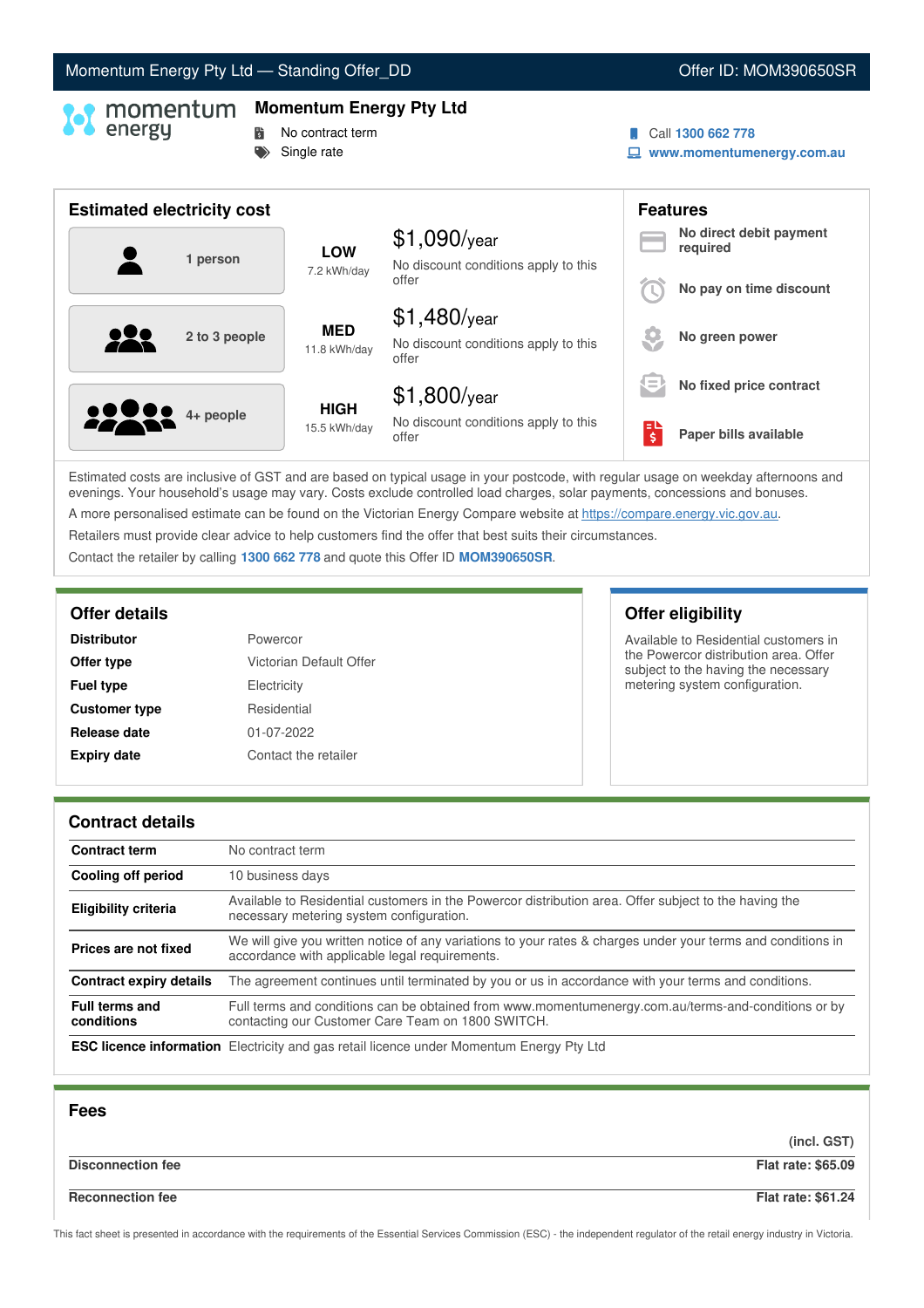For information on additional fees, a full schedule of charges is available from http://www.momentumenergy.com.au/fees

### **Billing details**

**Bill frequency** 1 month

**Payment options** Please contact the retailer to discuss payment options

### **Offer rate and details**

**AEST only**

| <b>Electricity charges (All year)</b> | Tariff (incl. GST) |
|---------------------------------------|--------------------|
| Daily supply charge                   | 131.01 c/day       |
| Peak consumption                      |                    |
| All consumption usage per day         | 23.33c/kWh         |

**Daily supply charge:** a charge that applies for supplying electricity to your premises for each day of the billing period, regardless of how much electricity is used.

**kWh:** a 'kWh' stands for kilowatt hour and is the unit of measurement for your electricity bill.

### **Solar feed-in tariff options**

|                                 | <b>Tariff</b> |
|---------------------------------|---------------|
| Current retailer feed-in tariff | 6.70 c/kWh    |
| <b>Premium feed-in tariff</b>   | 60.00 c/kWh   |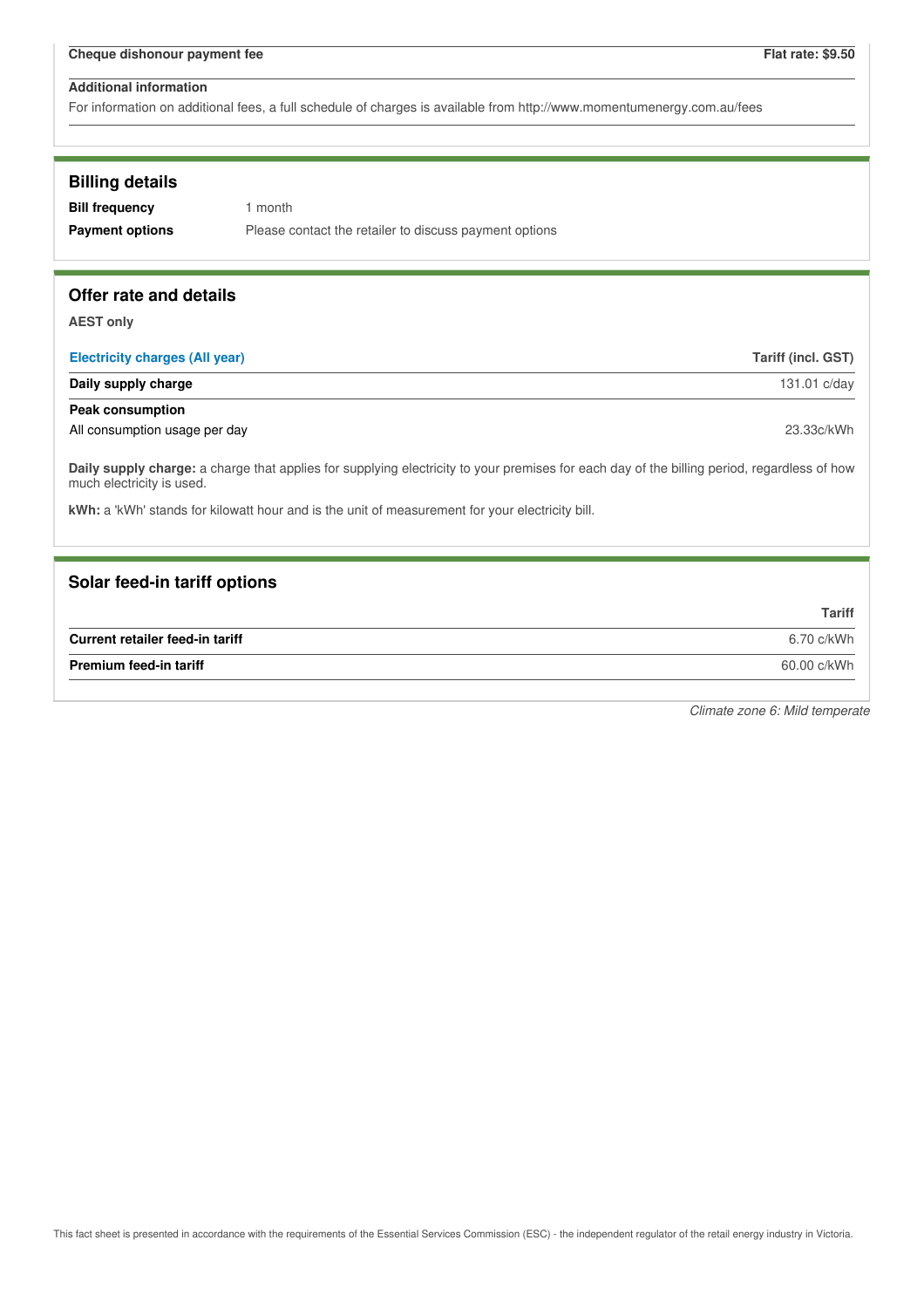# Momentum Energy Pty Ltd - Standing Offer\_PRTOU Now and Context Context ID: MOM390621SR

### **Momentum Energy Pty Ltd**

- **No contract term** 
	- $\Rightarrow$  Time of use
- Call **1300 662 778**
- **www.momentumenergy.com.au**

| <b>Estimated electricity cost</b> |                             |                                                                 | <b>Features</b> |                                     |
|-----------------------------------|-----------------------------|-----------------------------------------------------------------|-----------------|-------------------------------------|
| 1 person                          | <b>LOW</b><br>7.2 kWh/day   | $$1,090$ /year<br>No discount conditions apply to this          |                 | No direct debit payment<br>required |
|                                   |                             | offer                                                           |                 | No pay on time discount             |
| 2 to 3 people                     | <b>MED</b><br>11.8 kWh/day  | $$1,490$ /year<br>No discount conditions apply to this<br>offer |                 | No green power                      |
|                                   |                             | $$1,810$ /year                                                  | $=$             | No fixed price contract             |
| <b>2200</b> 4+ people             | <b>HIGH</b><br>15.5 kWh/day | No discount conditions apply to this<br>offer                   | ы<br>Ś          | Paper bills available               |

Estimated costs are inclusive of GST and are based on typical usage in your postcode, with regular usage on weekday afternoons and evenings. Your household's usage may vary. Costs exclude controlled load charges, solar payments, concessions and bonuses. A more personalised estimate can be found on the Victorian Energy Compare website at <https://compare.energy.vic.gov.au>.

Retailers must provide clear advice to help customers find the offer that best suits their circumstances.

Contact the retailer by calling **1300 662 778** and quote this Offer ID **MOM390621SR**.

| Powercor                |
|-------------------------|
| Victorian Default Offer |
| Electricity             |
| Residential             |
| 01-07-2022              |
| Contact the retailer    |
|                         |

# **Offer details Offer eligibility**

Available to Residential customers in the Powercor distribution area. Offer subject to the having the necessary metering system configuration.

### **Contract details**

| <b>Contract term</b>                | No contract term                                                                                                                                               |
|-------------------------------------|----------------------------------------------------------------------------------------------------------------------------------------------------------------|
| Cooling off period                  | 10 business days                                                                                                                                               |
| <b>Eligibility criteria</b>         | Available to Residential customers in the Powercor distribution area. Offer subject to the having the<br>necessary metering system configuration.              |
| Prices are not fixed                | We will give you written notice of any variations to your rates & charges under your terms and conditions in<br>accordance with applicable legal requirements. |
| <b>Contract expiry details</b>      | The agreement continues until terminated by you or us in accordance with your terms and conditions.                                                            |
| <b>Full terms and</b><br>conditions | Full terms and conditions can be obtained from www.momentumenergy.com.au/terms-and-conditions or by<br>contacting our Customer Care Team on 1800 SWITCH.       |
|                                     | <b>ESC licence information</b> Electricity and gas retail licence under Momentum Energy Pty Ltd                                                                |

| <b>Fees</b>              |                           |
|--------------------------|---------------------------|
|                          | (incl. GST)               |
| <b>Disconnection fee</b> | <b>Flat rate: \$65.09</b> |
| <b>Reconnection fee</b>  | <b>Flat rate: \$61.24</b> |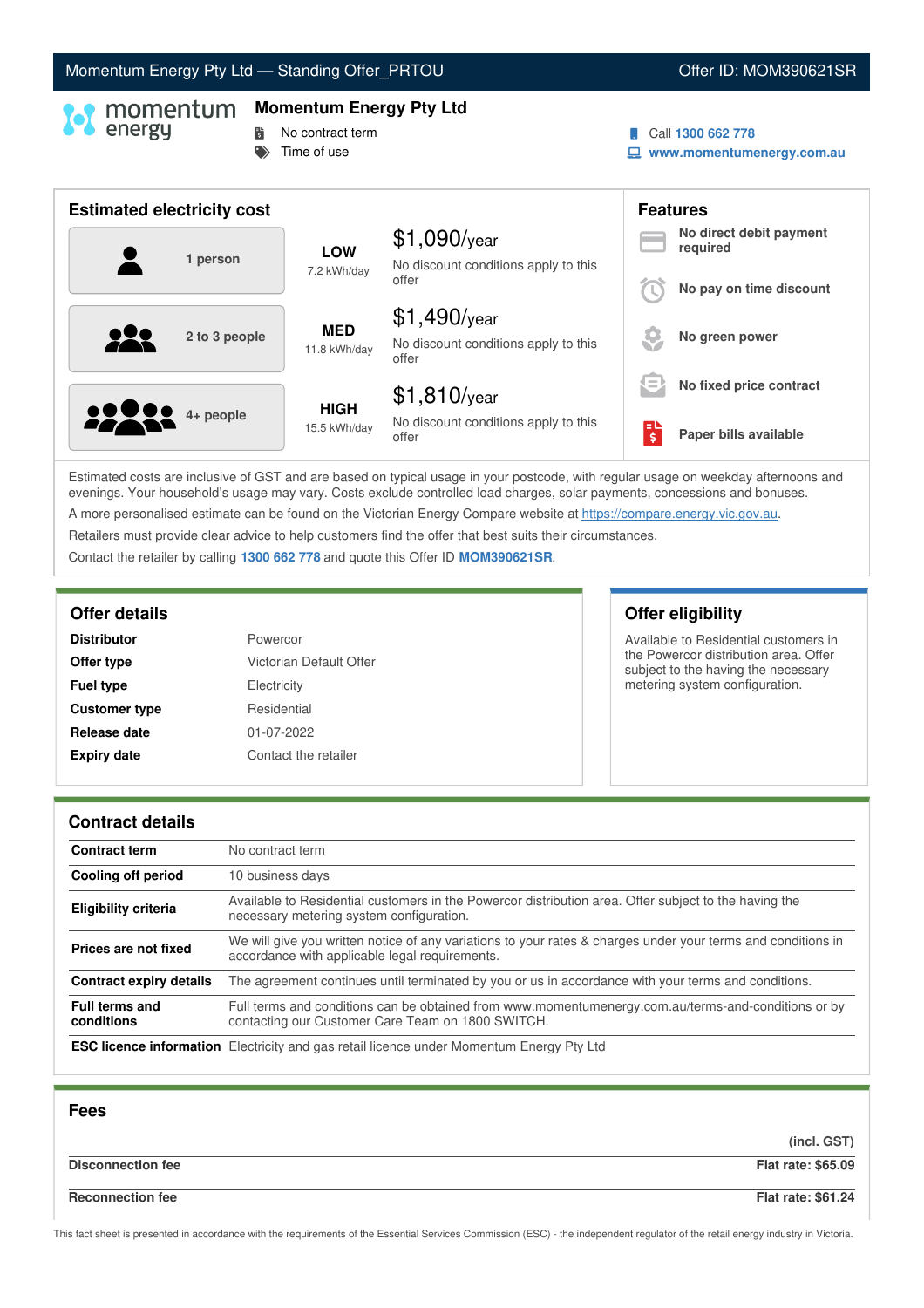For information on additional fees, a full schedule of charges is available from http://www.momentumenergy.com.au/fees

| <b>Billing details</b> |                                                        |
|------------------------|--------------------------------------------------------|
| <b>Bill frequency</b>  | 1 month                                                |
| <b>Payment options</b> | Please contact the retailer to discuss payment options |
|                        |                                                        |

# **Offer rate and details**

**AEST only**

| <b>Electricity charges (All year)</b>                                                                                                     | Tariff (incl. GST) |
|-------------------------------------------------------------------------------------------------------------------------------------------|--------------------|
| Daily supply charge                                                                                                                       | 131.01 c/day       |
| <b>Peak consumption</b> – Every day, 3pm - 9pm                                                                                            |                    |
| All consumption usage per day                                                                                                             | 32.68c/kWh         |
| <b>Off-peak consumption</b> – Every day, 9pm - 12am; Every day, 12am - 3pm                                                                |                    |
| All consumption usage per day                                                                                                             | 18.55c/kWh         |
| Delle econole elequente chargo that applica for curabina algabricity to varminare for agalo day of the billian pariod, regardlage of bayy |                    |

**Daily supply charge:** a charge that applies for supplying electricity to your premises for each day of the billing period, regardless of how much electricity is used.

**kWh:** a 'kWh' stands for kilowatt hour and is the unit of measurement for your electricity bill.

# **Solar feed-in tariff options**

|                                 | <b>Tariff</b> |
|---------------------------------|---------------|
| Current retailer feed-in tariff | 6.70 c/kWh    |
| <b>Premium feed-in tariff</b>   | 60.00 c/kWh   |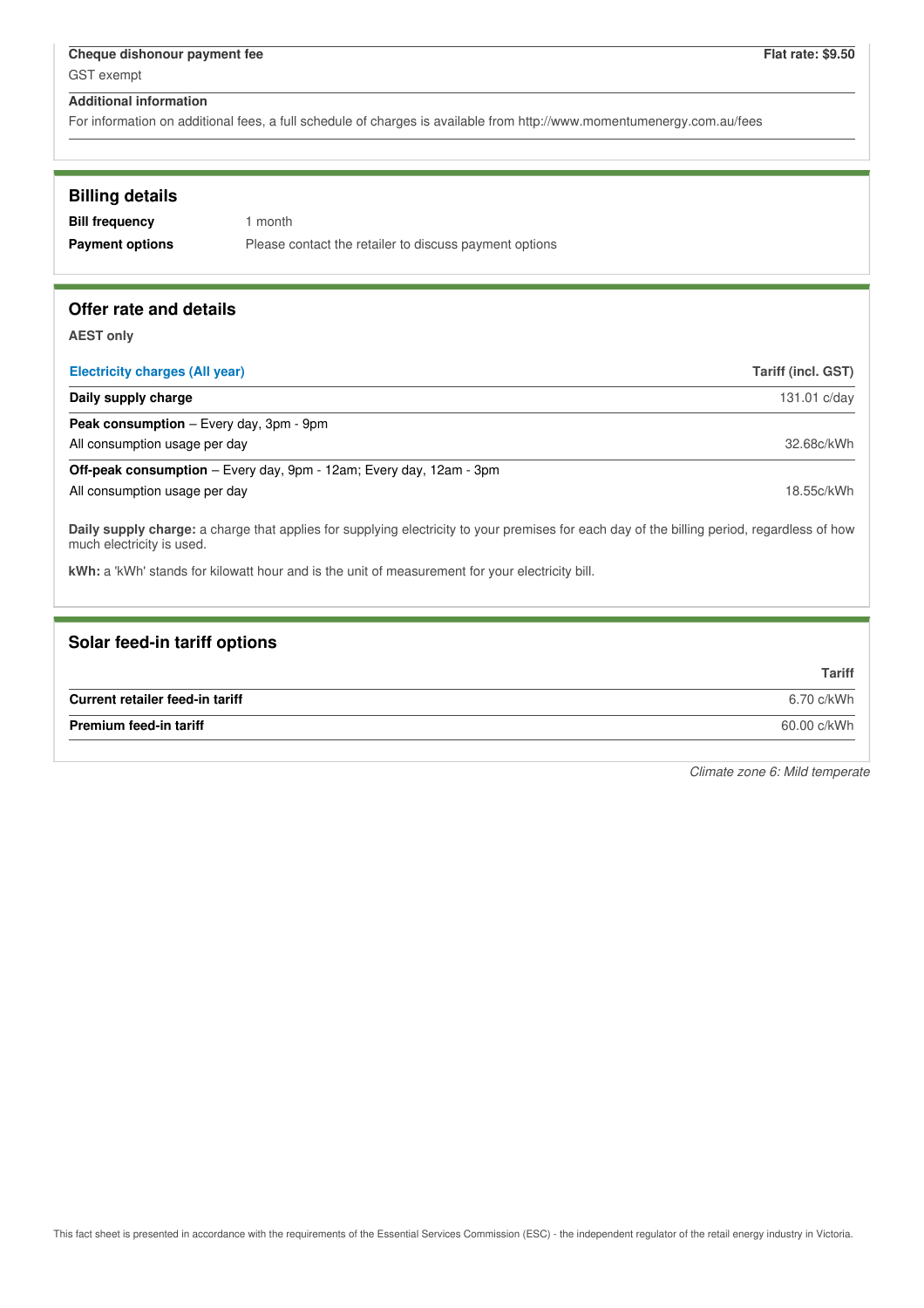# Momentum Energy Pty Ltd - Standing Offer\_PRTOUDD1 **Communist Communist Communist Communist Communist Communist Communist Communist Communist Communist Communist Communist Communist Communist Communist Communist Communist C**

### **Momentum Energy Pty Ltd**

**No contract term** 

 $\blacktriangleright$  Time of use with controlled load

- Call **1300 662 778**
- **www.momentumenergy.com.au**

| <b>Estimated electricity cost</b> |                             |                                                                 |                                                      | <b>Features</b>                     |
|-----------------------------------|-----------------------------|-----------------------------------------------------------------|------------------------------------------------------|-------------------------------------|
| 1 person                          | <b>LOW</b><br>7.2 kWh/day   | $$1,090$ /year<br>No discount conditions apply to this          |                                                      | No direct debit payment<br>required |
|                                   |                             | offer                                                           |                                                      | No pay on time discount             |
| 2 to 3 people                     | <b>MED</b><br>11.8 kWh/day  | $$1,490$ /year<br>No discount conditions apply to this<br>offer |                                                      | No green power                      |
|                                   |                             | $$1,810$ /year                                                  | $\overline{\phantom{a}}$<br>$\overline{\phantom{a}}$ | No fixed price contract             |
| <b>22 8 4+ people</b>             | <b>HIGH</b><br>15.5 kWh/day | No discount conditions apply to this<br>offer                   | ЕL<br>ś                                              | Paper bills available               |

Estimated costs are inclusive of GST and are based on typical usage in your postcode, with regular usage on weekday afternoons and evenings. Your household's usage may vary. Costs exclude controlled load charges, solar payments, concessions and bonuses. A more personalised estimate can be found on the Victorian Energy Compare website at <https://compare.energy.vic.gov.au>.

Retailers must provide clear advice to help customers find the offer that best suits their circumstances.

Contact the retailer by calling **1300 662 778** and quote this Offer ID **MOM390619SR**.

| Powercor                |  |
|-------------------------|--|
| Victorian Default Offer |  |
| Electricity             |  |
| Residential             |  |
| 01-07-2022              |  |
| Contact the retailer    |  |
|                         |  |

# **Offer details Offer eligibility**

Available to Residential customers in the Powercor distribution area. Offer subject to the having the necessary metering system configuration.

### **Contract details**

| <b>Contract term</b>                | No contract term                                                                                                                                               |
|-------------------------------------|----------------------------------------------------------------------------------------------------------------------------------------------------------------|
| Cooling off period                  | 10 business days                                                                                                                                               |
| <b>Eligibility criteria</b>         | Available to Residential customers in the Powercor distribution area. Offer subject to the having the<br>necessary metering system configuration.              |
| Prices are not fixed                | We will give you written notice of any variations to your rates & charges under your terms and conditions in<br>accordance with applicable legal requirements. |
| <b>Contract expiry details</b>      | The agreement continues until terminated by you or us in accordance with your terms and conditions.                                                            |
| <b>Full terms and</b><br>conditions | Full terms and conditions can be obtained from www.momentumenergy.com.au/terms-and-conditions or by<br>contacting our Customer Care Team on 1800 SWITCH.       |
|                                     | <b>ESC licence information</b> Electricity and gas retail licence under Momentum Energy Pty Ltd                                                                |

| <b>Fees</b>              |                           |
|--------------------------|---------------------------|
|                          | (incl. GST)               |
| <b>Disconnection fee</b> | <b>Flat rate: \$65.09</b> |
| <b>Reconnection fee</b>  | <b>Flat rate: \$61.24</b> |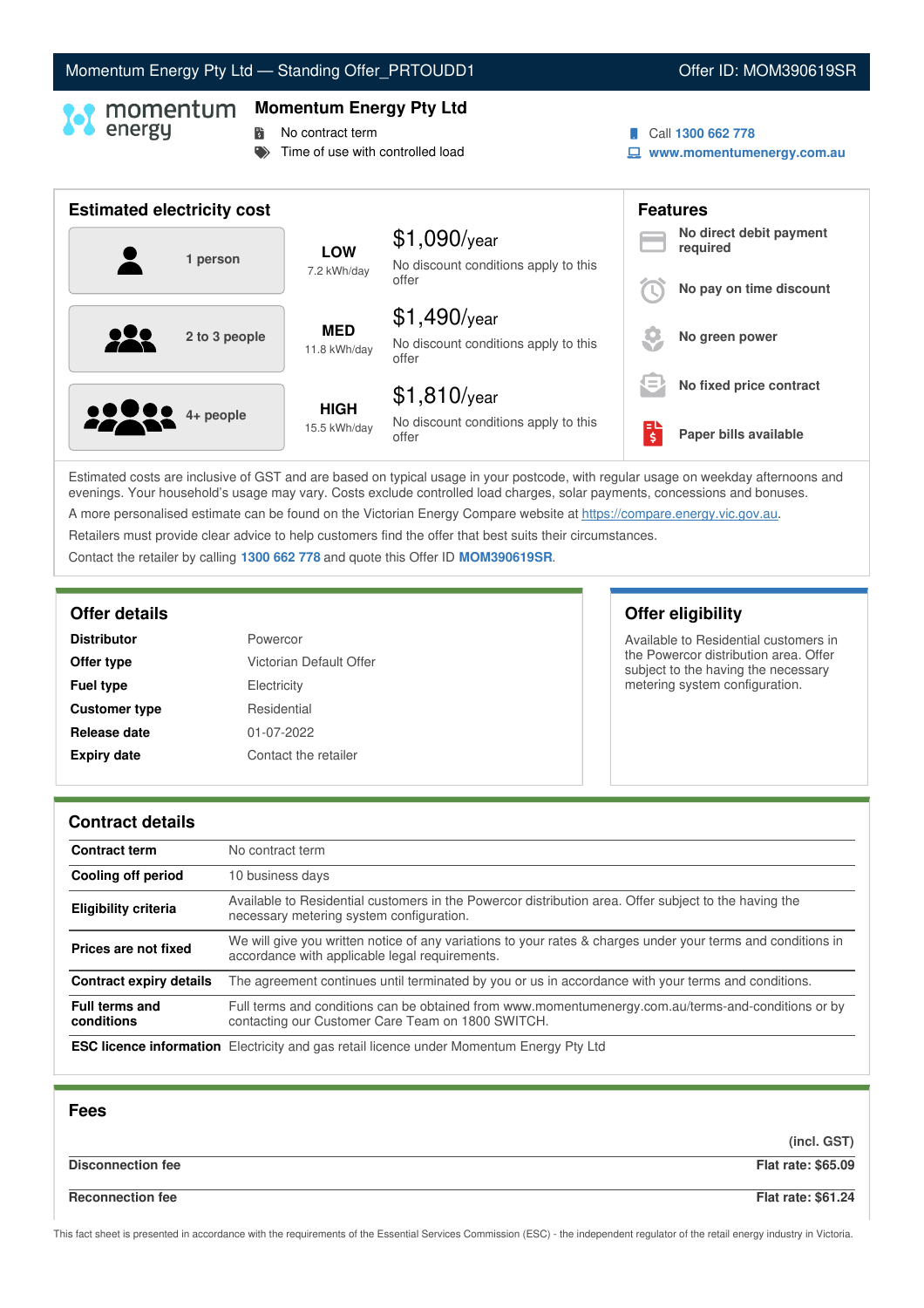For information on additional fees, a full schedule of charges is available from http://www.momentumenergy.com.au/fees

| <b>Billing details</b> |  |
|------------------------|--|
|------------------------|--|

| <b>Bill frequency</b>  | 1 month                                                |
|------------------------|--------------------------------------------------------|
| <b>Payment options</b> | Please contact the retailer to discuss payment options |

# **Offer rate and details**

**AEST only**

| <b>Electricity charges (All year)</b>                                                                                                                                    | <b>Tariff (incl. GST)</b> |
|--------------------------------------------------------------------------------------------------------------------------------------------------------------------------|---------------------------|
| Daily supply charge                                                                                                                                                      | 131.01 c/day              |
| <b>Peak consumption</b> – Every day, 3pm - 9pm                                                                                                                           |                           |
| All consumption usage per day                                                                                                                                            | 32.68c/kWh                |
| <b>Off-peak consumption</b> – Every day, 9pm - 12am; Every day, 12am - 3pm                                                                                               |                           |
| All consumption usage per day                                                                                                                                            | 18.55c/kWh                |
| <b>Controlled load charges</b>                                                                                                                                           | <b>Tariff (incl. GST)</b> |
| <b>Controlled load consumption</b>                                                                                                                                       | 16.56 c/kWh               |
| Daily supply charge: a charge that applies for supplying electricity to your premises for each day of the billing period, regardless of how<br>much electricity is used. |                           |
| kWh: a 'kWh' stands for kilowatt hour and is the unit of measurement for your electricity bill.                                                                          |                           |

| Solar feed-in tariff options    |               |
|---------------------------------|---------------|
|                                 | <b>Tariff</b> |
| Current retailer feed-in tariff | 6.70 c/kWh    |
| <b>Premium feed-in tariff</b>   | 60.00 c/kWh   |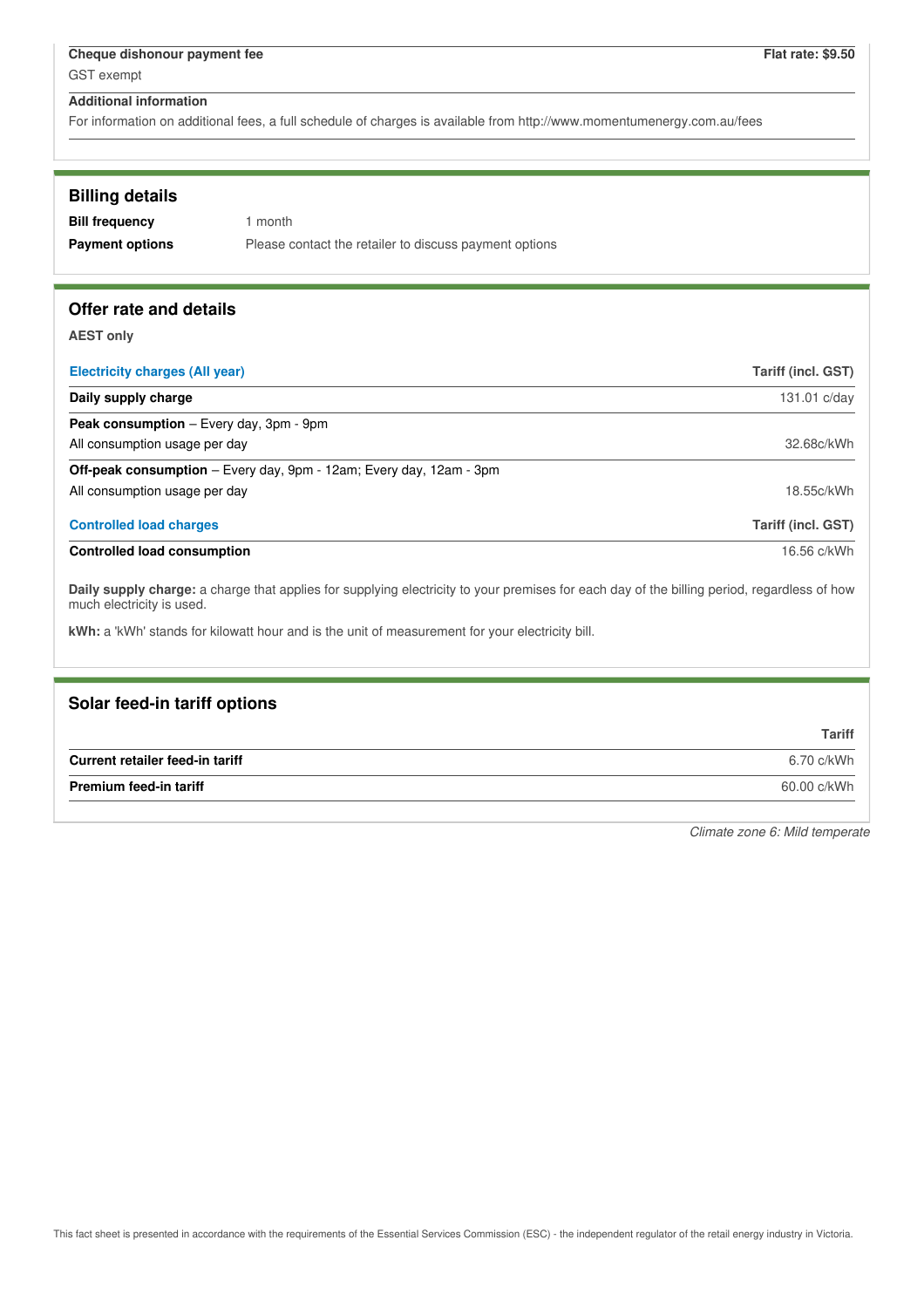# Momentum Energy Pty Ltd - Standing Offer\_LVS1R **Communist Communist Communist Communist Communist Communist Communist Communist Communist Communist Communist Communist Communist Communist Communist Communist Communist Comm**

# **Momentum Energy Pty Ltd**

- **No contract term**
- Single rate

### Call **1300 662 778**

**www.momentumenergy.com.au**

| <b>Estimated electricity cost</b> |                             |                                                                 |        | <b>Features</b>                     |
|-----------------------------------|-----------------------------|-----------------------------------------------------------------|--------|-------------------------------------|
| 1 person                          | <b>LOW</b><br>7.2 kWh/day   | $$1,000$ /year<br>No discount conditions apply to this          |        | No direct debit payment<br>required |
|                                   |                             | offer                                                           |        | No pay on time discount             |
| 2 to 3 people                     | <b>MED</b><br>11.8 kWh/day  | $$1,390$ /year<br>No discount conditions apply to this<br>offer |        | No green power                      |
|                                   |                             | $$1,710$ /year                                                  | $=$    | No fixed price contract             |
| <b>2200</b> 4+ people             | <b>HIGH</b><br>15.5 kWh/day | No discount conditions apply to this<br>offer                   | н<br>Ś | Paper bills available               |

Estimated costs are inclusive of GST and are based on typical usage in your postcode, with regular usage on weekday afternoons and evenings. Your household's usage may vary. Costs exclude controlled load charges, solar payments, concessions and bonuses. A more personalised estimate can be found on the Victorian Energy Compare website at <https://compare.energy.vic.gov.au>.

Retailers must provide clear advice to help customers find the offer that best suits their circumstances.

Contact the retailer by calling **1300 662 778** and quote this Offer ID **MOM390647SR**.

| <b>United Energy</b>    |
|-------------------------|
| Victorian Default Offer |
| Electricity             |
| Residential             |
| 01-07-2022              |
| Contact the retailer    |
|                         |

# **Offer details Offer eligibility**

Available to Residential customers in the United Energy distribution area. Offer subject to the having the necessary metering system configuration.

### **Contract details**

| <b>Contract term</b>                | No contract term                                                                                                                                               |
|-------------------------------------|----------------------------------------------------------------------------------------------------------------------------------------------------------------|
| Cooling off period                  | 10 business days                                                                                                                                               |
| <b>Eligibility criteria</b>         | Available to Residential customers in the United Energy distribution area. Offer subject to the having the<br>necessary metering system configuration.         |
| Prices are not fixed                | We will give you written notice of any variations to your rates & charges under your terms and conditions in<br>accordance with applicable legal requirements. |
| <b>Contract expiry details</b>      | The agreement continues until terminated by you or us in accordance with your terms and conditions.                                                            |
| <b>Full terms and</b><br>conditions | Full terms and conditions can be obtained from www.momentumenergy.com.au/terms-and-conditions or by<br>contacting our Customer Care Team on 1800 SWITCH.       |
|                                     | <b>ESC licence information</b> Electricity and gas retail licence under Momentum Energy Pty Ltd                                                                |

| <b>Fees</b>              |                           |
|--------------------------|---------------------------|
|                          | (incl. GST)               |
| <b>Reconnection fee</b>  | <b>Flat rate: \$57.37</b> |
| <b>Disconnection fee</b> | <b>Flat rate: \$57.37</b> |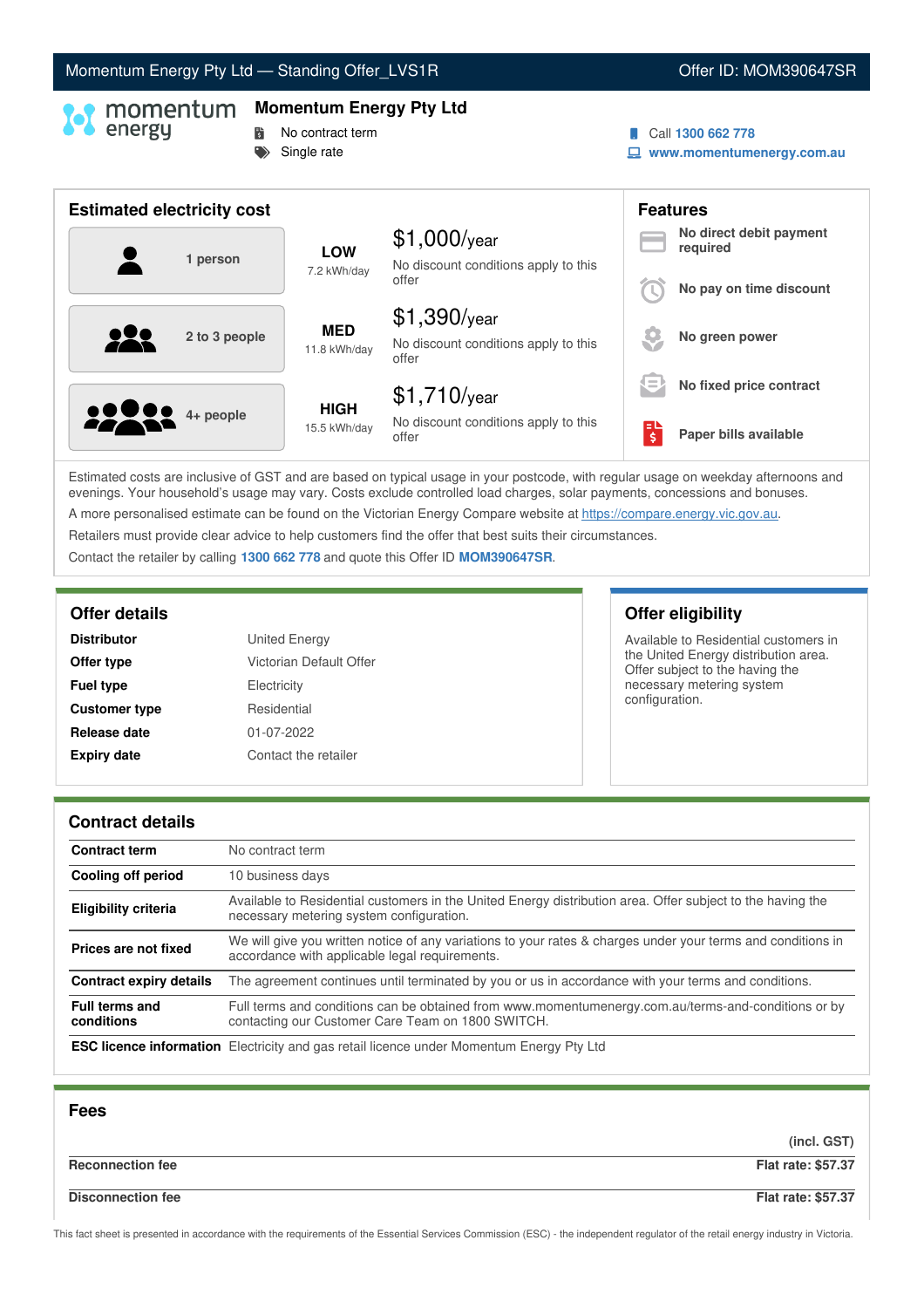Additional fees may apply. For more information, please visit the retailers website at **www.momentumenergy.com.au**.

| <b>Billing details</b><br><b>Bill frequency</b><br><b>Payment options</b> | 1 month<br>Please contact the retailer to discuss payment options                                                                           |                    |
|---------------------------------------------------------------------------|---------------------------------------------------------------------------------------------------------------------------------------------|--------------------|
| Offer rate and details                                                    |                                                                                                                                             |                    |
| <b>AEST only</b>                                                          |                                                                                                                                             |                    |
| <b>Electricity charges (All year)</b>                                     |                                                                                                                                             | Tariff (incl. GST) |
| Daily supply charge                                                       |                                                                                                                                             | 107.53 c/day       |
| <b>Peak consumption</b>                                                   |                                                                                                                                             |                    |
| All consumption usage per day                                             |                                                                                                                                             | 23.27c/kWh         |
| much electricity is used.                                                 | Daily supply charge: a charge that applies for supplying electricity to your premises for each day of the billing period, regardless of how |                    |
|                                                                           | kWh: a 'kWh' stands for kilowatt hour and is the unit of measurement for your electricity bill.                                             |                    |
|                                                                           |                                                                                                                                             |                    |
| Solar feed-in tariff options                                              |                                                                                                                                             |                    |
|                                                                           |                                                                                                                                             | <b>Tariff</b>      |
| Current retailer feed-in tariff                                           |                                                                                                                                             | 6.70 c/kWh         |
| <b>Premium feed-in tariff</b><br>60.00 c/kWh                              |                                                                                                                                             |                    |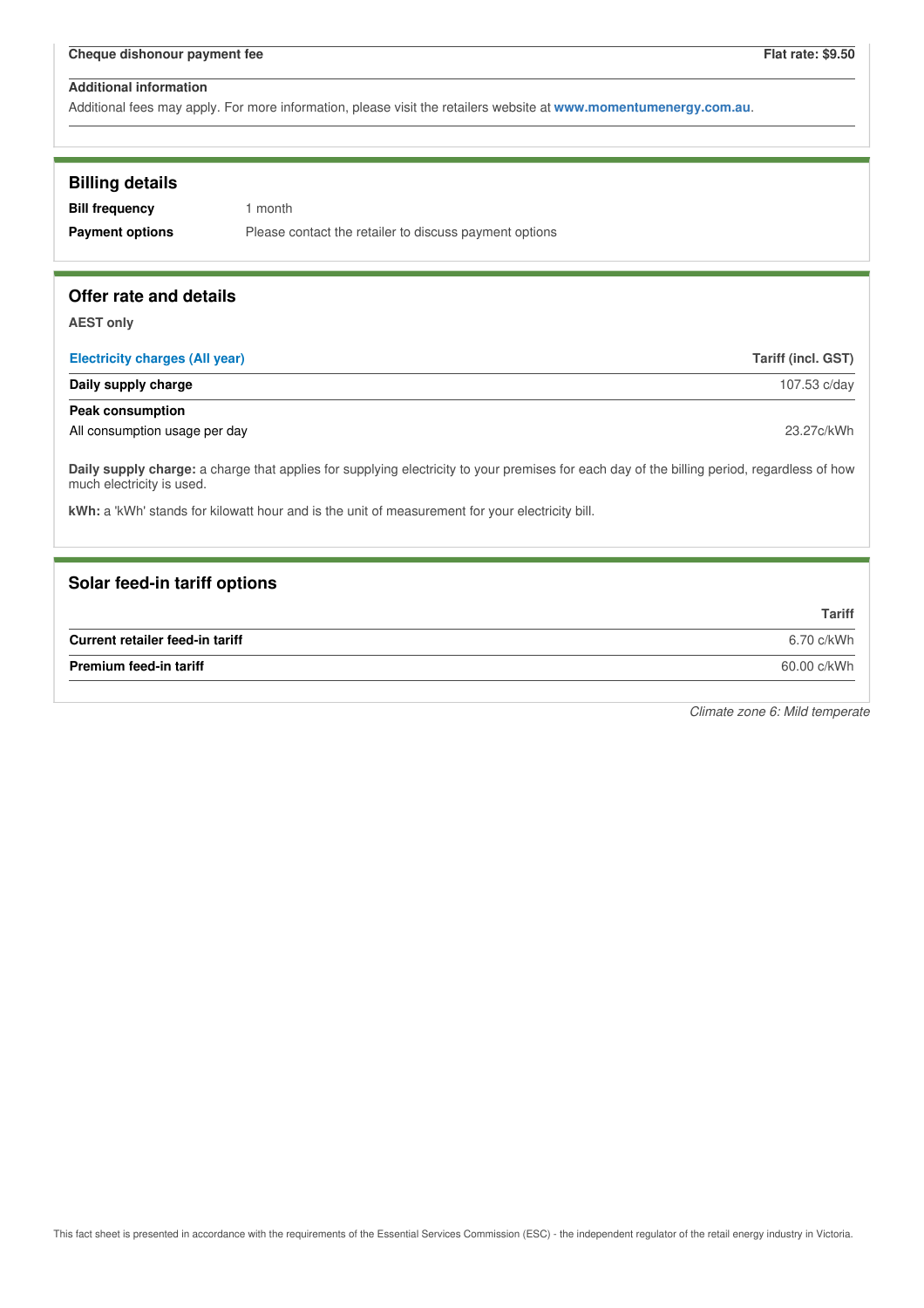# Momentum Energy Pty Ltd - Standing Offer\_LVS1RDED **Communist Communist Communist Communist Communist Communist Communist Communist Communist Communist Communist Communist Communist Communist Communist Communist Communist C**

# **Momentum Energy Pty Ltd**

**No contract term** 

- Two rate: single rate with controlled load
- Call **1300 662 778**
- **www.momentumenergy.com.au**

| <b>Estimated electricity cost</b> |                             |                                                                 |          | <b>Features</b>                     |
|-----------------------------------|-----------------------------|-----------------------------------------------------------------|----------|-------------------------------------|
| 1 person                          | <b>LOW</b><br>7.2 kWh/day   | $$1,000$ /year<br>No discount conditions apply to this          |          | No direct debit payment<br>required |
|                                   |                             | offer                                                           |          | No pay on time discount             |
| 222<br>2 to 3 people              | <b>MED</b><br>11.8 kWh/day  | $$1,390$ /year<br>No discount conditions apply to this<br>offer |          | No green power                      |
|                                   |                             | $$1,710$ /year                                                  | $=$      | No fixed price contract             |
| <b>22 00</b> 4+ people            | <b>HIGH</b><br>15.5 kWh/day | No discount conditions apply to this<br>offer                   | ЕU<br>\$ | Paper bills available               |

Estimated costs are inclusive of GST and are based on typical usage in your postcode, with regular usage on weekday afternoons and evenings. Your household's usage may vary. Costs exclude controlled load charges, solar payments, concessions and bonuses. A more personalised estimate can be found on the Victorian Energy Compare website at <https://compare.energy.vic.gov.au>.

Retailers must provide clear advice to help customers find the offer that best suits their circumstances.

Contact the retailer by calling **1300 662 778** and quote this Offer ID **MOM390656SR**.

| <b>United Energy</b>    |
|-------------------------|
| Victorian Default Offer |
| Electricity             |
| Residential             |
| 01-07-2022              |
| Contact the retailer    |
|                         |

# **Offer details Offer eligibility**

Available to Residential customers in the United Energy distribution area. Offer subject to the having the necessary metering system configuration.

### **Contract details**

| <b>Contract term</b>                | No contract term                                                                                                                                               |
|-------------------------------------|----------------------------------------------------------------------------------------------------------------------------------------------------------------|
| Cooling off period                  | 10 business days                                                                                                                                               |
| <b>Eligibility criteria</b>         | Available to Residential customers in the United Energy distribution area. Offer subject to the having the<br>necessary metering system configuration.         |
| Prices are not fixed                | We will give you written notice of any variations to your rates & charges under your terms and conditions in<br>accordance with applicable legal requirements. |
| <b>Contract expiry details</b>      | The agreement continues until terminated by you or us in accordance with your terms and conditions.                                                            |
| <b>Full terms and</b><br>conditions | Full terms and conditions can be obtained from www.momentumenergy.com.au/terms-and-conditions or by<br>contacting our Customer Care Team on 1800 SWITCH.       |
|                                     | <b>ESC licence information</b> Electricity and gas retail licence under Momentum Energy Pty Ltd                                                                |

| <b>Fees</b>              |                           |
|--------------------------|---------------------------|
|                          | (incl. GST)               |
| <b>Reconnection fee</b>  | <b>Flat rate: \$57.37</b> |
| <b>Disconnection fee</b> | <b>Flat rate: \$57.37</b> |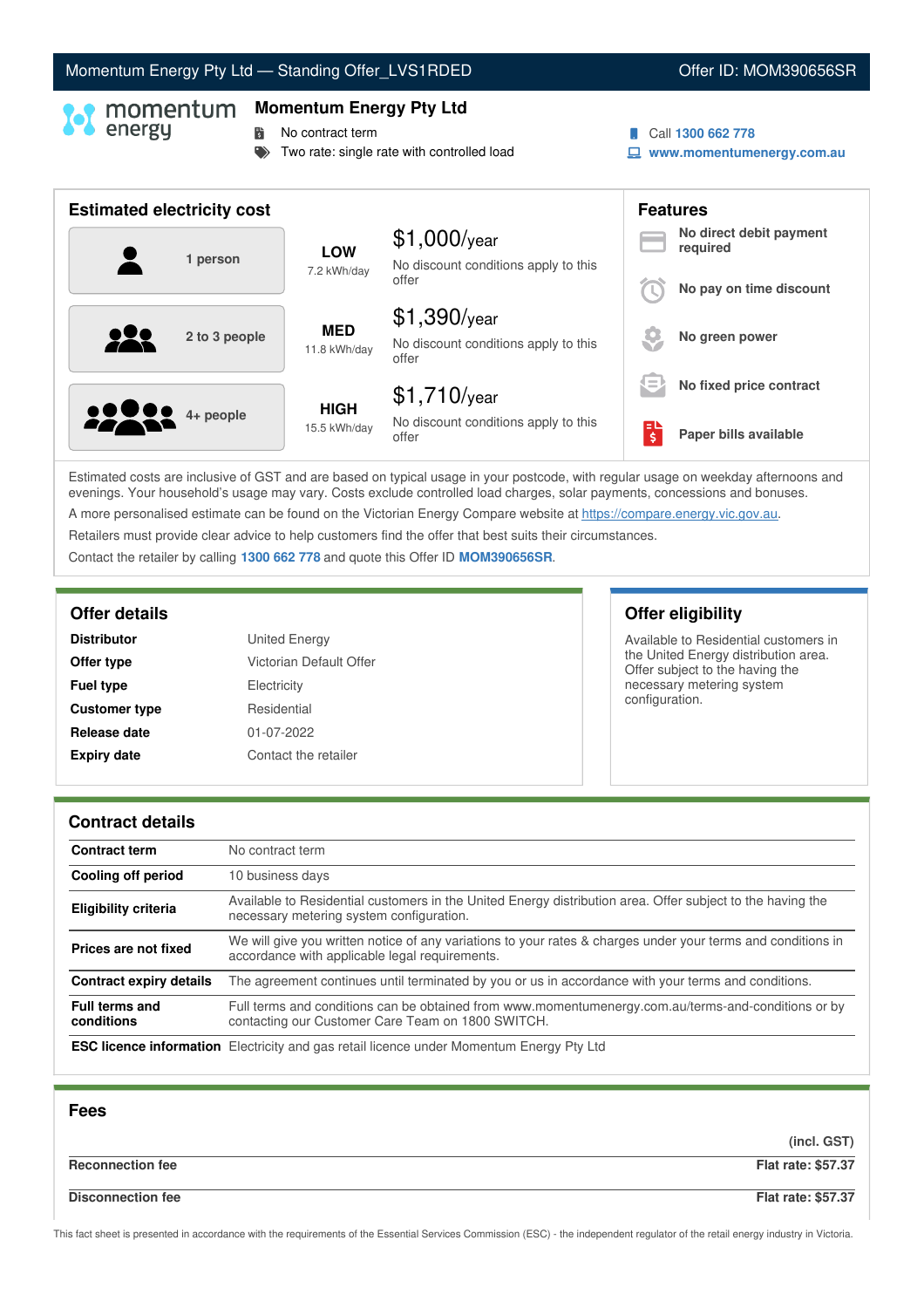Additional fees may apply. For more information, please visit the retailers website at **www.momentumenergy.com.au**.

| <b>Billing details</b><br><b>Bill frequency</b><br><b>Payment options</b>                                                                                                | 1 month<br>Please contact the retailer to discuss payment options                               |                           |
|--------------------------------------------------------------------------------------------------------------------------------------------------------------------------|-------------------------------------------------------------------------------------------------|---------------------------|
| Offer rate and details                                                                                                                                                   |                                                                                                 |                           |
| <b>AEST only</b>                                                                                                                                                         |                                                                                                 |                           |
| <b>Electricity charges (All year)</b>                                                                                                                                    |                                                                                                 | <b>Tariff (incl. GST)</b> |
| Daily supply charge                                                                                                                                                      |                                                                                                 | 107.53 c/day              |
| <b>Peak consumption</b>                                                                                                                                                  |                                                                                                 |                           |
| All consumption usage per day                                                                                                                                            |                                                                                                 | 23.27c/kWh                |
| <b>Controlled load charges</b>                                                                                                                                           |                                                                                                 | <b>Tariff (incl. GST)</b> |
| <b>Controlled load consumption</b>                                                                                                                                       |                                                                                                 | 16.31 c/kWh               |
| Daily supply charge: a charge that applies for supplying electricity to your premises for each day of the billing period, regardless of how<br>much electricity is used. |                                                                                                 |                           |
|                                                                                                                                                                          | kWh: a 'kWh' stands for kilowatt hour and is the unit of measurement for your electricity bill. |                           |
|                                                                                                                                                                          |                                                                                                 |                           |

| Solar feed-in tariff options    |               |
|---------------------------------|---------------|
|                                 | <b>Tariff</b> |
| Current retailer feed-in tariff | 6.70 c/kWh    |
| <b>Premium feed-in tariff</b>   | 60.00 c/kWh   |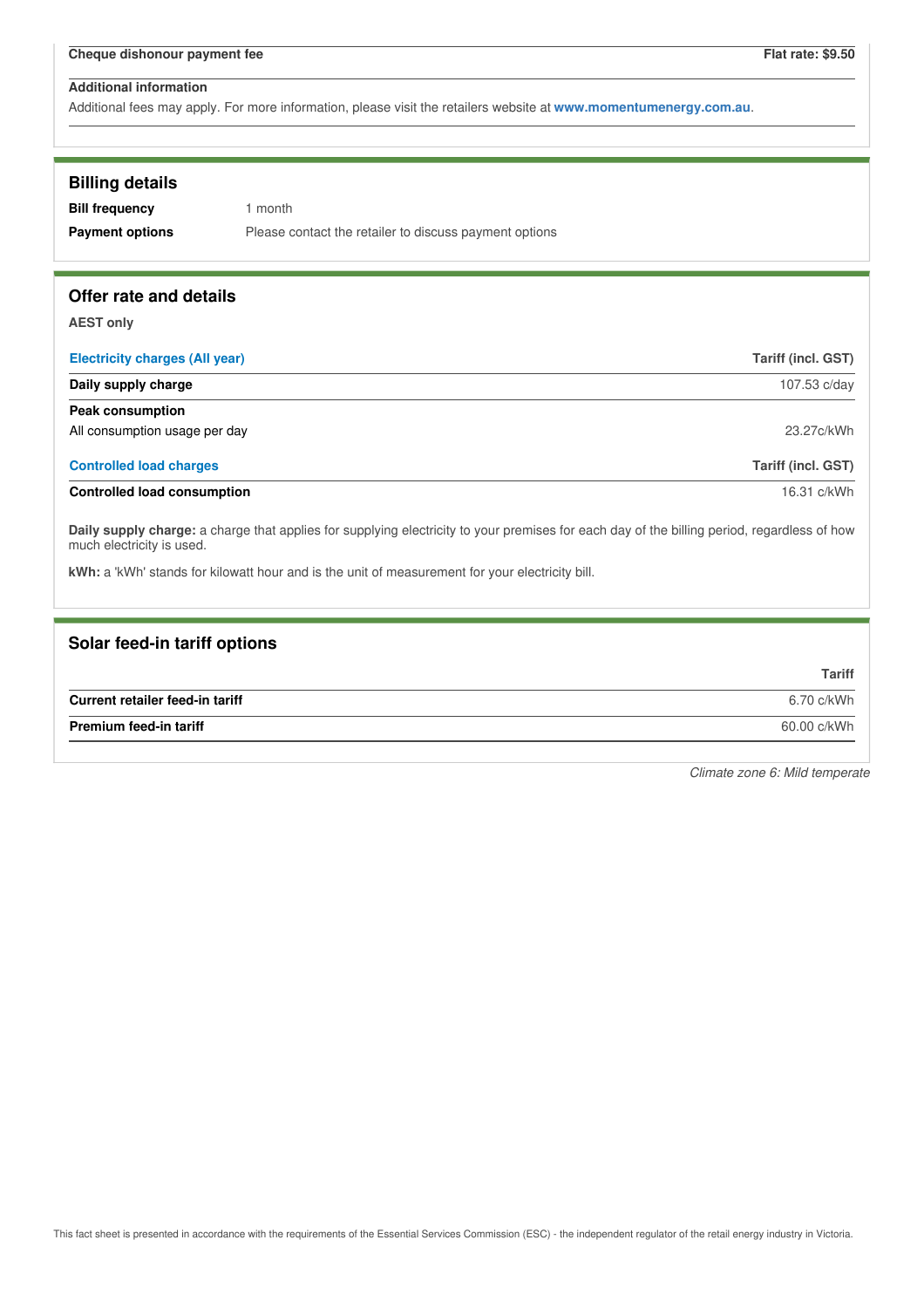# Momentum Energy Pty Ltd - Standing Offer\_RESKW1R **Communist Communist Communist Communist Communist Communist Communist Communist Communist Communist Communist Communist Communist Communist Communist Communist Communist Co**

### **Momentum Energy Pty Ltd**

- **No contract term**
- Single rate
- Call **1300 662 778**
- **www.momentumenergy.com.au**

| <b>Estimated electricity cost</b> |                             |                                                                 |         | <b>Features</b>                     |
|-----------------------------------|-----------------------------|-----------------------------------------------------------------|---------|-------------------------------------|
| 1 person                          | <b>LOW</b><br>7.2 kWh/day   | $$1,000$ /year<br>No discount conditions apply to this          |         | No direct debit payment<br>required |
|                                   |                             | offer                                                           |         | No pay on time discount             |
| 2 to 3 people                     | <b>MED</b><br>11.8 kWh/day  | $$1,390$ /year<br>No discount conditions apply to this<br>offer |         | No green power                      |
|                                   |                             | $$1,710$ /year                                                  | $=$     | No fixed price contract             |
| <b>2000</b> 4+ people             | <b>HIGH</b><br>15.5 kWh/day | No discount conditions apply to this<br>offer                   | ы<br>\$ | Paper bills available               |

Estimated costs are inclusive of GST and are based on typical usage in your postcode, with regular usage on weekday afternoons and evenings. Your household's usage may vary. Costs exclude controlled load charges, solar payments, concessions and bonuses. A more personalised estimate can be found on the Victorian Energy Compare website at <https://compare.energy.vic.gov.au>.

Retailers must provide clear advice to help customers find the offer that best suits their circumstances.

Contact the retailer by calling **1300 662 778** and quote this Offer ID **MOM390651SR**.

| <b>United Energy</b>    |
|-------------------------|
| Victorian Default Offer |
| Electricity             |
| Residential             |
| 01-07-2022              |
| Contact the retailer    |
|                         |

# **Offer details Offer eligibility**

Available to Residential customers in the United Energy distribution area. Offer subject to the having the necessary metering system configuration.

### **Contract details**

| <b>Contract term</b>                | No contract term                                                                                                                                               |
|-------------------------------------|----------------------------------------------------------------------------------------------------------------------------------------------------------------|
| Cooling off period                  | 10 business days                                                                                                                                               |
| <b>Eligibility criteria</b>         | Available to Residential customers in the United Energy distribution area. Offer subject to the having the<br>necessary metering system configuration.         |
| Prices are not fixed                | We will give you written notice of any variations to your rates & charges under your terms and conditions in<br>accordance with applicable legal requirements. |
| <b>Contract expiry details</b>      | The agreement continues until terminated by you or us in accordance with your terms and conditions.                                                            |
| <b>Full terms and</b><br>conditions | Full terms and conditions can be obtained from www.momentumenergy.com.au/terms-and-conditions or by<br>contacting our Customer Care Team on 1800 SWITCH.       |
|                                     | <b>ESC licence information</b> Electricity and gas retail licence under Momentum Energy Pty Ltd                                                                |

| <b>Fees</b>              |                           |
|--------------------------|---------------------------|
|                          | (incl. GST)               |
| <b>Disconnection fee</b> | <b>Flat rate: \$57.37</b> |
| <b>Reconnection fee</b>  | <b>Flat rate: \$57.37</b> |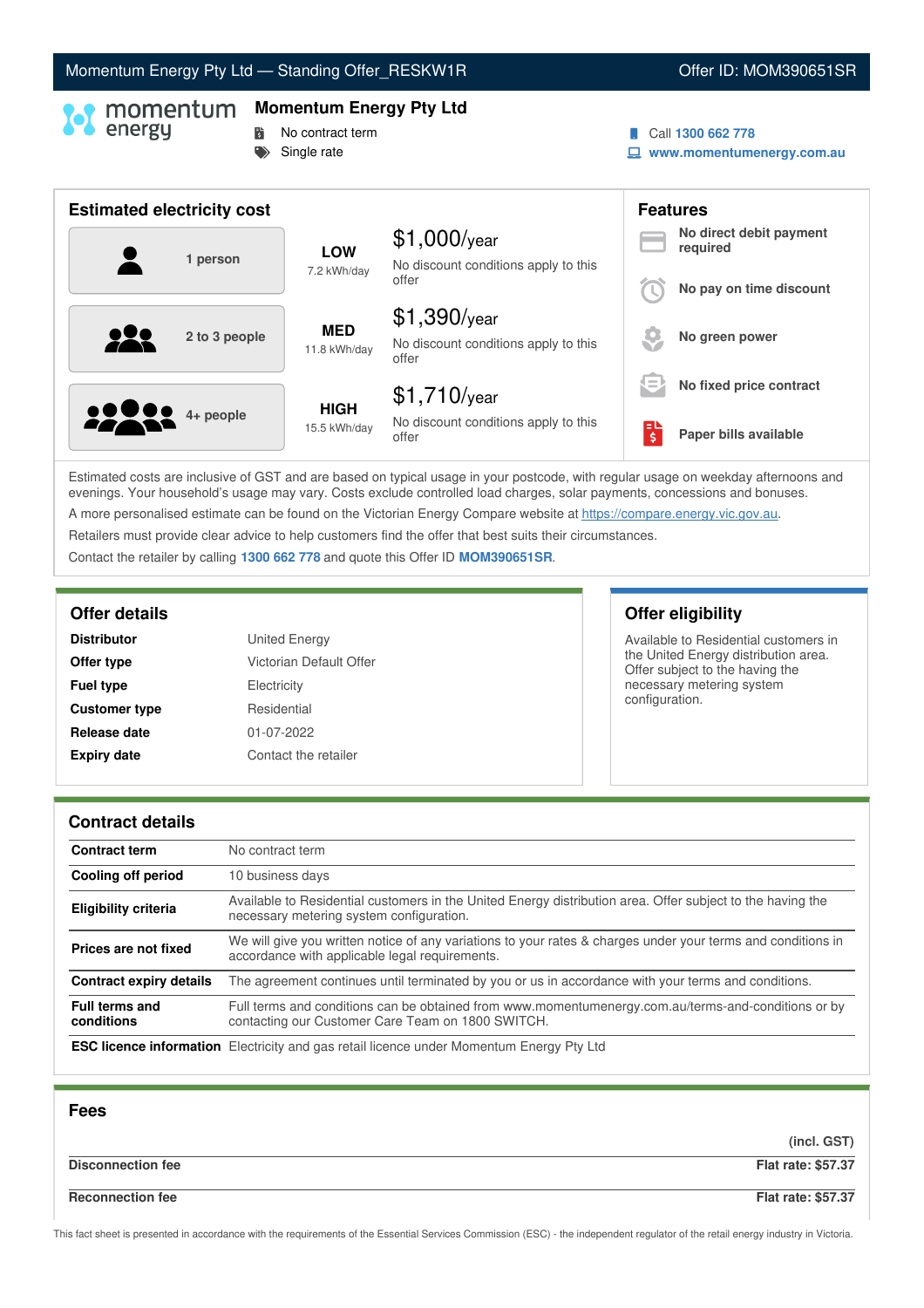For information on additional fees, a full schedule of charges is available from http://www.momentumenergy.com.au/fees

### **Billing details**

**Bill frequency** 1 month

**Payment options** Please contact the retailer to discuss payment options

# **Offer rate and details**

**AEST only**

| <b>Electricity charges (All year)</b> | Tariff (incl. GST) |
|---------------------------------------|--------------------|
| Daily supply charge                   | 107.53 c/day       |
| Peak consumption                      |                    |
| All consumption usage per day         | 23.27c/kWh         |

**Daily supply charge:** a charge that applies for supplying electricity to your premises for each day of the billing period, regardless of how much electricity is used.

**kWh:** a 'kWh' stands for kilowatt hour and is the unit of measurement for your electricity bill.

### **Solar feed-in tariff options**

|                                 | Tariff      |
|---------------------------------|-------------|
| Current retailer feed-in tariff | 6.70 c/kWh  |
| <b>Premium feed-in tariff</b>   | 60.00 c/kWh |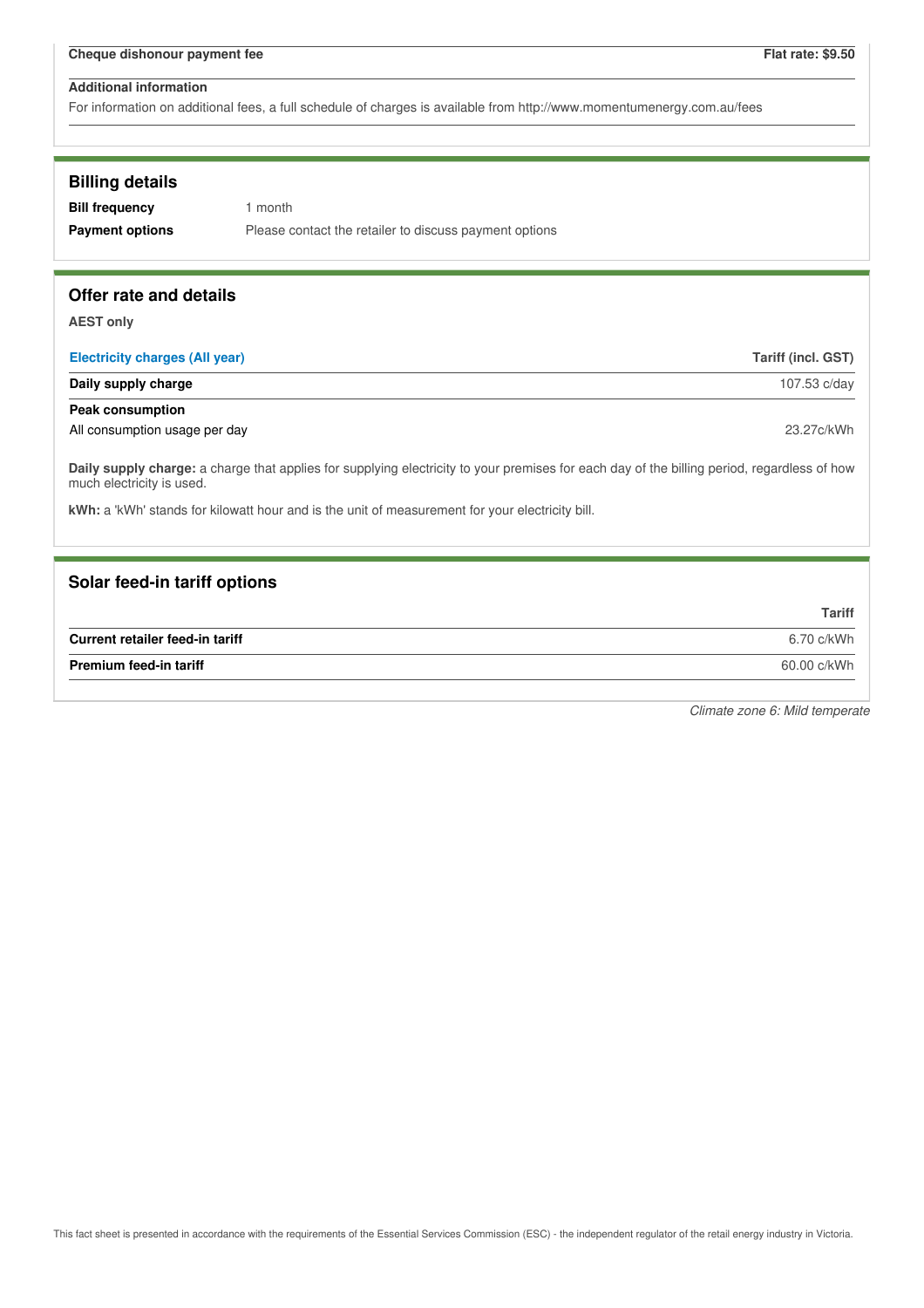# Momentum Energy Pty Ltd - Standing Offer\_URTOU Now and Content Content ID: MOM390623SR

# **Momentum Energy Pty Ltd**

- **No contract term**
- $\Rightarrow$  Time of use
- Call **1300 662 778**
- **www.momentumenergy.com.au**

| <b>Estimated electricity cost</b> |                             |                                                                 |                                                          | <b>Features</b>                     |
|-----------------------------------|-----------------------------|-----------------------------------------------------------------|----------------------------------------------------------|-------------------------------------|
| 1 person                          | <b>LOW</b><br>7.2 kWh/day   | $$1,000$ /year<br>No discount conditions apply to this          |                                                          | No direct debit payment<br>required |
|                                   |                             | offer                                                           |                                                          | No pay on time discount             |
| 2 to 3 people                     | <b>MED</b><br>11.8 kWh/day  | $$1,390$ /year<br>No discount conditions apply to this<br>offer |                                                          | No green power                      |
|                                   |                             | $$1,710$ /year                                                  | $\overline{\phantom{a}}$<br>$\qquad \qquad \blacksquare$ | No fixed price contract             |
| <b>22200</b> 4+ people            | <b>HIGH</b><br>15.5 kWh/day | No discount conditions apply to this<br>offer                   | \$                                                       | Paper bills available               |

Estimated costs are inclusive of GST and are based on typical usage in your postcode, with regular usage on weekday afternoons and evenings. Your household's usage may vary. Costs exclude controlled load charges, solar payments, concessions and bonuses. A more personalised estimate can be found on the Victorian Energy Compare website at <https://compare.energy.vic.gov.au>.

Retailers must provide clear advice to help customers find the offer that best suits their circumstances.

Contact the retailer by calling **1300 662 778** and quote this Offer ID **MOM390623SR**.

| <b>United Energy</b>    |
|-------------------------|
| Victorian Default Offer |
| Electricity             |
| Residential             |
| 01-07-2022              |
| Contact the retailer    |
|                         |

# **Offer details Offer eligibility**

Available to Residential customers in the United Energy distribution area. Offer subject to the having the necessary metering system configuration.

### **Contract details**

| <b>Contract term</b>                | No contract term                                                                                                                                               |
|-------------------------------------|----------------------------------------------------------------------------------------------------------------------------------------------------------------|
| Cooling off period                  | 10 business days                                                                                                                                               |
| <b>Eligibility criteria</b>         | Available to Residential customers in the United Energy distribution area. Offer subject to the having the<br>necessary metering system configuration.         |
| Prices are not fixed                | We will give you written notice of any variations to your rates & charges under your terms and conditions in<br>accordance with applicable legal requirements. |
| <b>Contract expiry details</b>      | The agreement continues until terminated by you or us in accordance with your terms and conditions.                                                            |
| <b>Full terms and</b><br>conditions | Full terms and conditions can be obtained from www.momentumenergy.com.au/terms-and-conditions or by<br>contacting our Customer Care Team on 1800 SWITCH.       |
|                                     | <b>ESC licence information</b> Electricity and gas retail licence under Momentum Energy Pty Ltd                                                                |

| <b>Fees</b>              |                           |
|--------------------------|---------------------------|
|                          | (incl. GST)               |
| <b>Disconnection fee</b> | <b>Flat rate: \$57.37</b> |
| <b>Reconnection fee</b>  | <b>Flat rate: \$57.37</b> |